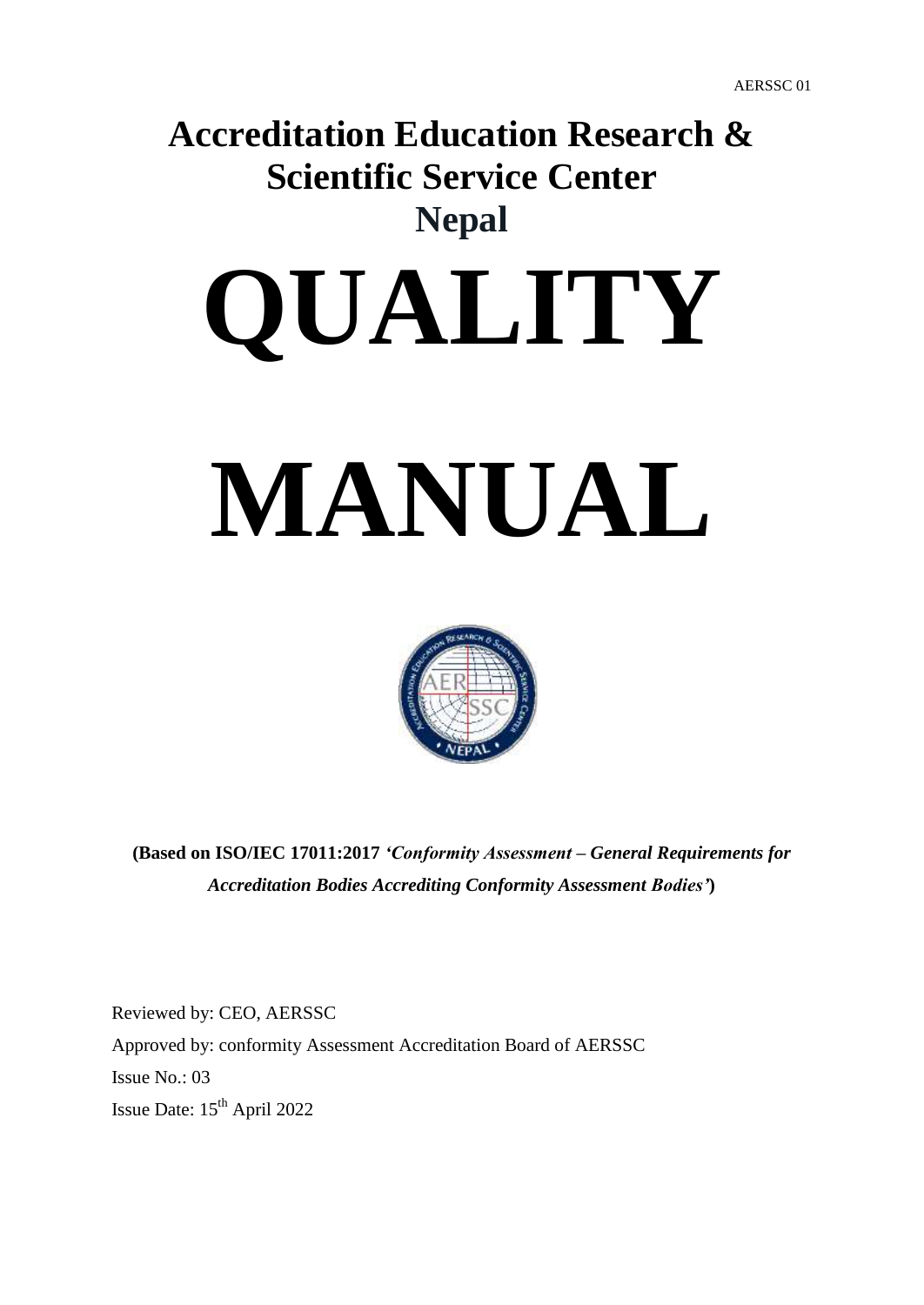

# **Revision Records**

<span id="page-1-0"></span>

| S.             | Page           | Section        | <b>Issue Date</b> | Issue | <b>Revision Detail</b>                                  |
|----------------|----------------|----------------|-------------------|-------|---------------------------------------------------------|
| No.            | No.            | No.            |                   | No.   |                                                         |
| $\mathbf{1}$   | 26             | $\overline{7}$ | 17/10/2020        | 02    | 7.4.2 The laboratory is informed about the              |
|                |                |                |                   |       | members of the assessment team in advance to            |
|                |                |                |                   |       | laboratory to object to<br>allow<br>the<br>the          |
|                |                |                |                   |       | appointment of any particular assessor or expert.       |
|                |                |                |                   |       | The procedure for dealing with such objections          |
|                |                |                |                   |       | is covered in AERSSC. Once the assessment               |
|                |                |                |                   |       | team has been finalized, AERSSC confirms to             |
|                |                |                |                   |       | the laboratory in writing.                              |
| $\overline{2}$ | 26             | $\overline{7}$ | 17/10/2020        | 02    | 7.4.3 While the laboratory is informed about the        |
|                |                |                |                   |       | assessment team a copy of this communication            |
|                |                |                |                   |       | along with required documents is send to all the        |
|                |                |                |                   |       | members of the assessment team. The task to be          |
|                |                |                |                   |       | undertaken by each member of the assessment             |
|                |                |                |                   |       | team is detailed in the communication.                  |
| 3              | 33             | $\tau$         | 17/10/2020        | 02    | 7.9.3 Reassessments will be conducted at                |
|                |                |                |                   |       | least three months (flexible for three months           |
|                |                |                |                   |       | at the time of evaluation of AB itself) before          |
|                |                |                |                   |       | the end of an assessment cycle.<br>The                  |
|                |                |                |                   |       | shall<br>be<br>complete<br>reassessment<br>$\mathbf{a}$ |
|                |                |                |                   |       | assessment covering the<br>organization's               |
|                |                |                |                   |       | scope of accreditation and including all                |
|                |                |                |                   |       | elements of the relevant standard. During               |
|                |                |                |                   |       | surveillance or re-assessment, when non-                |
|                |                |                |                   |       | conformities are identified, the laboratory is          |
|                |                |                |                   |       | given a maximum time of two months to                   |
|                |                |                |                   |       | take corrective actions and implement them.             |
| 4              | $\overline{4}$ | $\overline{2}$ | 15/04/2022        | 03    | Replacement<br>of Asia Pacific<br>laboratory            |
|                |                |                |                   |       | Cooperation by Asia Pacific Accreditation               |
|                |                |                |                   |       | Cooperation.                                            |
|                |                |                |                   |       |                                                         |

| Accreditation Education Research & Scientific Service Center, Nepal |                |
|---------------------------------------------------------------------|----------------|
| Document No: AERSSC 01                                              | Quality Manual |
|                                                                     |                |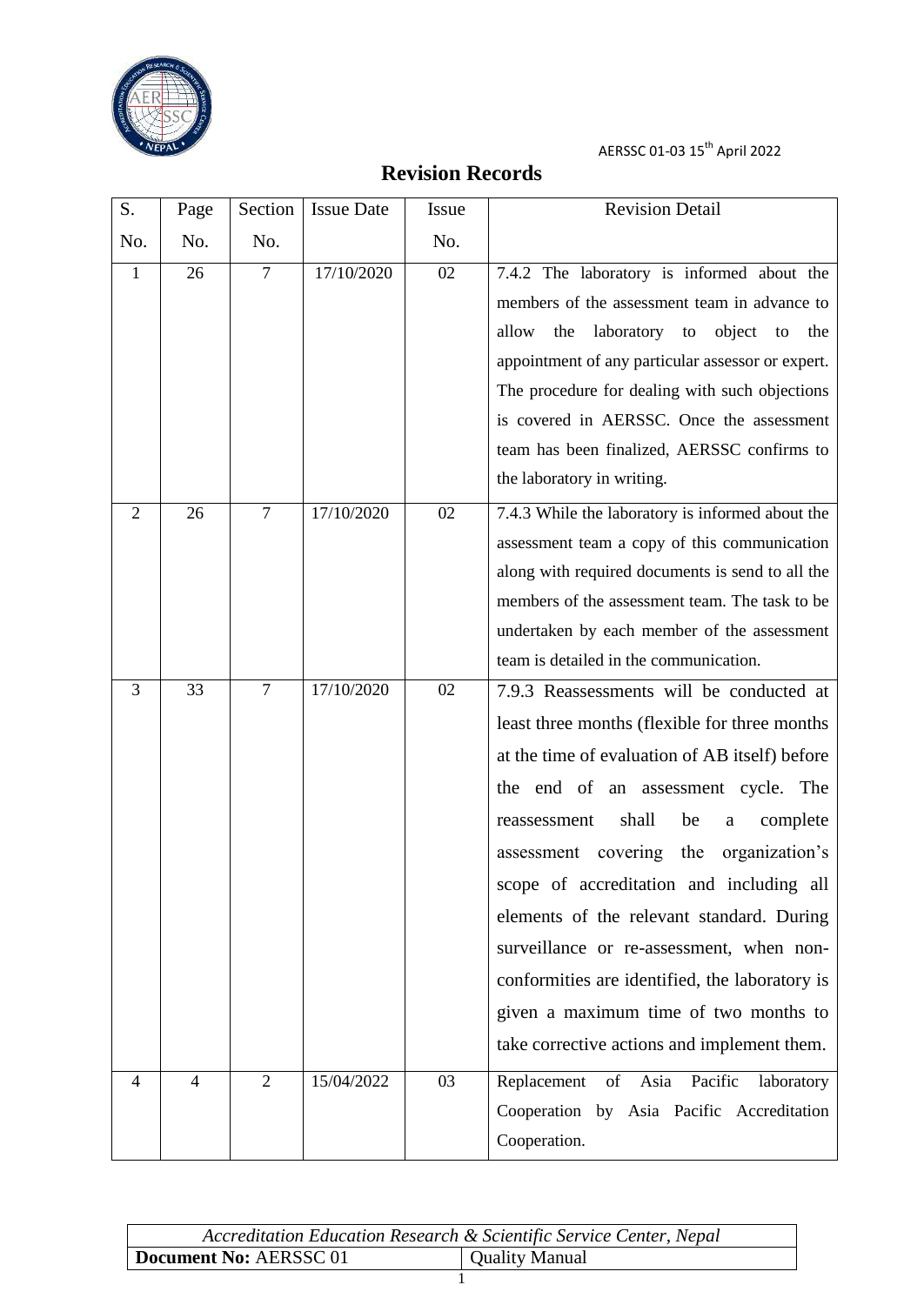

### 1. Table of contents

| 4.1<br>4.2<br>4.3<br>4.4<br>4.5<br>4.6<br>5        |
|----------------------------------------------------|
| 6                                                  |
| 6.1<br>6.2<br>6.3<br>6.4                           |
| 7.1<br>7.2<br>7.3<br>7.4<br>7.5<br>7.6<br>7.7      |
| 7.8<br>7.9<br>7.10<br>7.11<br>7.12<br>7.13<br>7.14 |
| 8.1<br>8.2<br>9.                                   |
| 9.1<br>9.2<br>9.3<br>9.4                           |

|                        | Accreditation Education Research & Scientific Service Center, Nepal |
|------------------------|---------------------------------------------------------------------|
| Document No: AERSSC 01 | Quality Manual                                                      |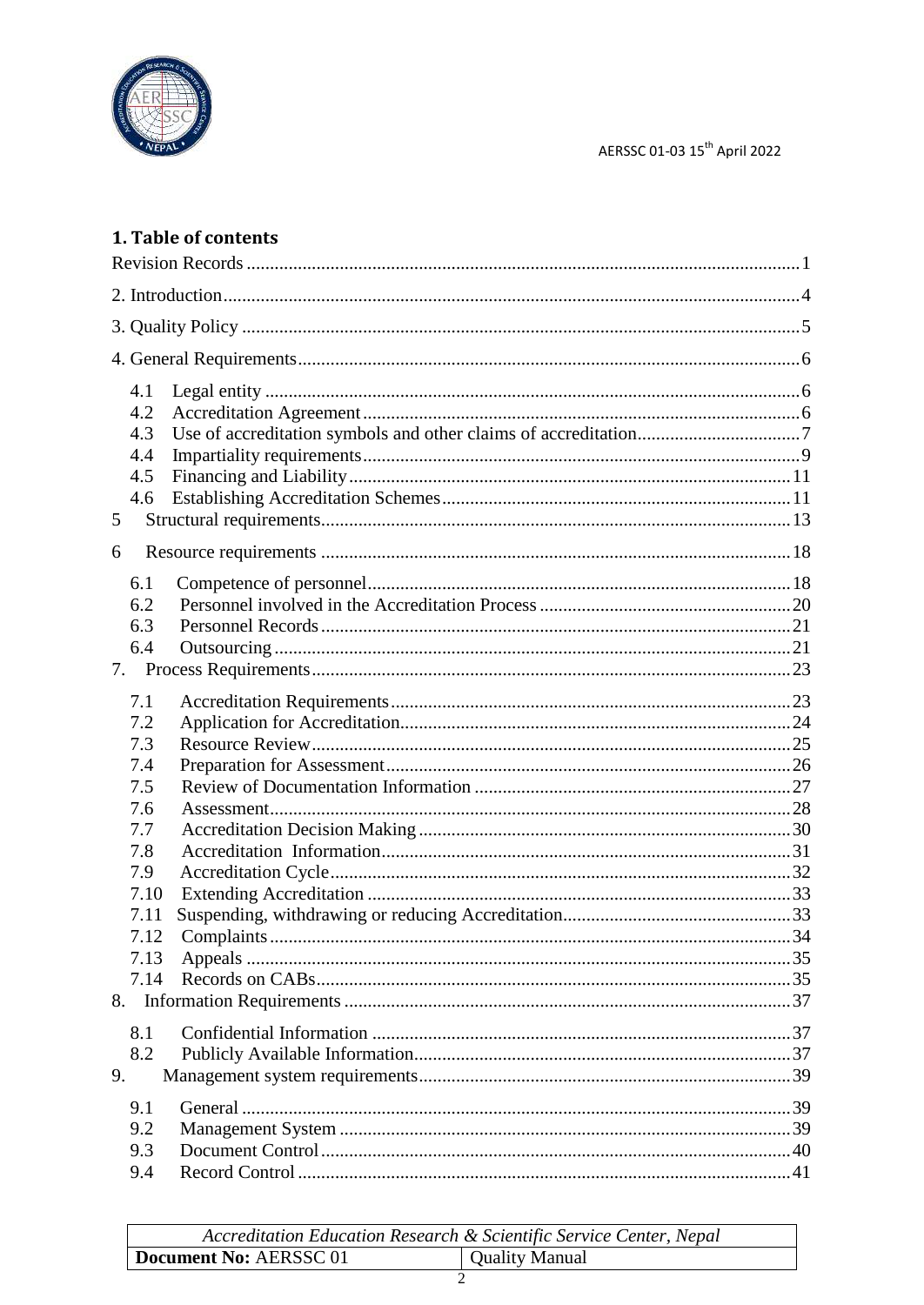

|     | NEPAL'                                                                    | AERSSC 01-03 15 <sup>th</sup> April 2022 |
|-----|---------------------------------------------------------------------------|------------------------------------------|
| 9.5 |                                                                           |                                          |
|     |                                                                           |                                          |
|     |                                                                           |                                          |
|     |                                                                           |                                          |
|     |                                                                           |                                          |
|     | 11. Proficiency Testing/Inter-laboratory Comparisons for laboratories  44 |                                          |
|     |                                                                           |                                          |
|     |                                                                           |                                          |

| Accreditation Education Research & Scientific Service Center, Nepal |                |  |  |
|---------------------------------------------------------------------|----------------|--|--|
| Document No: AERSSC 01                                              | Quality Manual |  |  |
|                                                                     |                |  |  |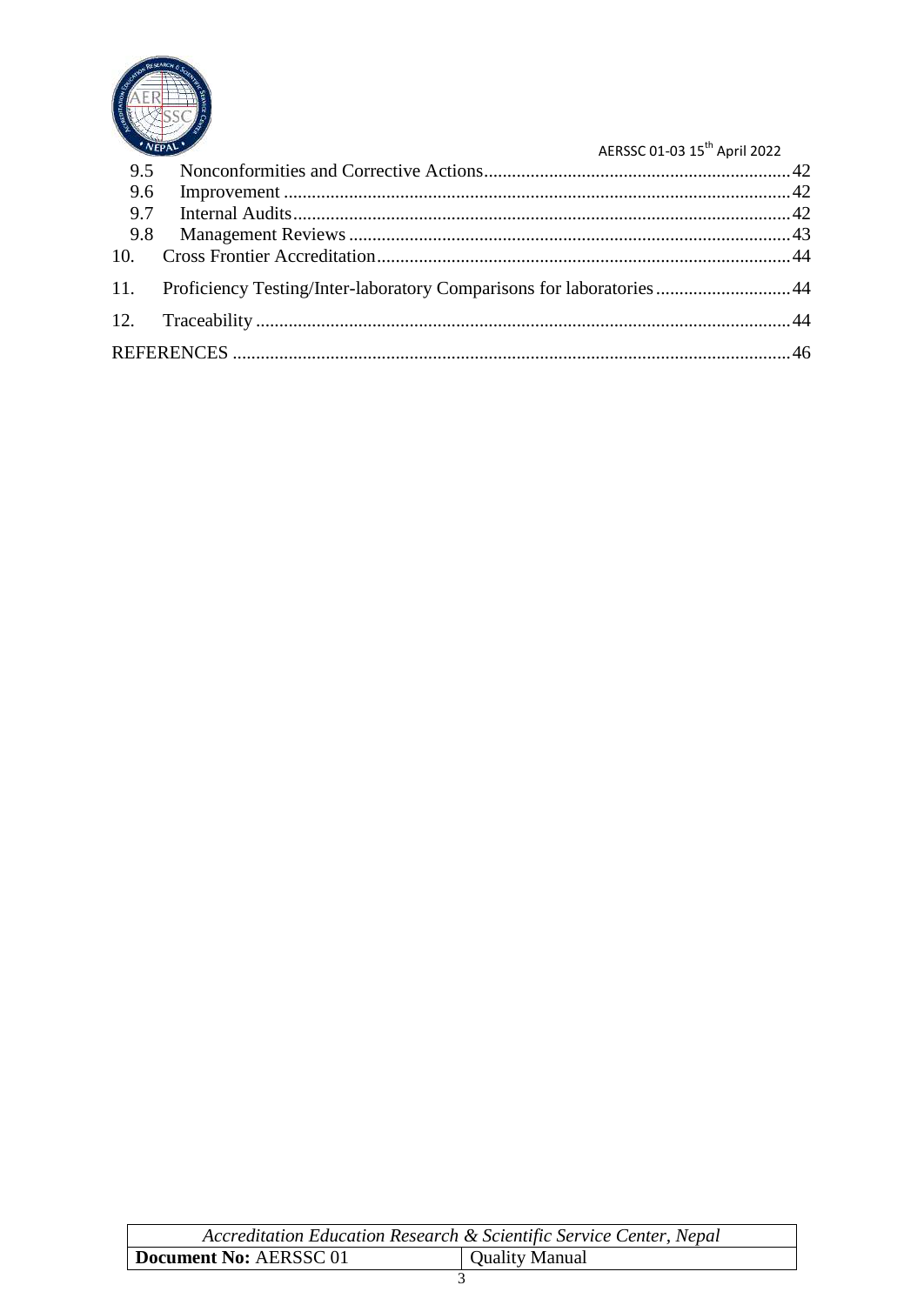## <span id="page-4-0"></span>**2. Introduction**

Accreditation is the independent evaluation of conformity assessment bodies against recognized standards to carry out specific activities to ensure their impartiality and competence.

The role of conformity assessment in world trade today has become very important. It has a great impact on the development and economy of a country. To achieve the above impact in the developing country like us, Accreditation Education Research & Scientific Service Center (AERSSC), Nepal operates an accreditation scheme for:

- Testing and Calibration Laboratories in accordance with ISO/IEC17025:2017
- Medical Laboratories in accordance with ISO 15189:2012
- Certification Bodies (management systems/personnel) in accordance with ISO/IEC 17021-1, ISO/IEC 17024 with the approval of International Accreditation Forum (IAF);
- Inspection Bodies in accordance with ISO/IEC 17020.

The accreditation certificate issued by Accreditation Education Research & Scientific Service Center (AERSSC), Nepal gives assurance of technical competence of Conformity Assessment Bodies (CABs) in the global market.

In operating the accreditation scheme, Accreditation Education Research & Scientific Service Center (AERSSC), Nepal uses the international standard ISO/IEC 17011:2017 "*'Conformity Assessment – General Requirements for Accreditation Bodies Accrediting Conformity Assessment Bodies'* and ILAC (International Laboratory Accreditation Cooperation) /APAC (Asia Pacific Accreditation Cooperation) publications for the purpose of Mutual Recognition Arrangements (MRA). Further, to demonstrate the compliance with the requirements of the international standard and applicable ILAC/APAC publications, AERSSC has established, implemented and maintained its quality system in compliance with the requirements of ISO/IEC 17011:2017.

|                        | Accreditation Education Research & Scientific Service Center, Nepal |
|------------------------|---------------------------------------------------------------------|
| Document No: AERSSC 01 | Quality Manual                                                      |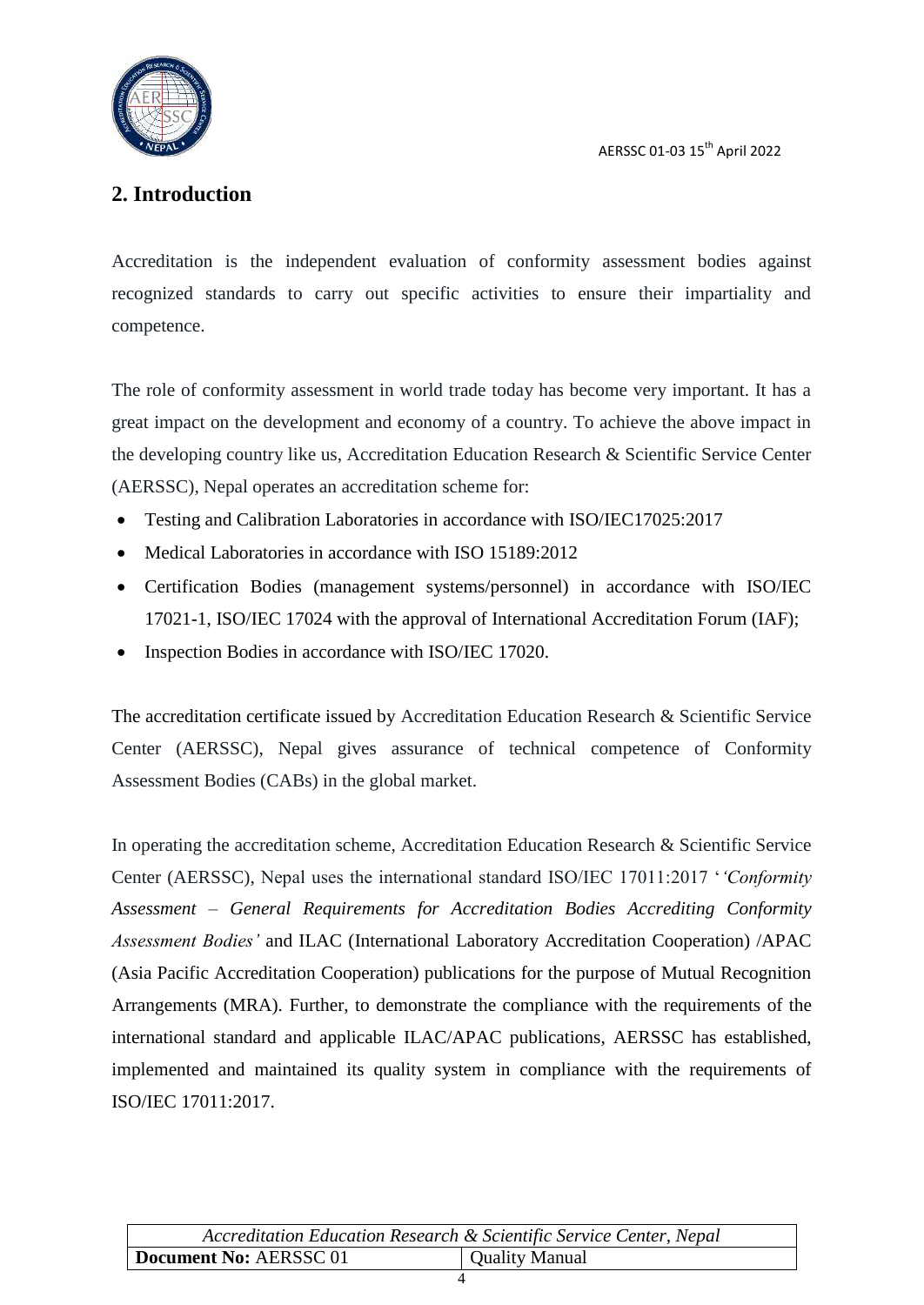

# <span id="page-5-0"></span>**3. Quality Policy**

Accreditation Education Research & Scientific Service Center (AERSSC), Nepal operates an Accreditation system with impartiality, fairness, efficiency and transparently in order to reach international recognition.

AERSSC accreditation is open to laboratories within and outside Nepal based on requests received.

AERSSC is committed to:

- Provide accreditation services in accordance to the prevailing latest international standards;
- Establish the national accreditation system in line with the international requirements, ISO/IEC 17011:2017;
- Develop and maintain the regional and international MRAs;
- Provide credible, cost effective accreditation services aimed at supporting trade, enhance the protection of consumers and the environment, and improve the competitiveness of Nepalese products and services in both the voluntary and regulatory areas;
- Provide external training services in accreditation associated activities.

The objective of the training programs is to create awareness on the benefits and importance of accreditation and to promote an understanding of the key accreditation standards requirements.

Furthermore, the training course delivered or facilitated by AERSSC are not a precondition of accreditation neither do they guarantee accreditation by AERSSC.

AERSSC ensures that Quality Policy, Objectives and target including the achievement of activities are communicated, implemented and are effectively acknowledged at all levels of staff.

(Chief Executive)

|                        | Accreditation Education Research & Scientific Service Center, Nepal |
|------------------------|---------------------------------------------------------------------|
| Document No: AERSSC 01 | Quality Manual                                                      |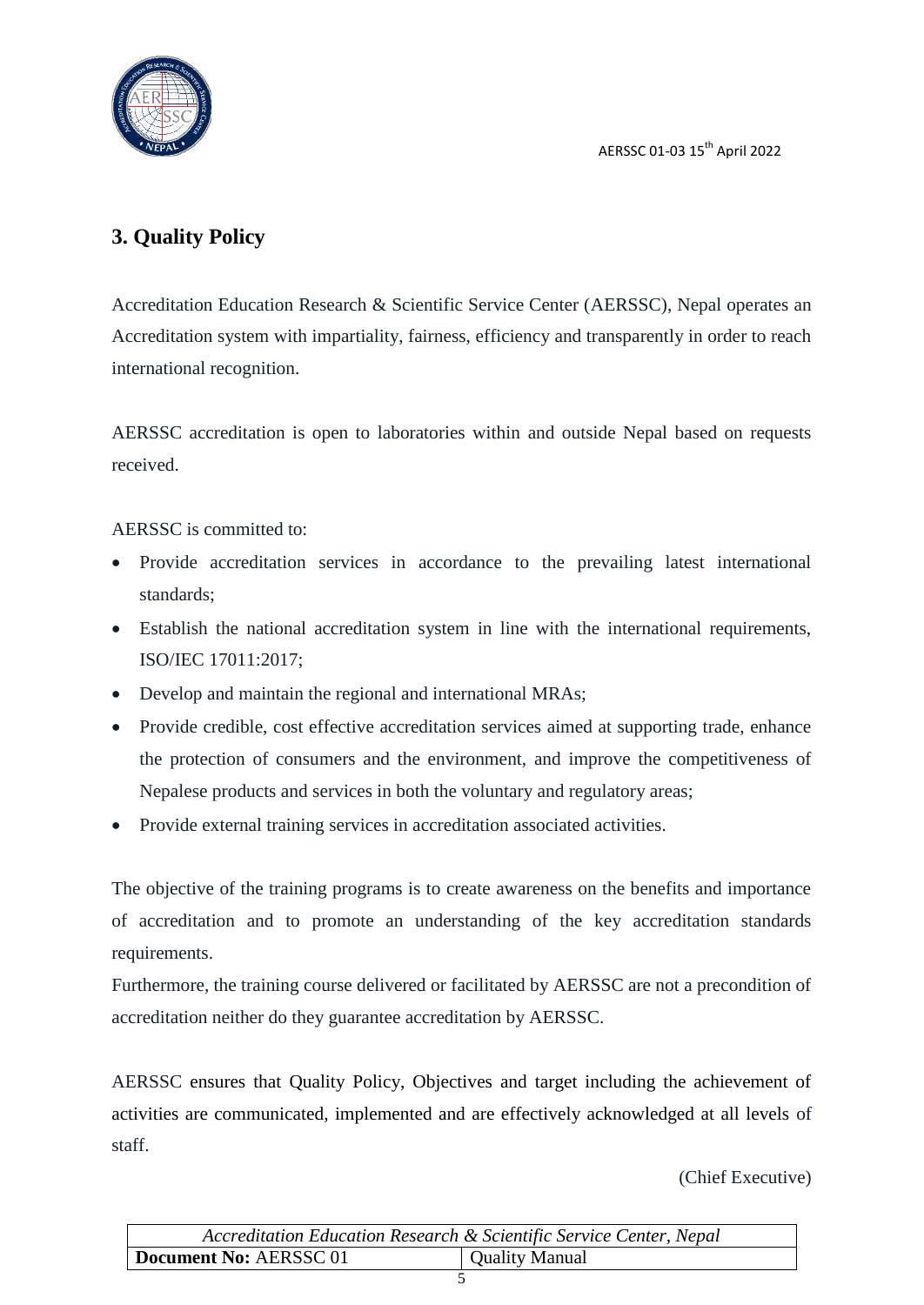

AERSSC 01-03 15th April 2022 AERSSC, Nepal 28.01.2019

#### <span id="page-6-0"></span>**4. General Requirements**

#### <span id="page-6-1"></span>**4.1 Legal entity**

AERSSC is an independent Accreditation Body registered legal entity, a non-profit company incorporated under subsection (1) of the Companies Act 2006 of Government of Nepal, responsible for the accreditation of conformity assessment bodies (CABs) such as Testing, Calibration and Medical Laboratories, Certification Bodies (management systems/personnel), Inspection Bodies, to relevant international standards and the respective ILAC and IAF documents.

#### <span id="page-6-2"></span>**4.2 Accreditation Agreement**

AERSSC will establish a legally enforceable arrangement with each conformity assessment body that requires the conformity assessment body to conform to at least the following:

- To provide access to those documents that provides insight into the level of independence and impartiality of the CAB from its related bodies, where applicable;
- To commit to fulfill continually the requirements for accreditation for the scope for which accreditation is sought or granted. This includes an agreement to adapt to changes in the requirements for accreditation;
- To provide access to CAB personnel, locations, equipment, information documents and records as necessary to verify fulfillment of requirements for accreditation;
- To cooperate as is necessary to enable the accreditation body to verify the fulfillment of the requirements for accreditation;
- To arrange the witnessing of CAB services when requested by AERSSC;.
- To claim accreditation only with respect to the scope for which it has been granted;
- To commit to follow the accreditation body"s policy for the use of the accreditation symbol'
- Not to use accreditation in such a manner as to bring the AERSSC into disrepute;

| Accreditation Education Research & Scientific Service Center, Nepal |                       |  |
|---------------------------------------------------------------------|-----------------------|--|
| Document No: AERSSC 01                                              | <b>Quality Manual</b> |  |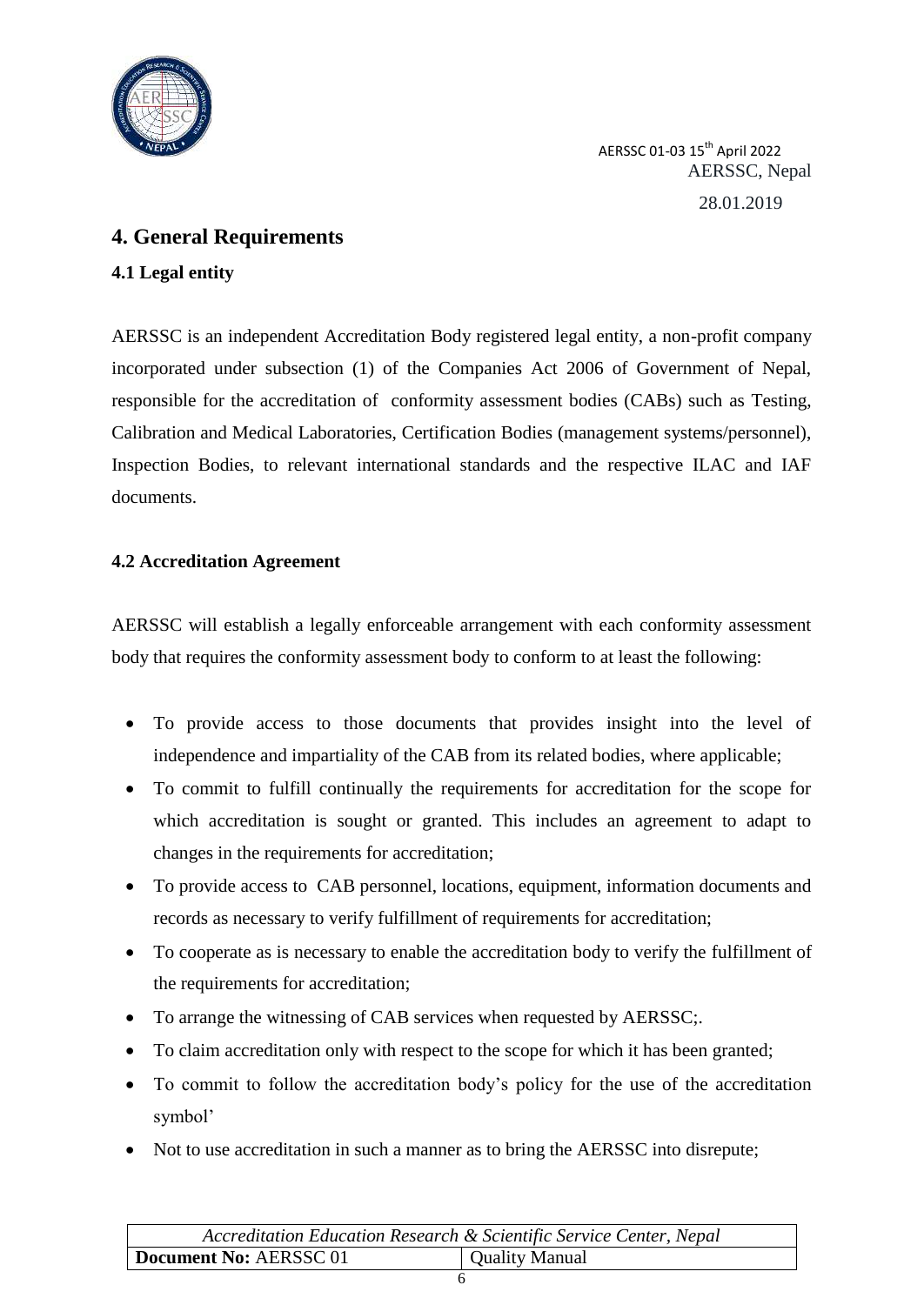

 To inform the AERSSC of any significant changes relevant to its accreditation without delay in any aspects of its status or operation relating to:

Its legal, commercial, ownership or organizational status;

Top management and key personnel of an organization;

Main policies.

Resources and premises.

Scope of accreditation and

Other such matters that affect the ability of the CAB to fulfill requirements for accreditation.

- To pay fees as determined by the accreditation body
- To assist in the investigation and resolution of any accreditation related complaints about the CAB referred to it by the accreditation body.

As a result of any change, the AERSSC will verify if the accredited laboratory has undertaken the necessary measure to implement or amend the procedures.

#### <span id="page-7-0"></span>**4.3 Use of accreditation symbols and other claims of accreditation**

AERSSC posts in its website the current status of the accreditation that it has granted to its CABs and will be updated regularly. The information shall include the following:

- Name and address of the accredited CAB including contact person and telephone no.
- Dates of granting the accreditation and expiry dates, as applicable;
- Scope of accreditation in full.
- 4.3.1 AERSSC provides CABs with information about suitable ways to obtain traceability of measurement results in relation to the scope for which accreditation provided. AERSSC has policy 'Policy on Calibration and Traceability of Measurements' in-line with ILAC P9.
- 4.3.2 Accreditation information about international arrangements in which AERSSC is involved is provided through its website.

|                        | Accreditation Education Research & Scientific Service Center, Nepal |
|------------------------|---------------------------------------------------------------------|
| Document No: AERSSC 01 | <b>Quality Manual</b>                                               |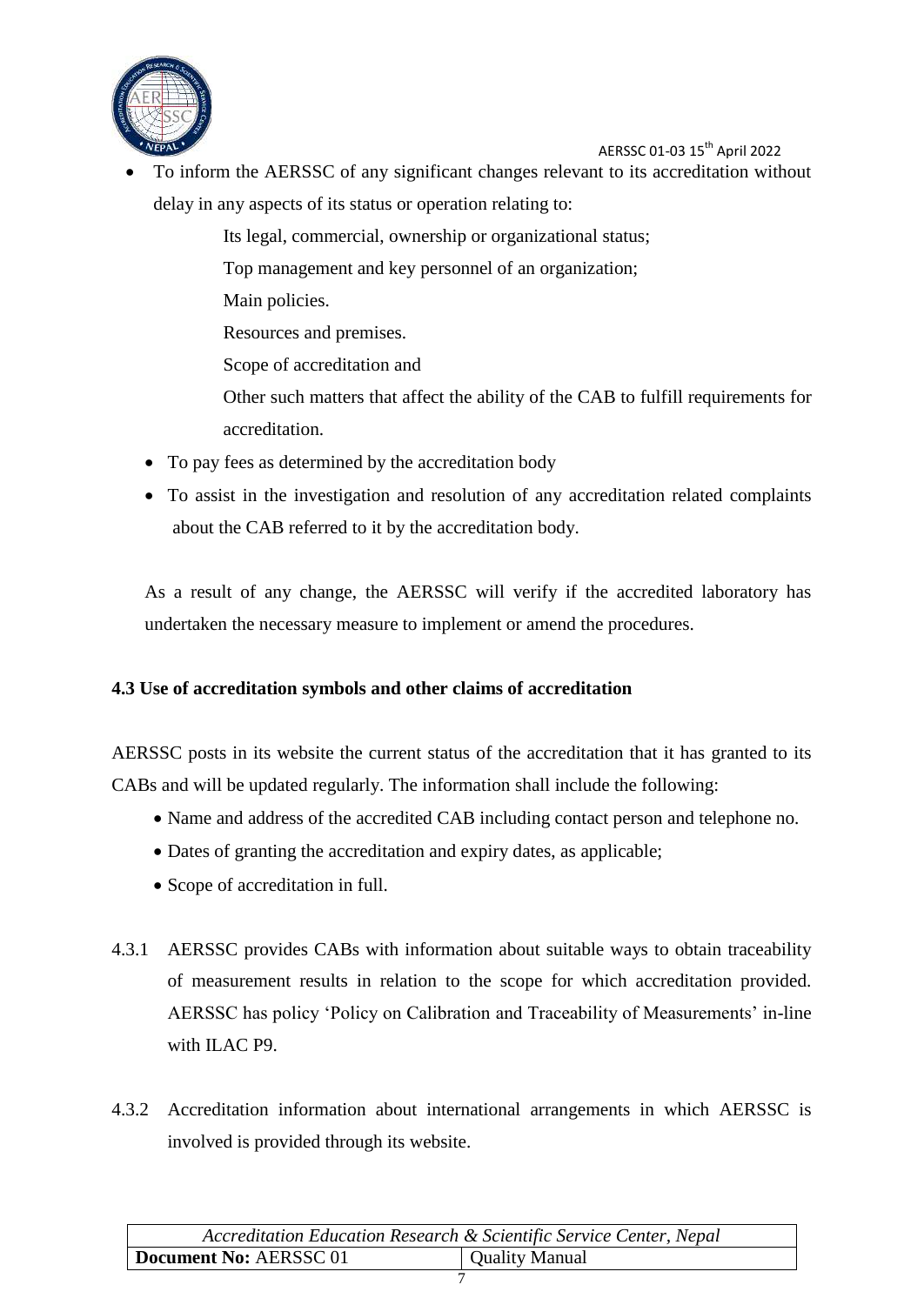

- 4.3.3 AERSSC gives due notice of any change in its requirements for accreditation through its website, newsletter or by informing individually. Once the target date of the implementation is over, AERSSC verifies the implementation of the changed requirements either by documentary evidence or on-site visit.
- 4.3.4 AERSSC will take measures to ensure that the accredited CAB:

a) Fully conform to the requirements of AERSSC for claiming accreditation status, when making reference to the accreditation in communication media;

b) Does not make any misleading or unauthorized statement regarding its accreditation;

c) does not refer to the accreditation in a way so as to imply that a product, process, service, management system or person is approved by AERSSC;

d) Inform its affected clients regarding any change in its status of accreditation including its scope, suspension, or withdrawal without undue delay.

- 4.3.5 When AERSSC has an accreditation symbol, AERSSC will have the legal right to use it and the accreditation symbol will be legally protected.
- 4.3.6 AERSSC has a documented policy (AERSSC 17) governing the use of the accreditation marks and claims of accreditation status which includes the following: a) Requirement for the use and monitoring of the AERSSC logo in combination with any CAB mark;

b) Criteria for affixing AERSSC logo for a product, process or service if it has been certified or approved by AERSSC (if applicable later);

c) Requirements for any reference to accreditation;

d) Requirements for reproduction of the accreditation symbol/mark/logo

e) Requirements for the use of the AERSSC symbol/Mark/logo and claims of accreditation status in communication media;

f) Criteria for using AERSSC symbol/mark/logo and claims of accreditation status for the specific activities covered by the scope of accreditation.

4.3.7 Clear indication of the AERSSC symbol/logo/mark in the policy document (AERSSC 17) regarding the conformity assessment activity to which the accreditation is related.

|                        | Accreditation Education Research & Scientific Service Center, Nepal |
|------------------------|---------------------------------------------------------------------|
| Document No: AERSSC 01 | Quality Manual                                                      |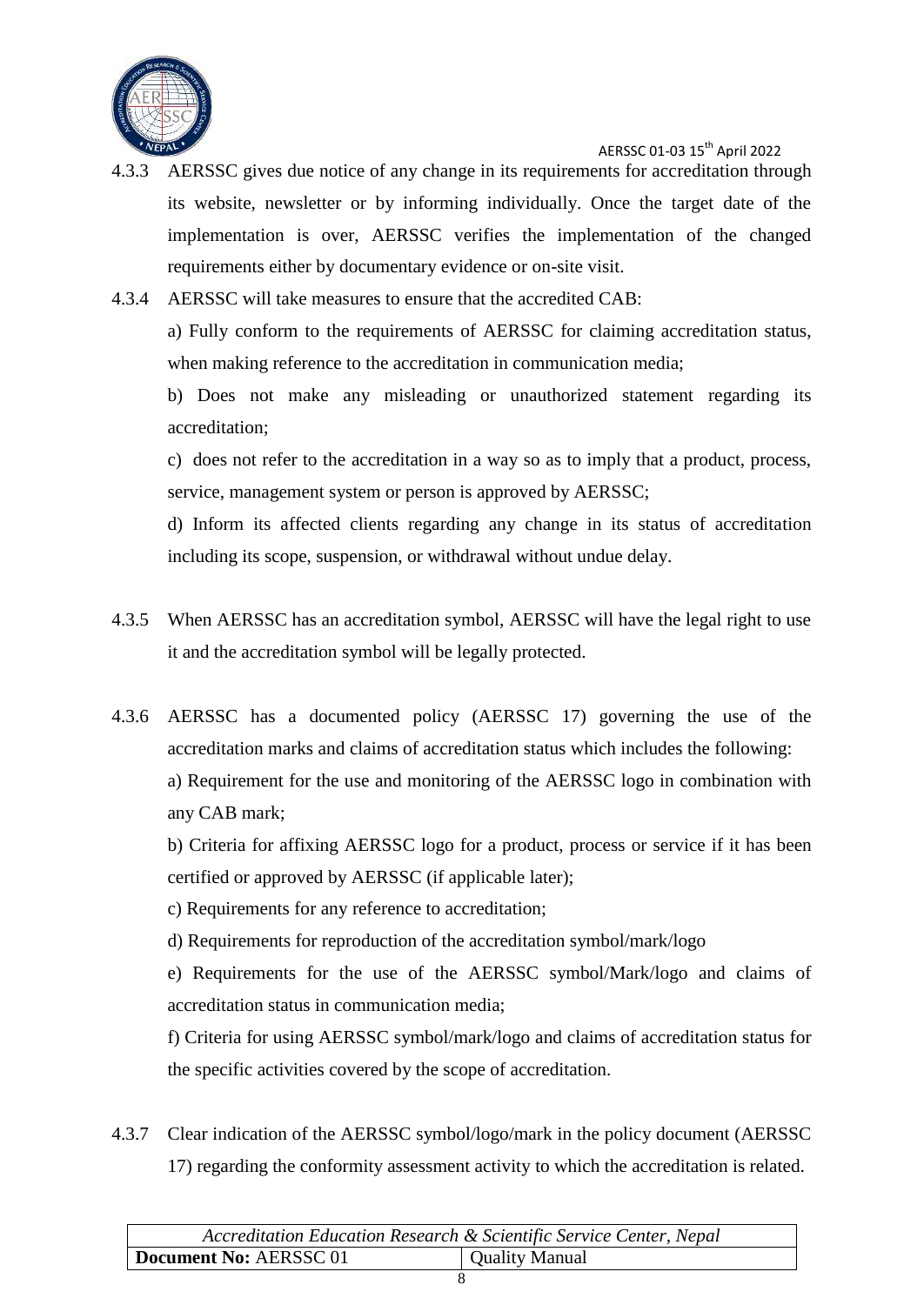

4.3.8 Suitable action such as request for corrective action, suspension, withdrawal of accreditation will be taken for incorrect or unauthorized claims of accreditation status or misleading use of accreditation logo.

#### <span id="page-9-0"></span>**4.4 Impartiality requirements**

- 4.4.1 AERSSC ensures the impartiality at all level of its operation.
- 4.4.2 AERSSC will be responsible for the impartiality of its accreditation activities and will not allow commercial, financial or other pressures to compromise impartiality.
- 4.4.3 AERSSC"s top management has commitment to impartiality in carrying out its accreditation activities and managing conflict of interest.
- 4.4.4 Committees, groups or person that could influence the accreditation process shall act objectively. It is AERSCC policy to ensure that all personnel involved in accreditation process are free from any undue commercial, financial and other pressures that could compromise impartiality. AERSSC staff is governed by rules and regulations which ensure impartiality in their functions. The Assessors are governed by the "Rules for Assessors' to act objectively and be impartial in conducting the assessments. Committees are constituted to avoid situations of undue commercial, financial or other pressures. All personnel involved in the accreditation are required to sign a Form of impartiality.
- 4.4.5. To safeguard impartiality, AERSSC has organized and structured in such a way that there is a balanced representation of significant interests in developing and reviewing the Accreditation policies. Various committees of AERSSC have members from Regulators, Industries and Laboratories with due take care of no single group domination.

| Accreditation Education Research & Scientific Service Center, Nepal |                       |
|---------------------------------------------------------------------|-----------------------|
| Document No: AERSSC 01                                              | <b>Quality Manual</b> |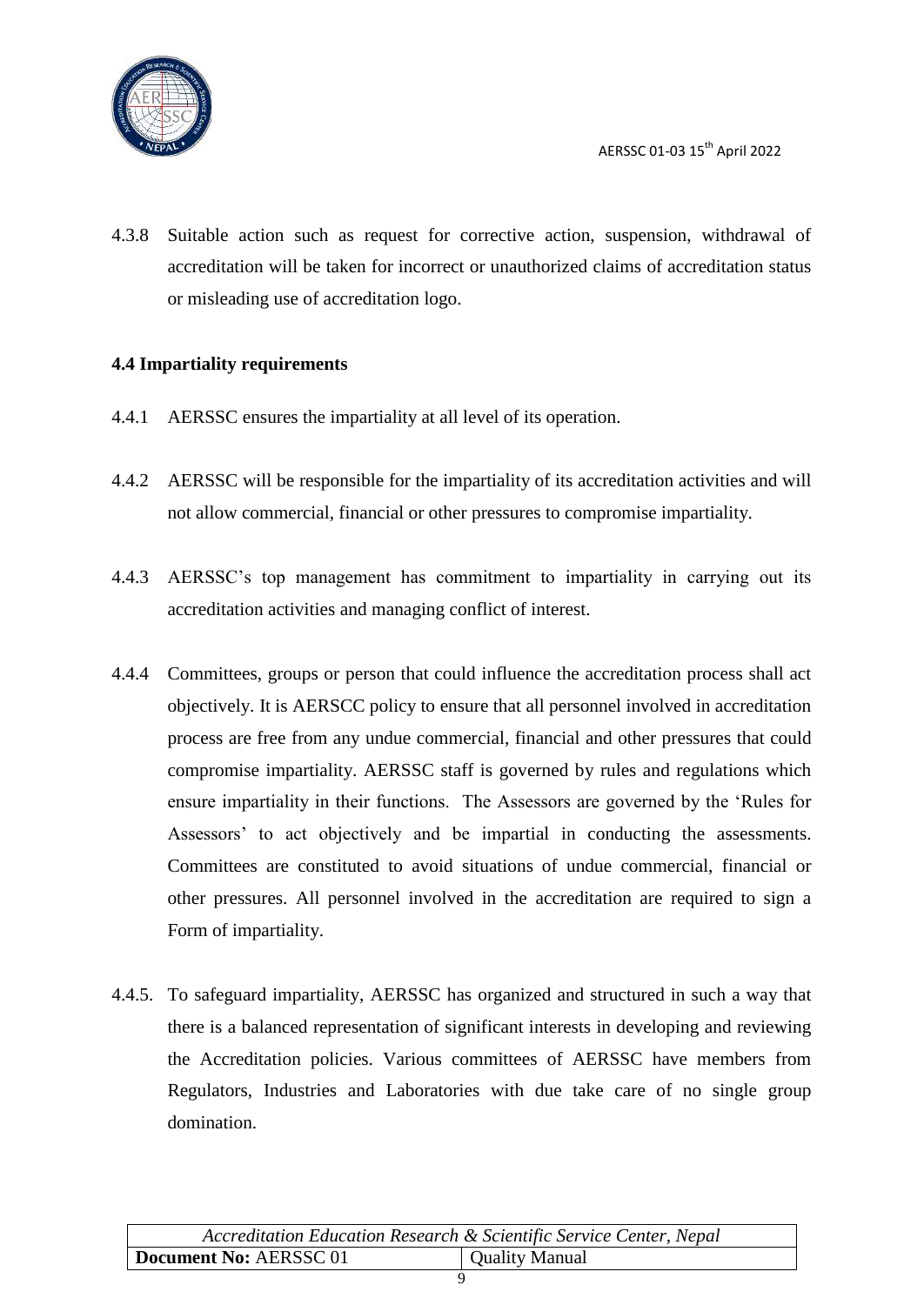

- 4.4.6 AERSSC ensures that activities of related bodies do not compromise confidentiality, objectivity and impartiality of its accreditation. AERSSC has identified analyzed and documented the potential conflict of interest whether it arises within AERSSC or from the activities of related bodies.
- 4.4.7 AERSSC will document and demonstrate to eliminate or minimize any type of risk if they arise within the AERSSC or from the activities of other persons, bodies or organizations where such risks are identified.
- 4.4.8 AERSSC"s Top management will be responsible for reviewing any residual risk to determine if it is within the level of acceptable risk.
- 4.4.9 AERSSC will not provide accreditation if an unacceptable risk to impartiality is identified which can not be mitigated to an acceptable level.
- 4.4.10 Accreditation policies and procedure under which AERSSC operates are nondiscriminatory and administrated in a non-discriminatory manner. Procedures are not used to impede or inhibit access of CABs. The AERSSC has placed no geographic limitations of the CABs operation. The size, membership in any association or group, and the number of certified organizations are not conditions for accepting applications for accreditation.
- 4.4.11 AERSSC does not offer or provide directly or indirectly whether individually or group those services such as consultancy, designing and maintaining the quality system and services of CABs perform.
- 4.4.12 AERSSC has a procedure to ensure the evaluation of accreditation case by Accreditation Committee whose members are different from those who have carried out the assessment. The Assessors are selected out of the pool of qualified, experienced, trained and competent persons. The members of accreditation committees are also selected based on long proven track of their technical competence.

| Accreditation Education Research & Scientific Service Center, Nepal |                |
|---------------------------------------------------------------------|----------------|
| Document No: AERSSC 01                                              | Quality Manual |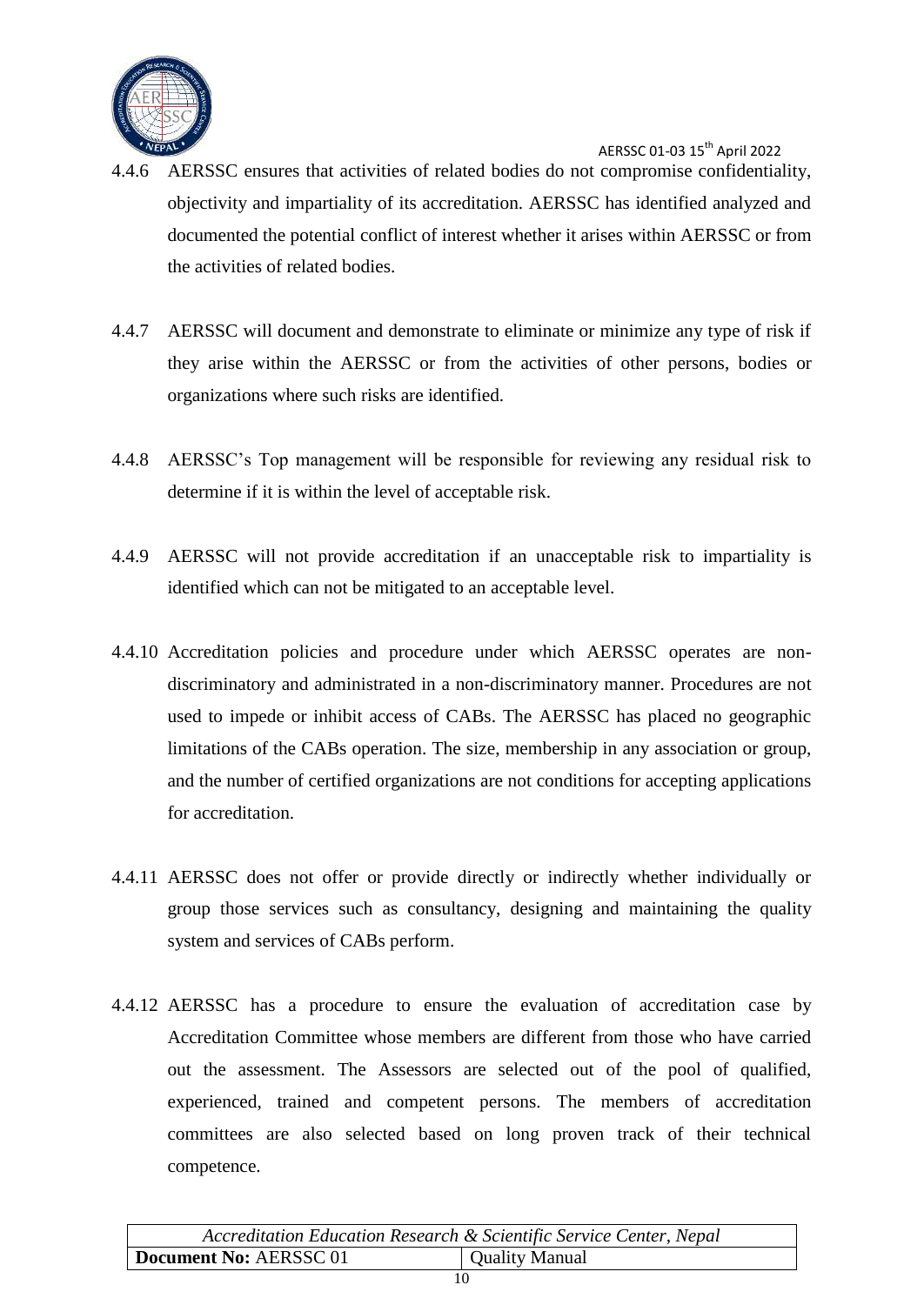

4.4.13 Nothing will be said or implied by AERSSC which suggest that accreditation would be easier, faster or less expensive if any specified person(s) or consultancy is used.

#### <span id="page-11-0"></span>**4.5 Financing and Liability**

- 4.5.1 AERSSC will have the financial resources which can be demonstrated by records and/ or documents, required for the operation of its activities.
- 4.5.2 AERSSC will evaluate the risks arising from its activities and have arrangements to cover liabilities arising out of legal proceedings initiated by users of accredited laboratories. The liability of AERSSC is limited to the application fees charged by AERSSC.

#### <span id="page-11-1"></span>**4.6 Establishing Accreditation Schemes**

- 4.6.1 AERSSC will adopt accreditation schemes published by various reputed International bodies like ILAC, APAC, EA or publicly available document of other accreditation bodies. AERSSC may develop specific guideline documents in future for each area with the help of technical Committees as and when necessary.
- 4.6.2 Only the guidance, application or normative documents developed by Committees or persons possessing the necessary competence including the participation of appropriate interested parties which does not contradict or exclude any of the requirements of the relevant International Standards will be used.
- 4.6.3 AERSSC has established a policy and documented procedure (AERSSC 18) to determine the suitability of the conformity assessment schemes and standards for accreditation purposes.
- 4.6.4 AERSSC is committed to extend its activities on request from interested parties. AERSSC has a documented procedure (AERSSC 18) to cover this aspect.

| Accreditation Education Research & Scientific Service Center, Nepal |                       |
|---------------------------------------------------------------------|-----------------------|
| Document No: AERSSC 01                                              | <b>Quality Manual</b> |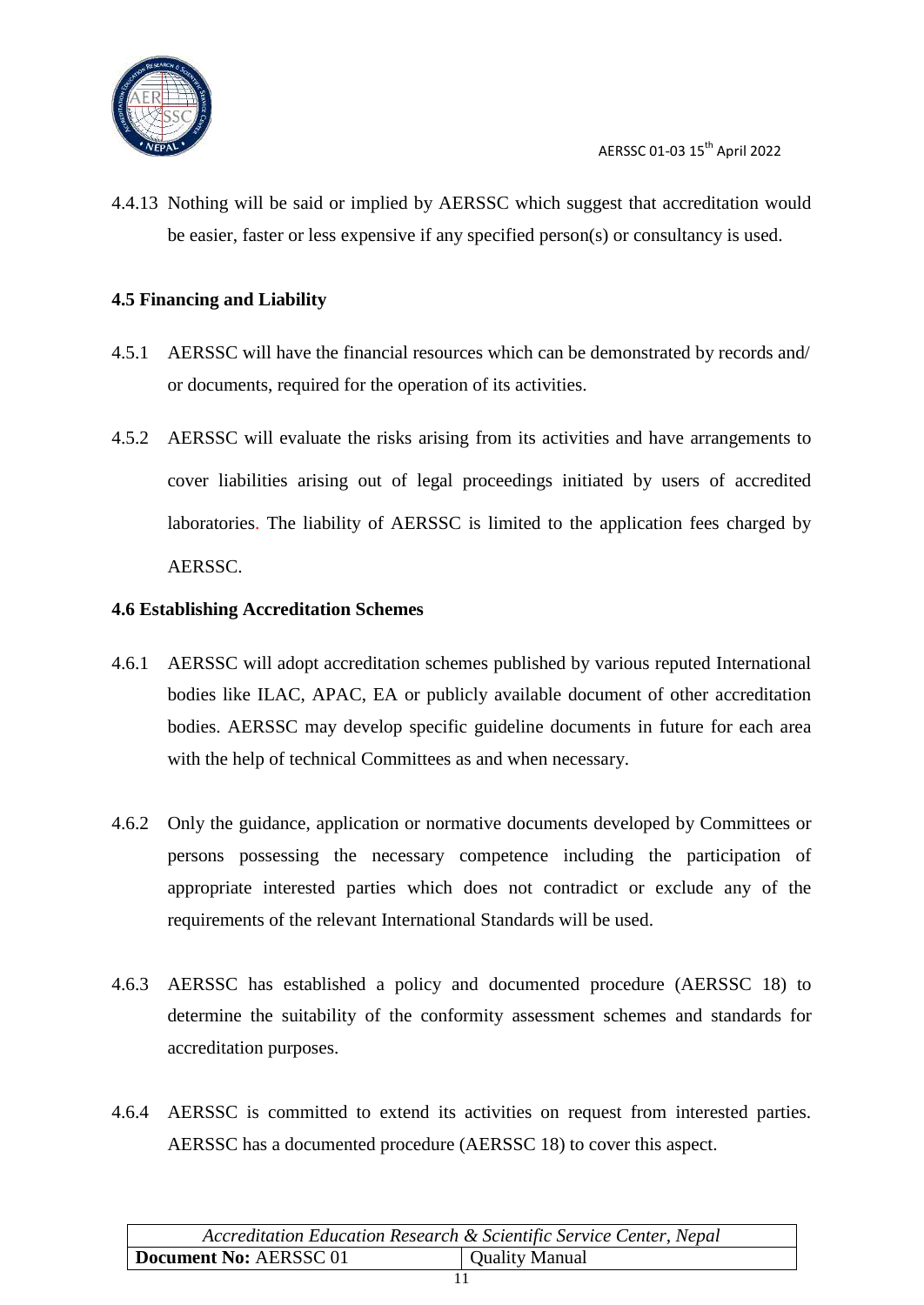

4.6.5 AERSSC will consider at least the following if it decide to discontinue an accreditation scheme in part or in full:

- a) Views of interested parties;
- b) Contractual duties;
- c) Transition arrangements;
- d) External communication regarding the discontinuation;
- e) Information published by the accreditation body

| Accreditation Education Research & Scientific Service Center, Nepal |                |
|---------------------------------------------------------------------|----------------|
| Document No: AERSSC 01                                              | Quality Manual |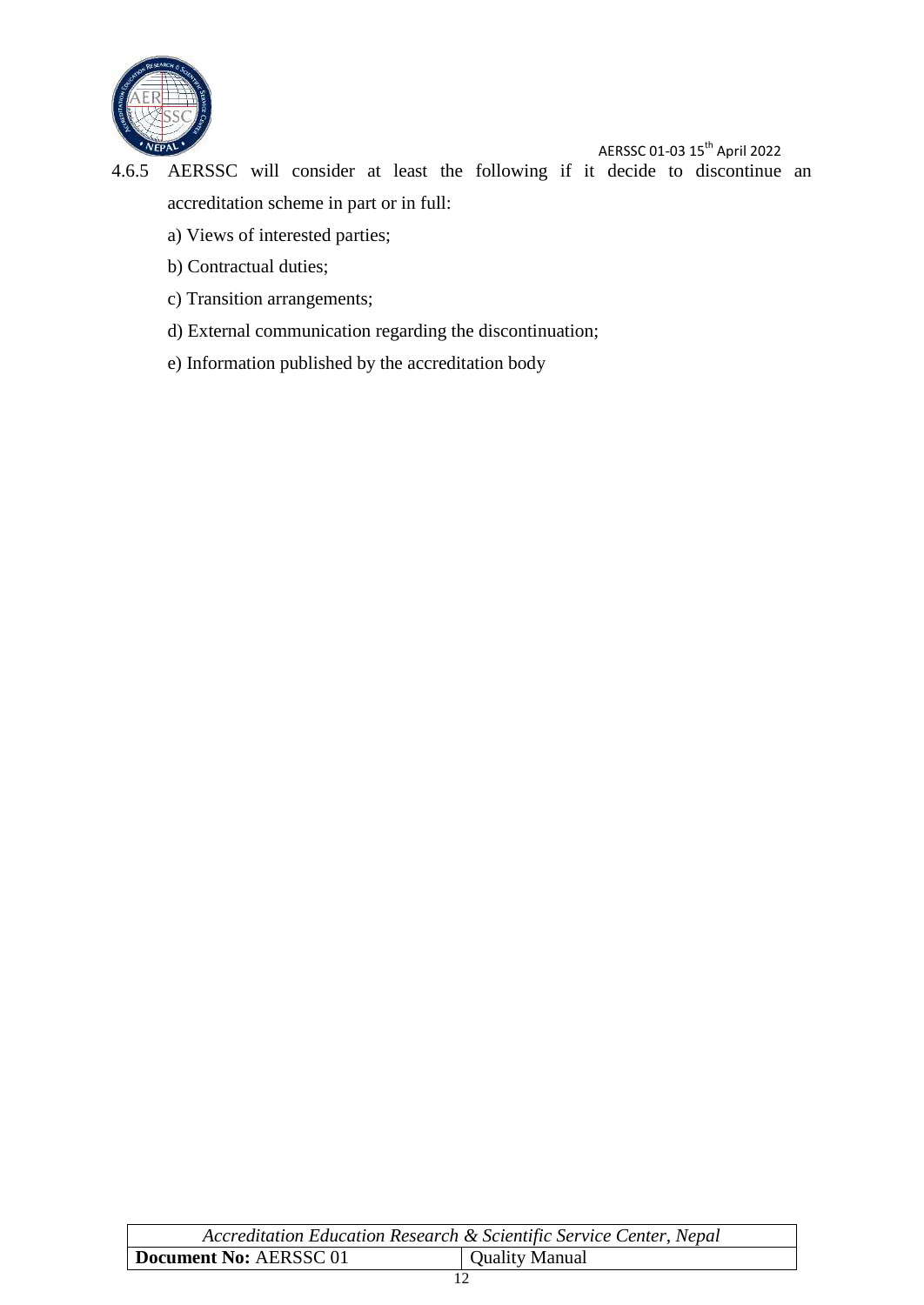

### <span id="page-13-0"></span>**5 Structural requirements**

5.1 The organization chart of AERSSC, Nepal is given below. The organization chart and reporting linkages takes care of impartiality, fairness, efficiency and transparently operation of AERSSC, Nepal.



5.2 Conformity Assessment Accreditation Board (CAAB) acts as the apex body of AERSSC regarding accreditation activity and having the following terms of reference:

- Formulating policies pertaining the operation of AERSSC.
- Oversees the implementation of the policies relating to accreditation by the Chief Executive.
- Oversees the finances for the operation of AERSSC.
- Establishes policies on appeals and complaints regarding AERSSC.

|                        | Accreditation Education Research & Scientific Service Center, Nepal |
|------------------------|---------------------------------------------------------------------|
| Document No: AERSSC 01 | Quality Manual                                                      |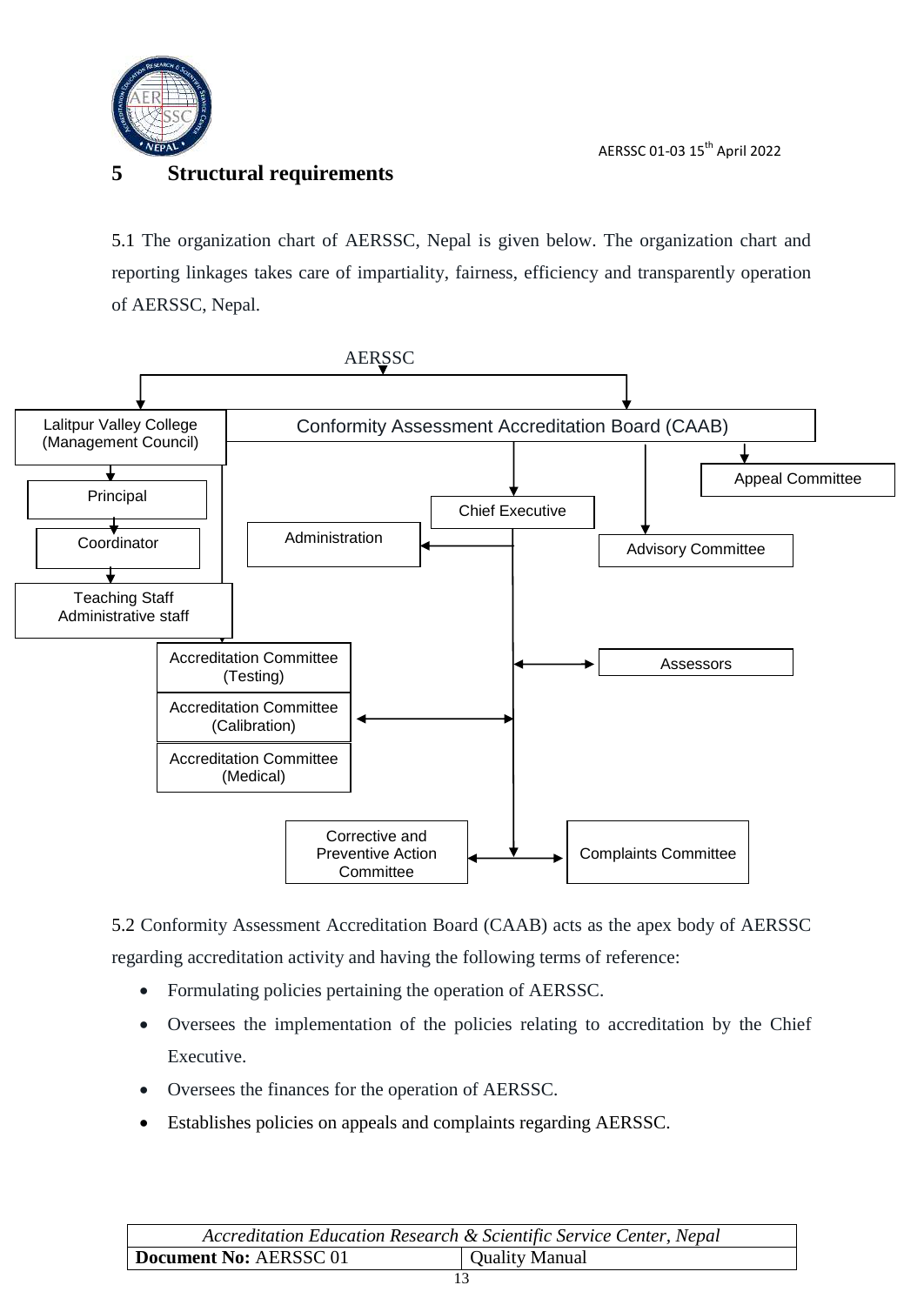

- Formulate other measures to ensure that the AERSSC will operate transparently and effectively at all level of its operation.
- The establishment of other committees such as Accreditation Committee, Appeal Committee,
- Advisory Committee, Complaints Committee and Corrective, Preventive Action and Improvement Committee as required.
- 5.3 AERSSC is the registered legal entity in the context of ISO/IEC 17011:2017. It is a private non-governmental body and makes no claim to be connected with any government.
- 5.4 AERSSC is a trading name for Conformity Assessment Accreditation Board (CAAB) of Accreditation Education Research and Scientific Service Center Pvt. Ltd., a non-profit company incorporated under subsection (1) of Section 5 of the Companies Act 2006.
- 5.5 On recommendations of Accreditation Committee, Conformity Assessment Accreditation Board is empowered to take decisions relating to accreditation, including the granting, maintaining, extending, reducing, suspending and withdrawing of accreditation. Chief Executive after approval from two third members of Conformity Assessment Accreditation Board may confirm the decision on behalf of Conformity Assessment Accreditation Board.
- 5.6 The role of various committees is described as follows:

*Accreditation Committee*: Accreditation Committees evaluate the assessment report including on-site, surveillance and re-assessment report and make necessary recommendation for decision on grant of accreditation. Members are drawn from different organization so that no single group or organization predominate the committee.

*Advisory Committee:* Advisory committees are responsible for developing and reviewing the technical documents for AERSSC.

| Accreditation Education Research & Scientific Service Center, Nepal |                       |
|---------------------------------------------------------------------|-----------------------|
| Document No: AERSSC 01                                              | <b>Quality Manual</b> |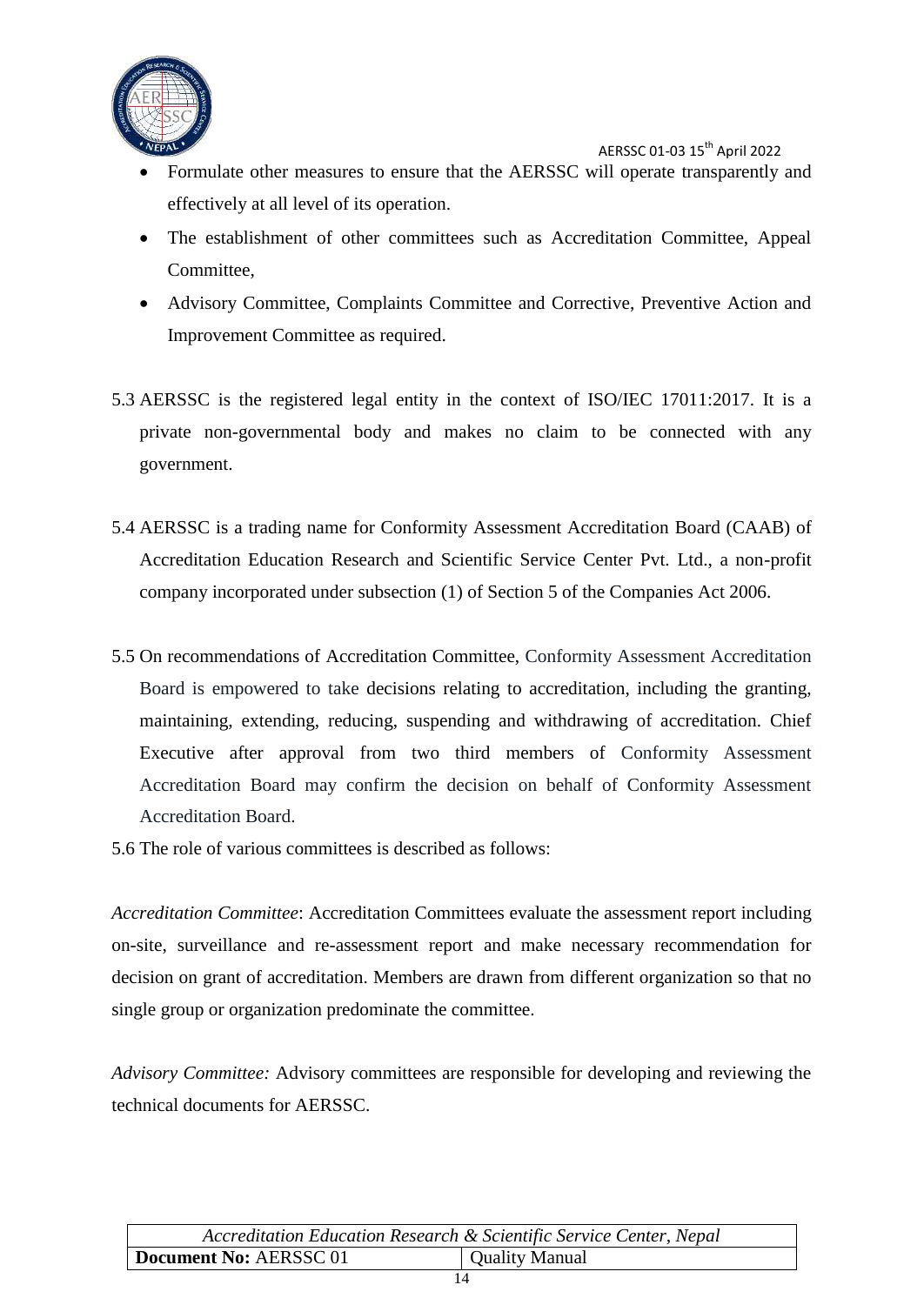

*Appeal Committee*: Appeal committee operates whenever there is an appeal against any decision related to accreditation taken by AERSSC.

Complaints Committee: Committee constituted for dealing with complaints received from various sources.

Corrective, Preventive Action and Improvement Committee: responsible to review and propose changes/amendments to the management system documents.

The duties, responsibilities of personnel working with AERSSC as follows:

Chief Executive has the overall authority to properly manage the administration, finance and operation of AERSSC. He is responsible for the overall management of the accreditation and assessment activities as well as to ensure the impartiality, fairness, efficiency and transparency in the system.

The CEO being the management Representative responsible Quality Manager for ensuring amongst other duties that AERSSC complies with the requirements of ISO/IEC 17011:2017.

Quality Manager ensures that the establishment, implementation and maintenance of AERSSC management system in accordance with ISO/IEC 17011:2017. He is also responsible for Internal Audit, Management Review, Complaint, Assessor management and other related management system activities.

Assessors are experts from the public and private sectors as well as from technical institutions/associations who have been trained, qualified and registered as assessors by AERSSC or other accreditation bodies. Assessment teams consist of a Team Leader and an appropriate number of Technical Assessors as required depending upon the scope of accreditation. The Team Leader is responsible for organizing, directing and conducting assessments, report findings and to evaluate corrective action. During the assessment, the Team Leader is also responsible for assessing the quality management system of the applicant as well as undertaking technical assessment within his/her field of expertise. The

|                        | Accreditation Education Research & Scientific Service Center, Nepal |
|------------------------|---------------------------------------------------------------------|
| Document No: AERSSC 01 | Quality Manual                                                      |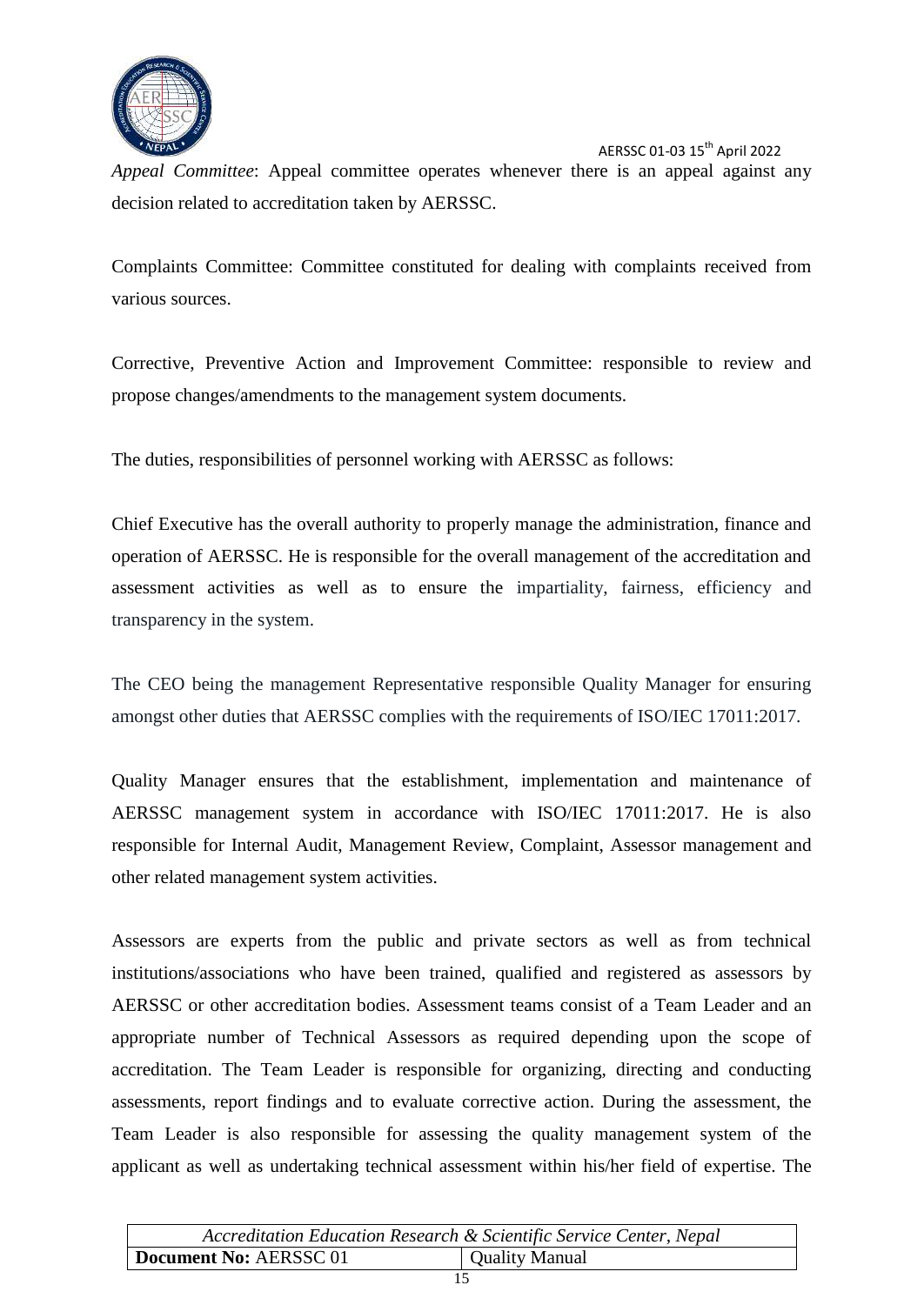

Technical Assessors are responsible for advising the Team Leader on specialist technical matters relating to the applicant's scope of accreditation.

- 5.7 AERSSC has defined the overall authority and responsibility of major functionaries as follows:
	- a. Development of policies relating to the operation of the accreditation body: Conformity Assessment Accreditation Board.
	- b. Supervision of the implementation of the policies and procedures: Chief Executive
	- c. Supervision of the finances of the accreditation body: Chief Executive (with help of Administration)
	- d. Decisions on accreditation : Conformity Assessment Accreditation Board on recommendation of Accreditation Committees
	- e. Contractual arrangements: Chief Executive
	- f. Delegation of authority to committees or individuals, as required, to undertake defined activities on behalf of top management: Conformity Assessment Accreditation
	- g. Provision of adequate resources;
	- h. Performance of assessments and accreditation processes;
	- i. Development or adoption of activities of the schemes for which it provides accreditation;
	- j. Accreditation decisions shall not be subject to approval by any other organization or person.
- 5.8 AERSSC has access to necessary expertise for advising on matter directly relating to accreditation. Such expertise available with AERSSC is in the form of Accreditation Committee (AERSSC 15), Advisory Committee (AERSSC 08), Appeal Committee (AERSSC 07), Team Leaders (AERSSC 04), Technical Assessors and Staff. AERSSC (AERSSC 16) may take help of any expert as and when it feels necessary.
- 5.8.1 The responsibility to formulate the various committees for AERSSC lies with Conformity Assessment Accreditation Board (CAAB), AERSSC has a procedure for selection of members for various committees and their terms of reference.

| Accreditation Education Research & Scientific Service Center, Nepal |                       |
|---------------------------------------------------------------------|-----------------------|
| Document No: AERSSC 01                                              | <b>Quality Manual</b> |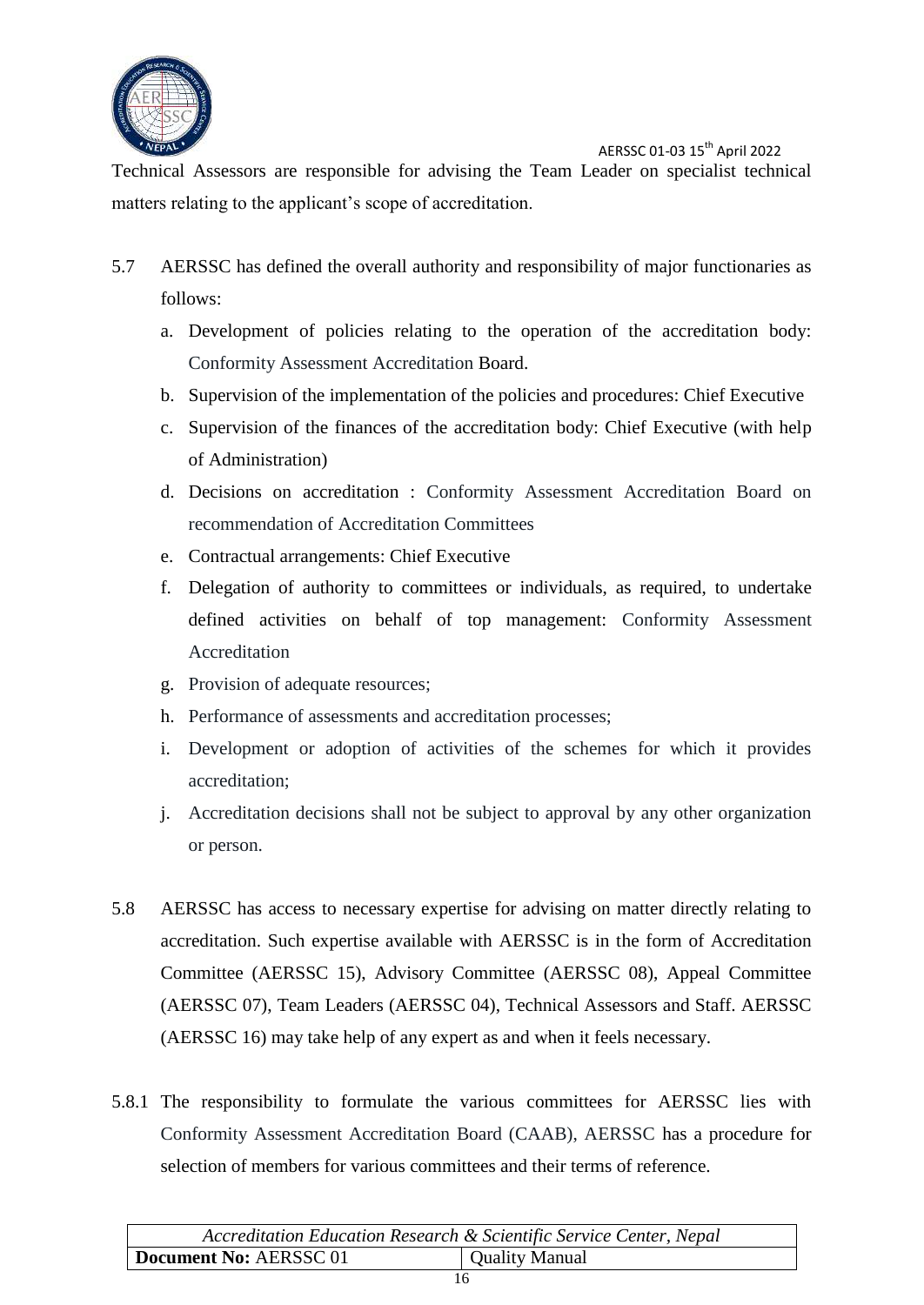

ֺ֘֒

5.8.2 The organization structure referred in 5.2. of this document shows the entire structure of AERSSC.

| Accreditation Education Research & Scientific Service Center, Nepal |                |
|---------------------------------------------------------------------|----------------|
| Document No: AERSSC 01                                              | Quality Manual |
|                                                                     |                |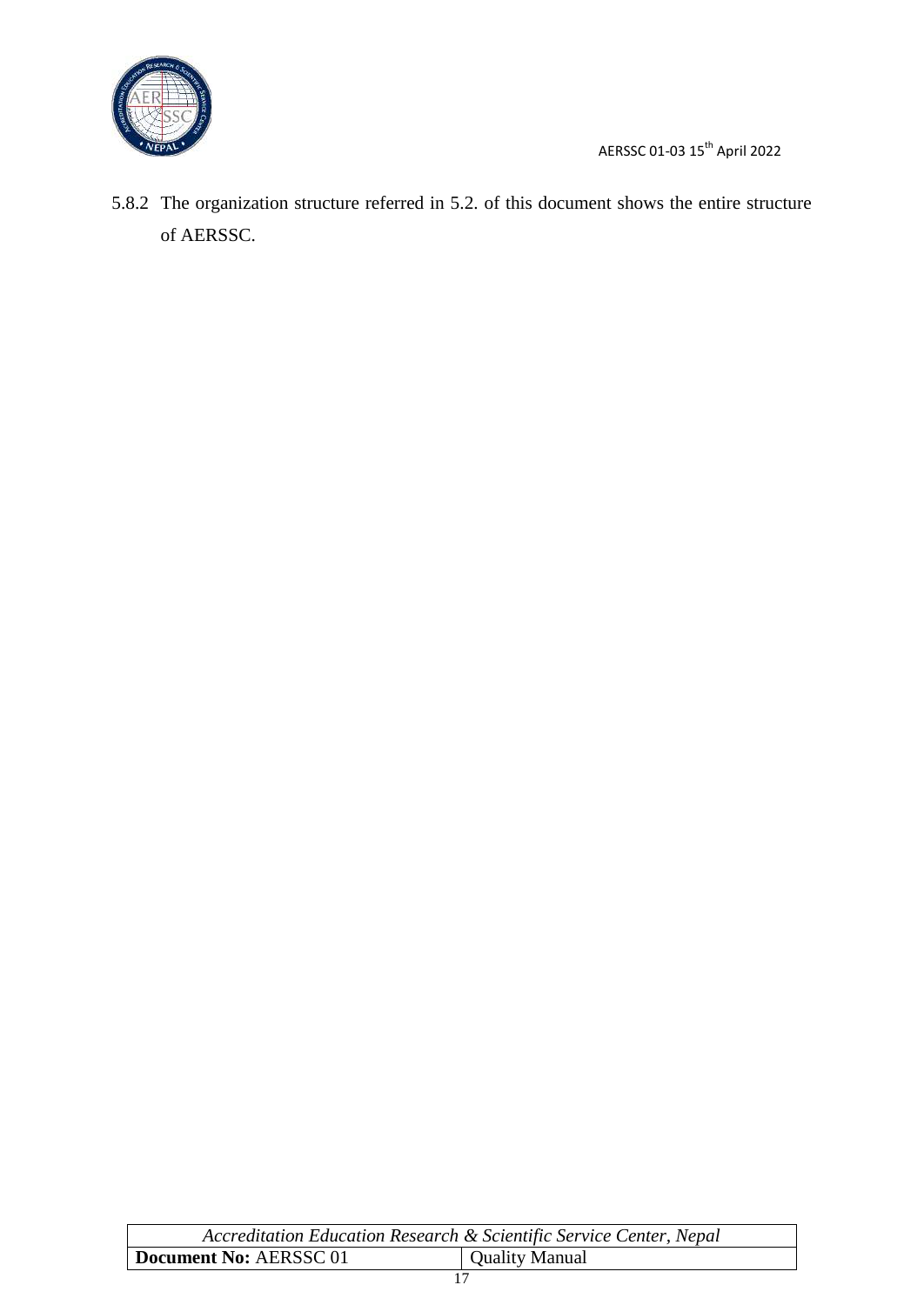

#### <span id="page-18-0"></span>**6 Resource requirements**

#### <span id="page-18-1"></span>**6.1 Competence of personnel**

6.1.1 General

AERSSC has developed policy (AERSSC 05) for ensuring qualification, training and skills of its personnel regarding appropriate knowledge relevant to the accreditation schemes and geographic areas in which it operates.

6.1.2 Determination of Competence criteria

- 6.1.2.1 AERSSC have established a documented process for determining and documenting the competence criteria for personnel involved in the management and performance of assessments and other accreditation activities. Competence criteria for new field will be developed with regard to the requirements of each accreditation scheme including the required knowledge and skills for performing accreditation activities.
- 6.1.2.2 The procedure for selection of assessment teams and conduct of assessments is documented (AERSSC 14). Adequate care is taken while selecting the assessment teams that the assessors are having appropriate expertise to each area of laboratory including assessment principles, practice and techniques as well as general management system principles and tools.
- 6.1.2.3 The procedure for selection of assessment teams and conduct of assessments is documented on AERSSC 14. Adequate care is taken while selecting the assessment teams that the assessors are having appropriate expertise to each area of laboratory including accreditation body"s rules and processes, accreditation and accreditation scheme requirements and relevant guidance and application documents as well as conformity assessment scheme requirements, other procedures and methods used by the conformity assessment body.

| Accreditation Education Research & Scientific Service Center, Nepal |                |
|---------------------------------------------------------------------|----------------|
| Document No: AERSSC 01                                              | Quality Manual |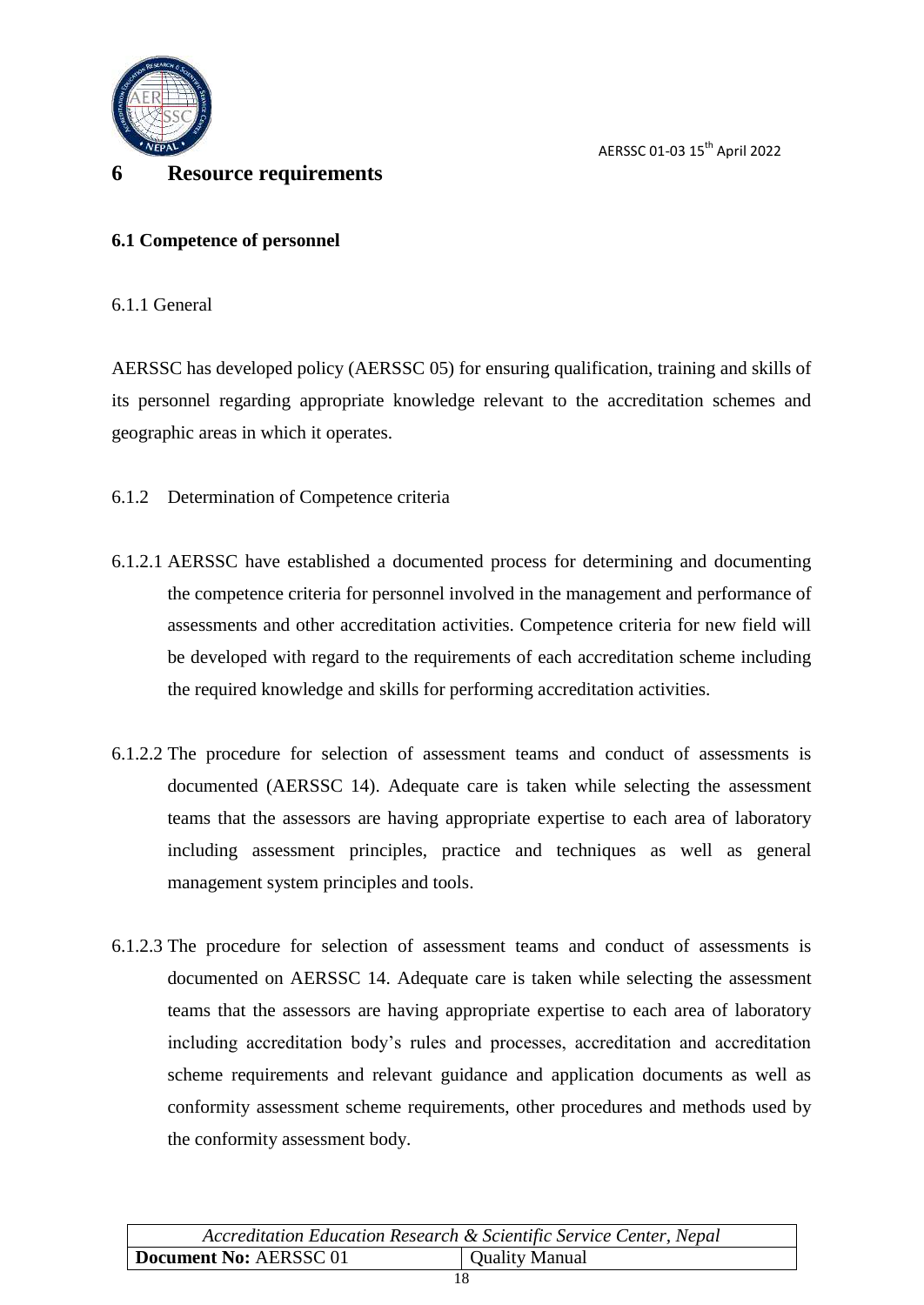

- 6.1.2.4 The procedure for selection of assessment teams and conduct of assessments is documented on AERSSC 14. Adequate care is taken while selecting the assessment teams that the assessors are having appropriate expertise to each area of laboratory including knowledge of risk based assessment principle as well as its demonstration.
- 6.1.2.5 The procedure for selection of assessment teams and conduct of assessments is documented on AERSSC 14. Adequate care is taken while selecting the assessment teams that the assessors are having appropriate expertise to each area of laboratory including knowledge of general regulatory requirements related to the conformity assessment activities.
- 6.1.2.6 The procedure for selection of assessment teams and conduct of assessments is documented on AERSSC 14. Adequate care is taken while selecting the assessment teams that the assessors are having appropriate expertise and demonstration skills for practices and processes of the conformity assessment body business environment, communication skills appropriate to interact with all levels within the conformity assessment body, note taking and report writing skills, interviewing skills and assessment management skills.
- 6.1.2.7 The procedure for selection of personnel is documented on AERSSC 05. Adequate care is taken while selecting the personnel having note taking and report writing skills.
- 6.1.2.8 The Board Member will be trained to understand the applicable accreditation scheme requirements to evaluate the outcomes of the assessment including related recommendations of the assessment team as and when necessary by concerned experts.
- 6.1.2.9 Additional specific competence criteria may be developed for a specific accreditation scheme wherever applicable.
- 6.1.3 Competence Management

|                        | Accreditation Education Research & Scientific Service Center, Nepal |
|------------------------|---------------------------------------------------------------------|
| Document No: AERSSC 01 | Quality Manual                                                      |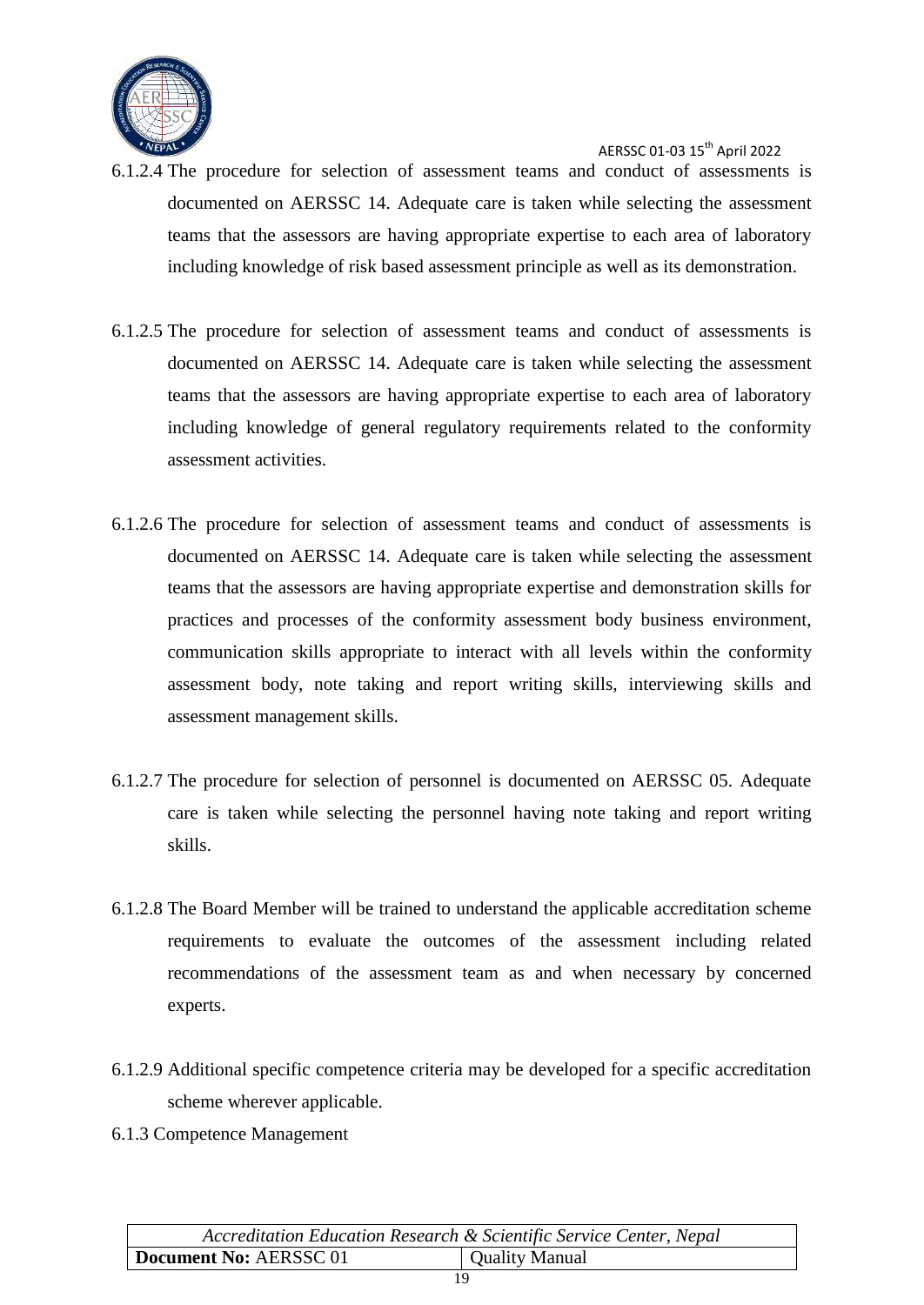

- 6.1.3.1 AERSSC Employees, Assessors and Accreditation Committee members are selected based on their qualification, experience and competence. The minimum qualification, experience and skill requirements for each category of personnel are defined by AERSSC. AERSSC contracts on a needs basis, a number of qualified and registered assessors and technical experts.
- 6.1.3.2 AERSSC endeavors to expand its pool of assessors from all appropriate sources. In order to be empanelled, Assessors are required to qualify the AERSSC / Equivalent Assessor Training Course conducted by any other international Accreditation Body having APAC / ILAC MRA.
- 6.1.3.3 For ensuring satisfactory performance of the accreditation process, AERSSC has a system of monitoring the performance of all personnel involved in accreditation process.
- 6.1.3.4 AERSSC has a system of monitoring the performance of its assessors by way of taking feedbacks from peer assessors, laboratories and the committee members and complaint against person from any source. The feedbacks are evaluated and appropriate actions are taken to improve the performance. AERSSC also performs the assessor"s conclave to bring the uniformity in the assessment process.

#### <span id="page-20-0"></span>**6.2 Personnel involved in the Accreditation Process**

6.2.1 AERSSC only employs personnel who have the prerequisite qualifications and experience to enable them to undertake the work for which they are employed for. All AERSSC staff shall sign an employment contract and a copy of a job description which outlines his/her responsibilities/duties. As part of its staff development, training is given to all staff in both technical and administrative areas as appropriate. All personnel are given the opportunity to undertake further training to advance their career. Training plans are discussed with all personnel.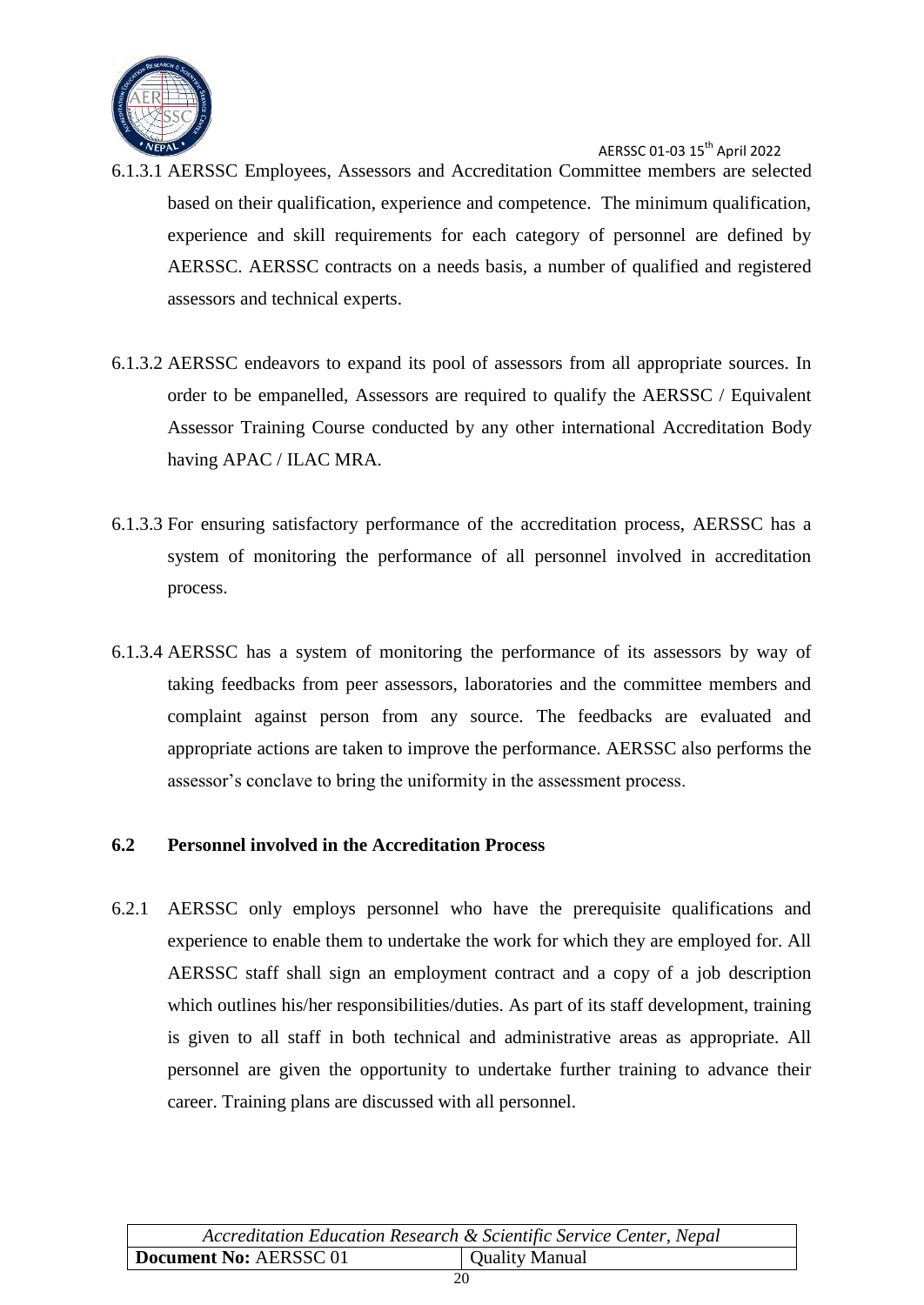

- 6.2.2 AERSSC permanent staff, contracted assessors/technical experts are required to sign a contract with AERSSC that specifies their agreement to confidentiality, impartiality and non-conflict of interest. Copies of signed contracts shall be kept at the AERSSC office. In addition, each assessor/technical expert shall sign a nondisclosure/confidentiality statement indicating any relationship they may have or had with the organization/facility being assessed. AERSSC Board and committee members shall sign a non-disclosure/confidentiality statement upon appointment. Copies of confidentiality and conflict of interest are kept at AERSSC office.
- 6.2.3 AERSSC shall plan training/workshop/communication of assessors and ongoing continuous professional development (CPD) attended by each assessor shall be recorded. All relevant and up to date documented assessment procedures and information shall be provided to assessors.
- 6.2.4 The training program for AERSSC assessors is in line with ILAC/APAC Guidelines and ISO 19011 "Guidelines for Quality and/or Environmental Management System Auditing'.

#### <span id="page-21-0"></span>**6.3 Personnel Records**

AERSSC maintains records of qualifications, training, experience and the area of expertise of all personnel (including their position held and in the case of assessors/experts position held in their own organizations) involved in accreditation process including Accreditation Committee Members.

#### <span id="page-21-1"></span>**6.4 Outsourcing**

As a matter of policy, AERSSC does not subcontract any part of the assessment activity. AERSSC outsources various functions including IT and website maintenance, legal and litigation, human resources and marketing and communication. Subcontractors who may have access to confidential information and where deemed necessary shall sign confidentiality statements from AERSSC and the

| Accreditation Education Research & Scientific Service Center, Nepal |                |
|---------------------------------------------------------------------|----------------|
| Document No: AERSSC 01                                              | Quality Manual |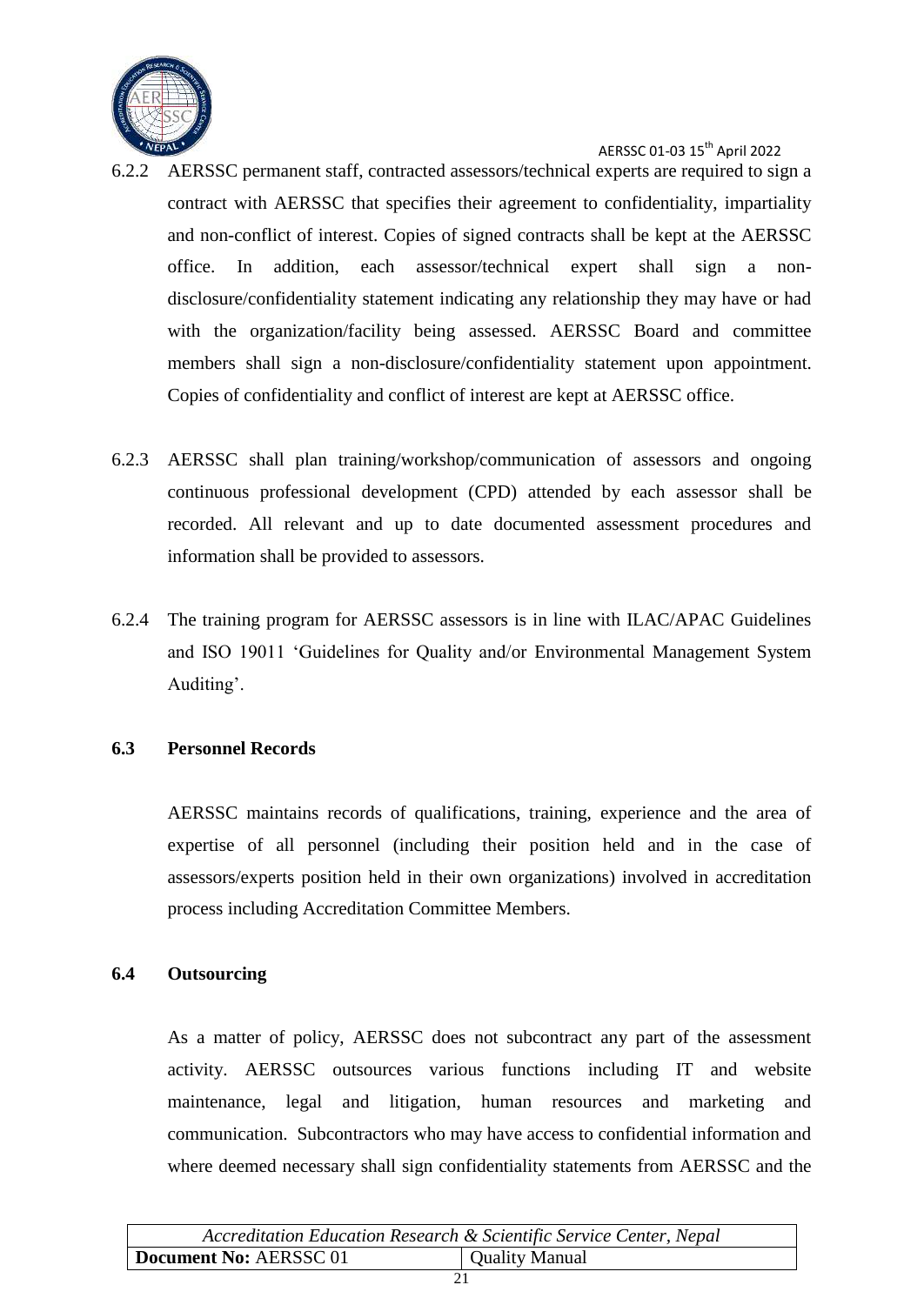

AERSSC 01-03 15<sup>th</sup> April 2022 confidentiality statements shall be maintained in a file by the Accreditation Administrator.

| Accreditation Education Research & Scientific Service Center, Nepal |                |
|---------------------------------------------------------------------|----------------|
| Document No: AERSSC 01                                              | Quality Manual |
|                                                                     |                |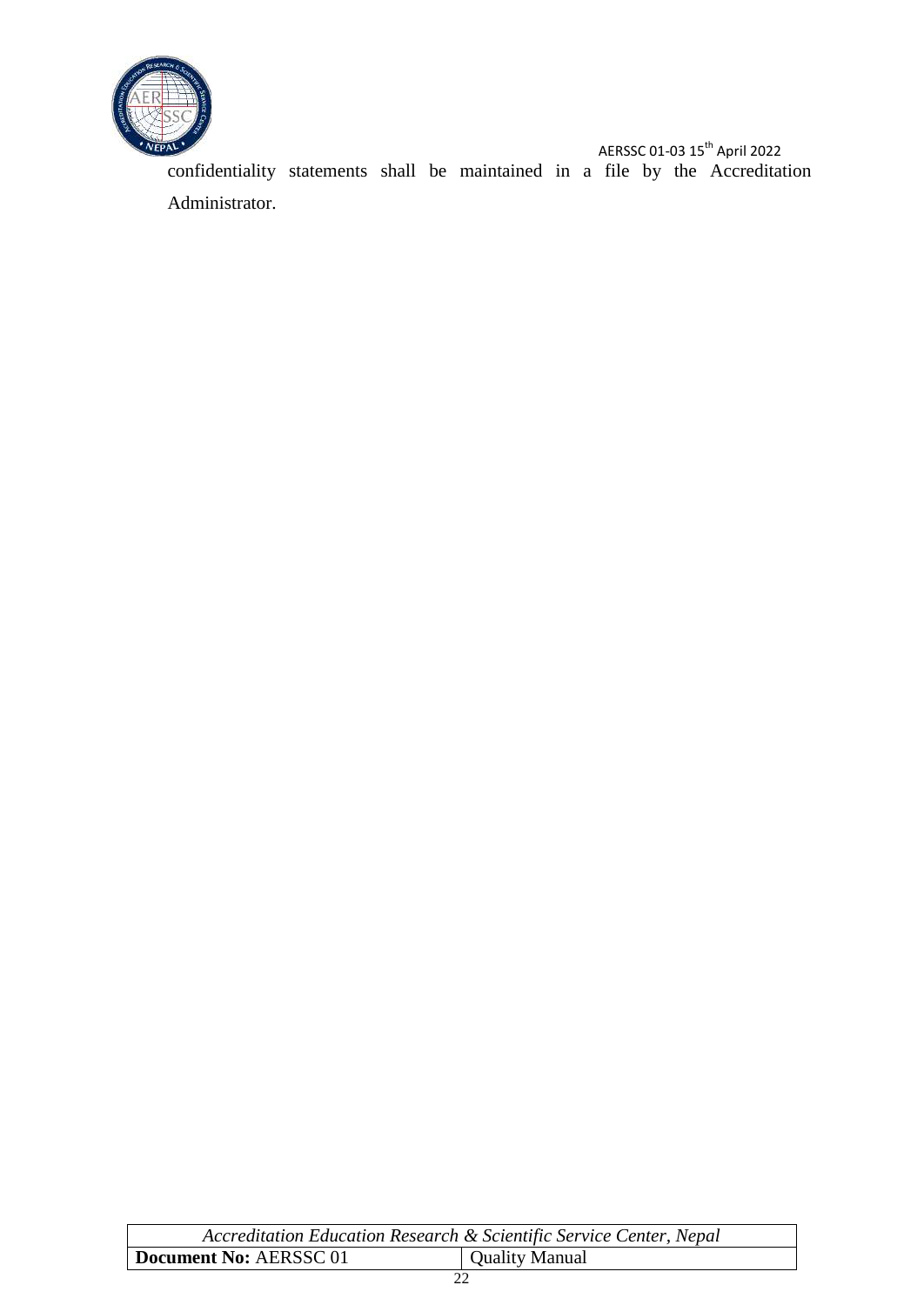

#### <span id="page-23-0"></span>**7. Process Requirements**

#### <span id="page-23-1"></span>**7.1 Accreditation Requirements**

7.1.1 General Requirements for Accreditation

AERSSC aims to achieve and maintain international recognition of all the accreditation schemes it operates. AERSSC policy is therefore to accredit conformity assessment bodies that fully meet the requirements of the relevant international standard and/or normative documents and the appropriate ILAC/IAF guidance or interpretations thereof.

#### 7.1.2 Accreditation Criteria

a. Testing laboratories

The criteria which laboratories must comply with to obtain accreditation are contained in ISO/IEC 17025 and the appropriate AERSSC requirement documents which include the appropriate ILAC criteria. Laboratories have to fully comply with all the requirements of the relevant standard for which accreditation is sought.

b. Medical laboratories

The criteria which laboratories must comply with to obtain accreditation are contained in ISO 15189. Medical laboratories that perform only medical testing shall be accredited to this standard. Medical laboratories can also be accredited to ISO/IEC 17025. Medical laboratories may decide on which standard to be accredited to, based on guidance from AERSSC.

c. Certification Bodies

AERSSC accredits management systems/product/personnel certification bodies.

| Accreditation Education Research & Scientific Service Center, Nepal |                |
|---------------------------------------------------------------------|----------------|
| Document No: AERSSC 01                                              | Quality Manual |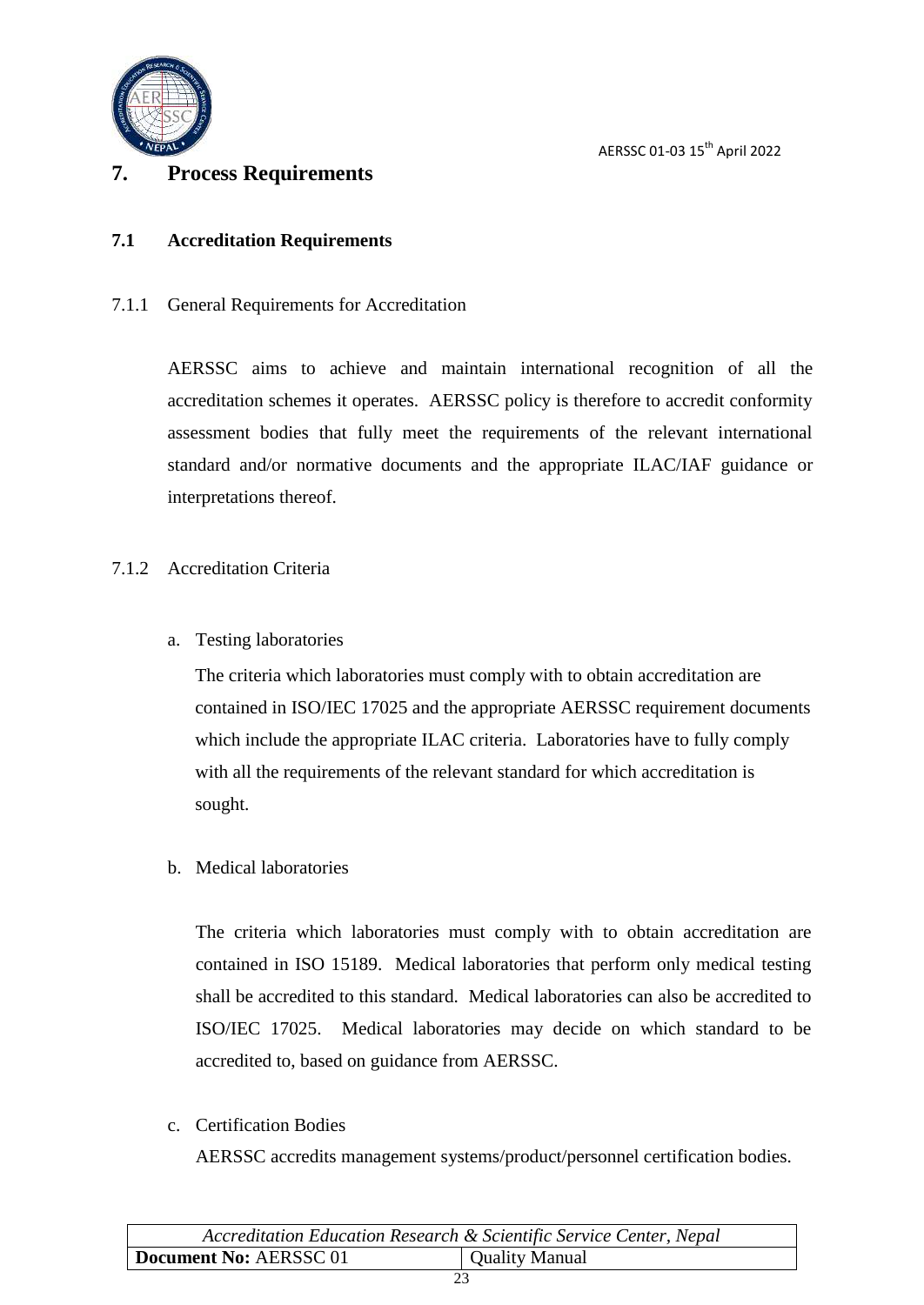

i) Management System Certification Bodies AERSSC accredits quality/environmental/occupational health and safety/food safety management systems. The criteria which quality/environmental/occupational health and safety management systems certification body must comply with to obtain accreditation are contained in ISO/IEC 17021-1 and the IAF guidance or interpretations thereof.

The criteria which food safety management systems certification bodies must comply with to obtain accreditation are contained in ISO/TS 22003 and the relevant IAF guidance or interpretations thereof.

ii) Personnel Certification Bodies The criteria which personnel certification bodies must comply with to

obtain accreditation are contained in ISO/IEC 17024 and the relevant IAF guidance or interpretations thereof.

iii) Inspection Bodies

The criteria which inspection bodies must comply with to obtain accreditation are contained in ISO/IEC 17020 and the relevant ILAC guidance or interpretations thereof.

#### <span id="page-24-0"></span>**7.2 Application for Accreditation**

7.2.1 The applicant laboratory interested in seeking accreditation is required to apply in the prescribed format, duly signed by the head of the laboratory or an authorized representative. The applicant is also required to submit signed terms and conditions for maintaining AERSSC accreditation.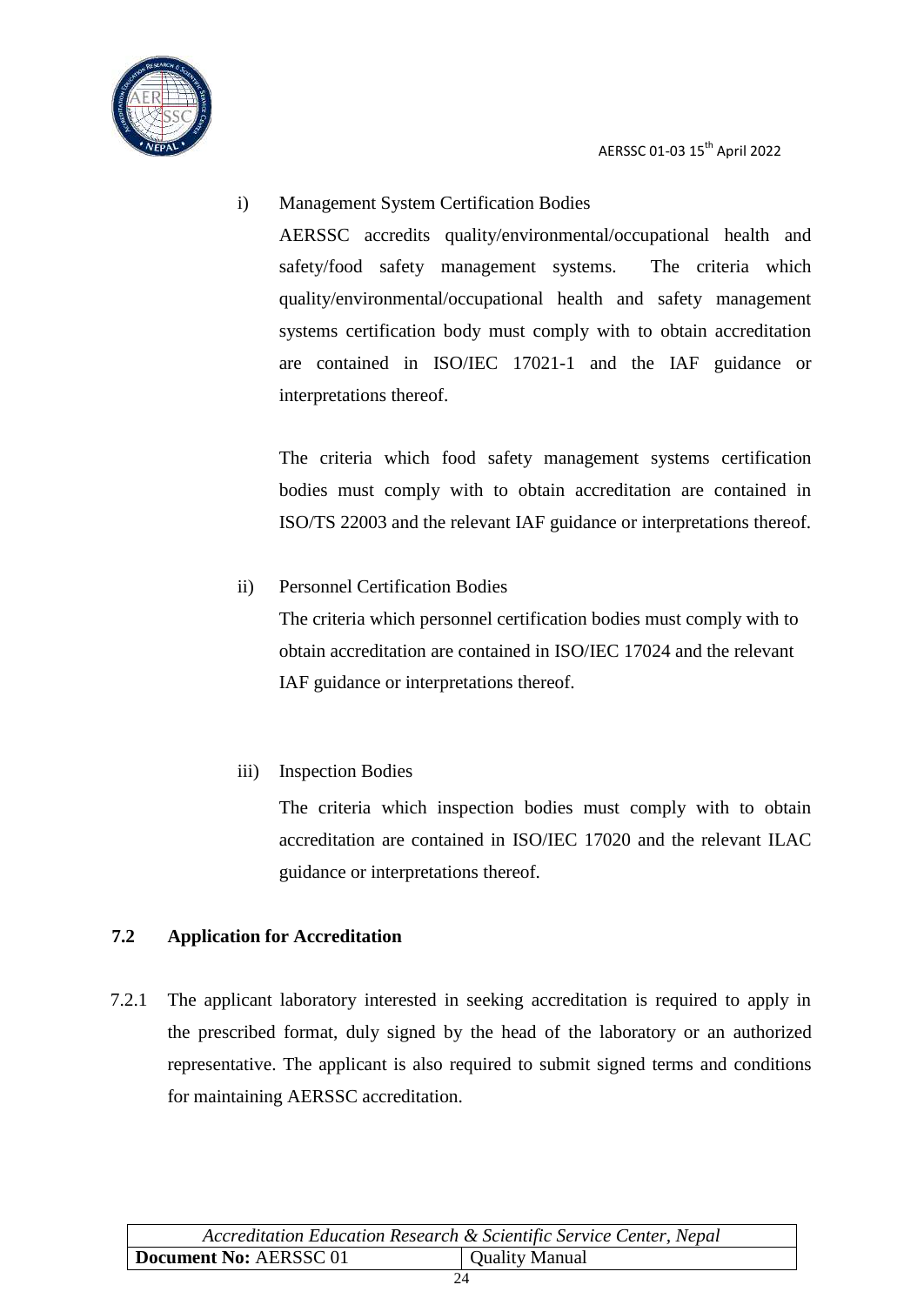

- 7.2.2 Apart from the basic information about the operation of the laboratory, the applicant laboratory is also required to provide a list of standards, test/ calibration methods, range of testing / calibration along with limit of detection / Calibration measurement capability (CMC), corresponding to scope applied for. The laboratory is also required to submit list of authorized signatories for signing the reports, list of equipment / reference material with calibration and traceability details and participation in proficiency testing and its results, along with Quality Manual and other supporting documents / records.
- 7.2.3 The preliminary review for the adequacy of the application and quality manual submitted by the laboratory is carried out by AERSSC whereas the detailed review is carried out by Team Leader.
- 7.2.4 At any point in the application, or initial assessment process, if there is evidence of fraudulent behavior, if the conformity assessment body intentionally provides false information, the accreditation body will reject the application or terminate the assessment process.
- 7.2.5 AERSSC conducts a pre-assessment visit (if request is made from the applicant) of the laboratory before the final assessment. This is carried out by the appointed Team Leader after the completion of adequacy audit of quality manual. The primary purpose of pre-assessment is to assess the preparedness of the laboratory for the final assessment and to estimate the time frame, and number of assessors required for assessment.

#### <span id="page-25-0"></span>**7.3 Resource Review**

7.3.1 AERSSC, on receiving of application, reviews for the resources available throughout the accreditation process including decision making to process the application in timely manner.

| Accreditation Education Research & Scientific Service Center, Nepal |                |
|---------------------------------------------------------------------|----------------|
| Document No: AERSSC 01                                              | Quality Manual |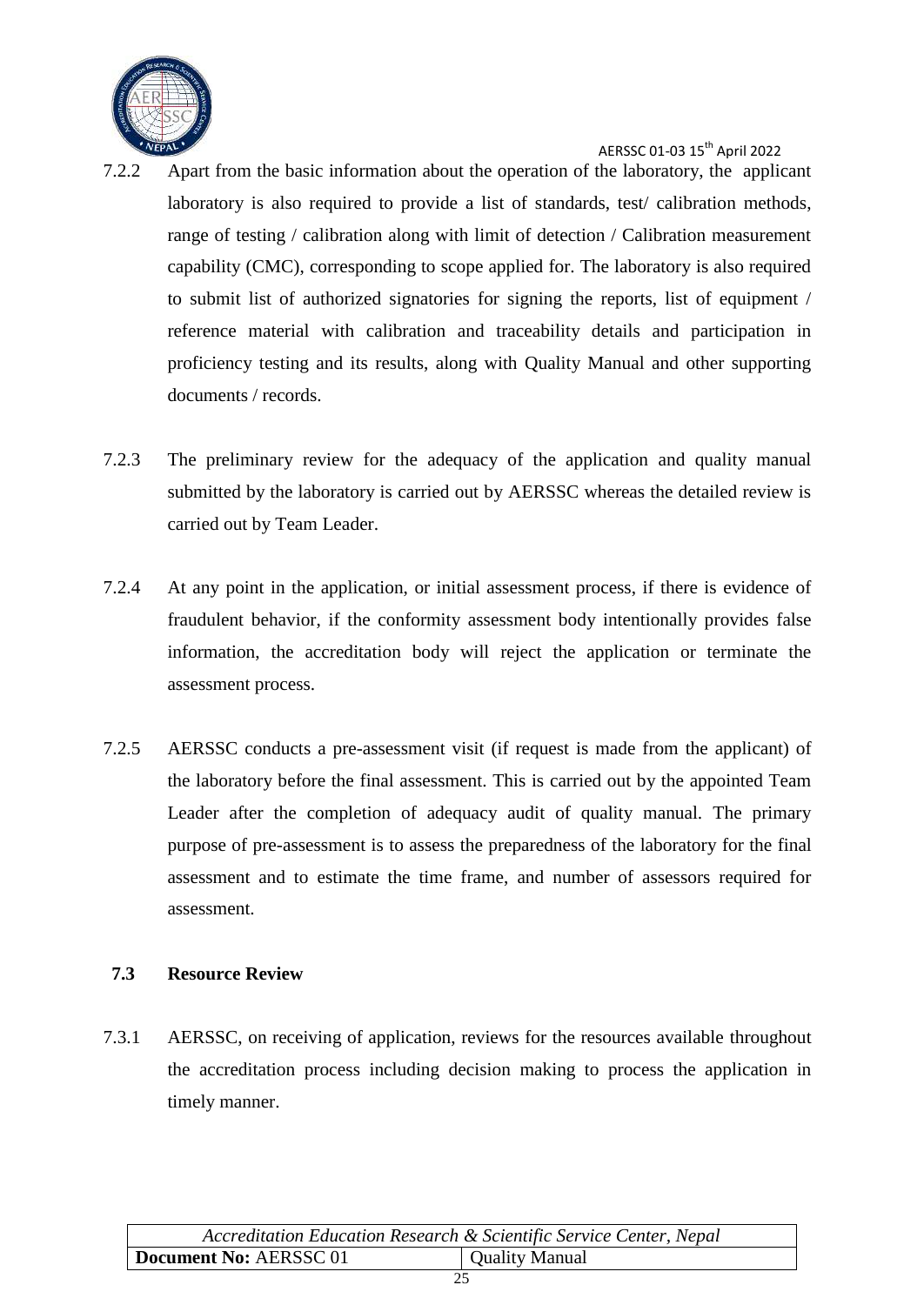

AERSSC 01-03 15th April 2022 7.3.2 If the initial assessment cannot be undertaken in a timely manner, AERSSC will communicate to the conformity assessment body.

#### <span id="page-26-0"></span>**7.4 Preparation for Assessment**

- 7.4.1 A competent assessment team is identified to evaluate the applicants documented system, and to conduct the assessment on behalf of AERSSC. Technical Experts, where required also form part of the assessment team. AERSSC ensures that the team members act in an impartial and non-discriminatory manner through a declaration of impartiality and confidentiality for avoiding conflict of interest.
- 7.4.2 The laboratory is informed about the members of the assessment team in three weeks advance to allow the laboratory to object to the appointment of any particular assessor or expert. The procedure for dealing with such objections is covered in AERSSC document. Once the assessment team has been finalized, AERSSC confirms to the laboratory in writing.
- 7.4.3 While the laboratory is informed about the assessment team a copy of this communication along with required documents is send to all the members of the assessment team. The task to be undertaken by each member of the assessment team is detailed in the communication.
- 7.4.4 AERSSC has documented procedures to assess the competence of a conformity assessment body to perform all activities in the scope of accreditation irrespective of where these activities are performed. These procedures will include assessment techniques used in the accreditation of conformity assessment bodies sufficient to provide confidence in the conformity with the relevant accreditation criteria.
- 7.4.5 All locations must be working to the same requirements and will be subject to an onsite assessment on a sampling basis as part of the accreditation process to provide evidence of the operation and effectiveness of the system.

| Accreditation Education Research & Scientific Service Center, Nepal |                |
|---------------------------------------------------------------------|----------------|
| Document No: AERSSC 01                                              | Quality Manual |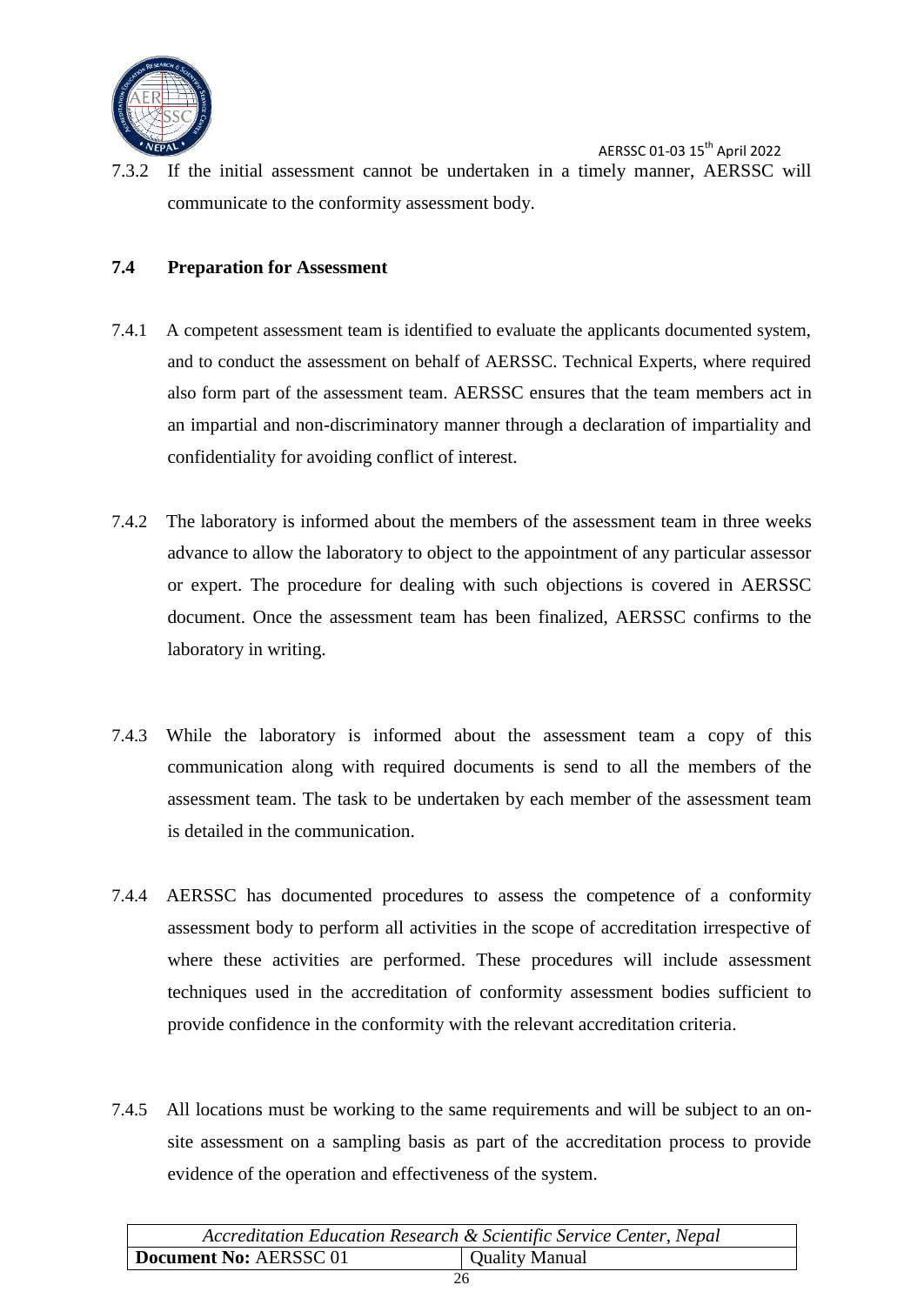

- 7.4.6 Selection of activities to be assessed is on a sampling basis which takes into account the risk associated with the activities, locations and personnel covered by the scope of accreditation.
- 7.4.7 The assessment plan and date of the assessment will be forwarded to the laboratory for which a written acceptance will be required before an on-site assessment can be undertaken. The time required for assessment will be dependent on the complexity of the conformity assessment body, the geographical spread of its activities, the structure of the quality system, the proposed scope(s) of accreditation and where relevant, the combination of multi-standards for accreditation.
- 7.4.8 For initial assessment, all premises of the laboratory where key activities are performed are assessed.
- 7.4.9 Each member of the assessment team is provided the assessment plan along-with the relevant documents as applicable, to carry out the assessments in an effective manner. These documents include - ISO/IEC 17025:2017 or ISO 15189:2012; relevant Specific criteria document; Quality Manual of the laboratory; copy of the application with details of scope of accreditation; relevant portion of previous assessment report and complaint against the laboratory, if any; performance in proficiency testing copy of the pre-assessment report and corrective action (if any) taken by the laboratory and any relevant information pertaining to the laboratory.

#### <span id="page-27-0"></span>**7.5 Review of Documentation Information**

7.5.1 The adequacy of documentation is reviewed by the Team Leader before on-site assessment/assessment visit. Further, even during the on-site assessment assessors are required to review the document to evaluate its conformity with ISO/IEC17025:2017 or ISO15189:2012 as applicable and the relevant specific criteria documents and of AERSSC policy documents. The assessment team shall use the appropriate checklist as a guide in reviewing the quality documentation and reports the status suitably vide the assessment report.

| Accreditation Education Research & Scientific Service Center, Nepal |                |
|---------------------------------------------------------------------|----------------|
| Document No: AERSSC 01                                              | Quality Manual |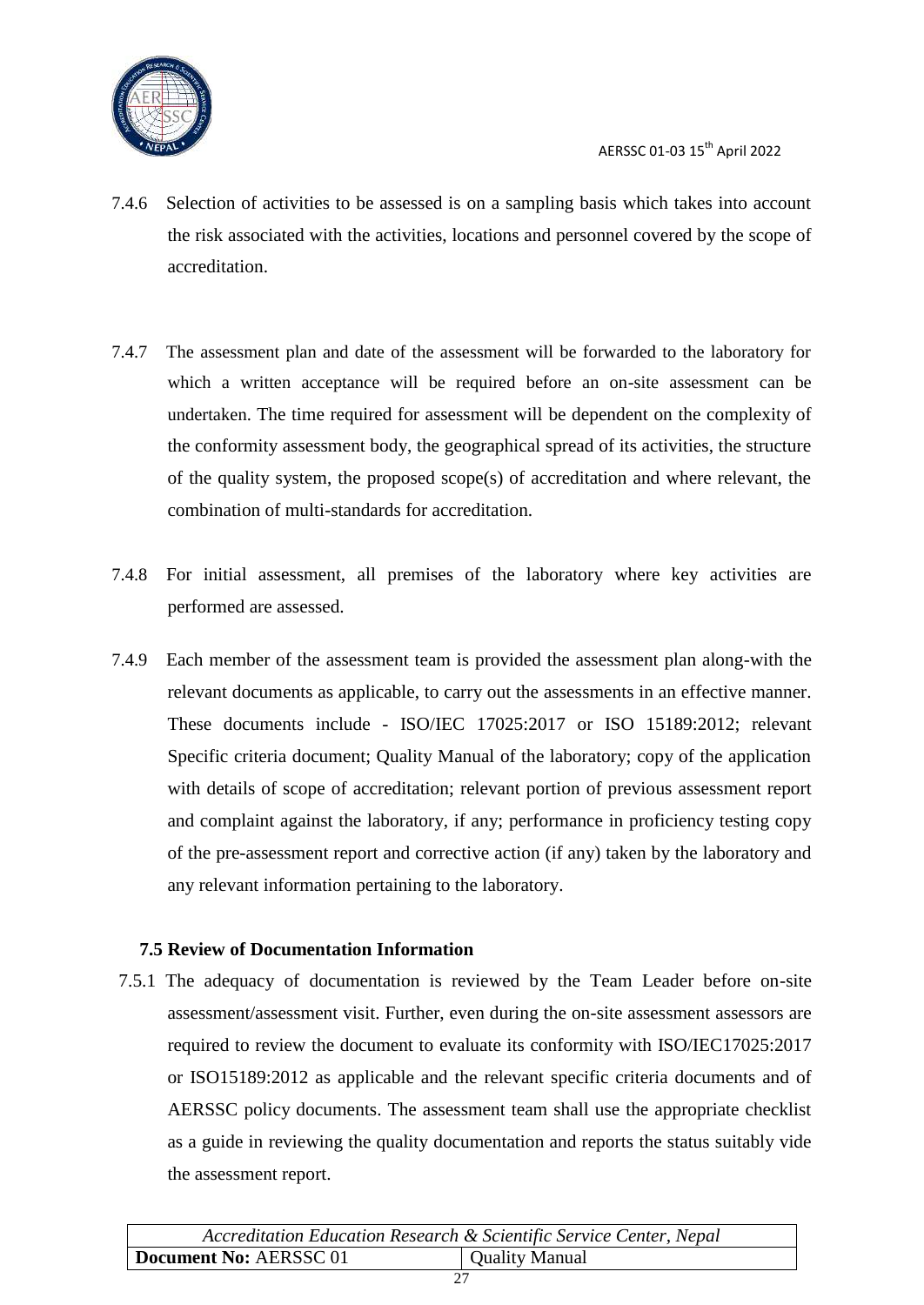

7.5.2 If there are gross non-conformities by the team member(s), it may be decided not to proceed with the on-site assessment and the non-conformities are reported in writing to laboratory.

#### <span id="page-28-0"></span>**7.6 Assessment**

- 7.6.1 AERSSC has documented procedures which describe the assessment techniques used, the time scale for the accreditation process and reporting to the conformity assessment body on the findings raised from the assessment.
- 7.6.2 Procedure for conducting on-site assessment is detailed by AERSSC, which includes procedure for conducting an opening meeting. During the meeting, where the assessment team and the key personnel of the laboratory are present, the team explains to the laboratory, the purpose of assessment, the accreditation criteria, the assessment schedule and the scope of assessment is confirmed.
- 7.6.3 The assessment team conducts the assessment based on the assessment plan.
- 7.6.4 The assessment team is required to verify all relevant information and evidence gathered during the document and record review and the on-site assessment. Based on this the team is required to determine the extent of competence and ascertain whether the work of the laboratory is being performed in accordance with the assessment criteria. The detailed procedure for analysis of information gathered and consolidation of audit findings is given by AERSSC. The procedure for conducting an on-site assessment is addressed by AERSSC. The initial assessment covers all aspects of the organization"s scope of application.
- 7.6.5 As per AERSSC procedures, when the assessment team need clarification/interpretation on any aspect or if there arises a conflict between assessment team and the laboratory, there exists provision for referring the matter to AERSSC.

|                        | Accreditation Education Research & Scientific Service Center, Nepal |
|------------------------|---------------------------------------------------------------------|
| Document No: AERSSC 01 | Quality Manual                                                      |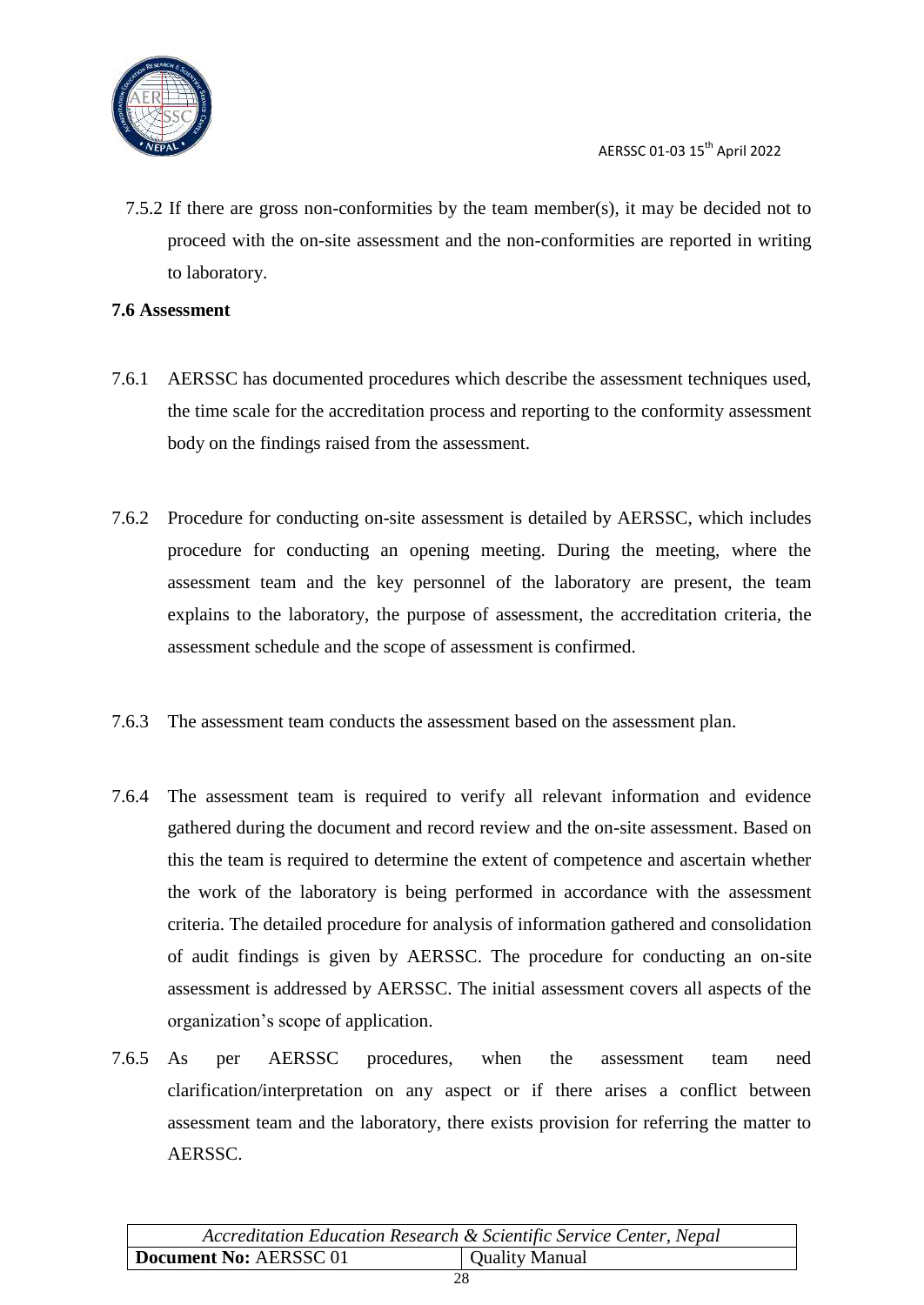

- 7.6.6 AERSSC procedure for conduct of assessment requires that a closing meeting between the assessment team and the laboratory management takes place. During the closing meeting the assessment team briefs the laboratory about the findings of the assessment and provides clarifications on the queries raised by the laboratory. A written report is prepared, consistent with the proceedings of the assessment. The procedure is addressed by AERSSC.
- 7.6.7 AERSSC remains responsible for the contents of the assessment report including nonconformities.
- 7.6.8 AERSSC procedure ensures that the responses of the laboratory to resolve the nonconformities raised by the assessment team are reviewed to verify their adequacy and effectiveness. If required additional information is called for, the closure of nonconformities is either done based on review of evidence of effective implementation of corrective actions or through a follow-up visit, as appropriate. The detailed procedure is addressed by AERSSC.
- 7.6.9 The findings from the assessment are recorded as nonconformities where the conformity assessment body needs to submit corrective action. Where corrective action by the conformity assessment body is required the applicant organization shall be invited to identify and propose corrective actions to address the raised nonconformities within one month after the assessment.
	- a) AERSSC reviews the responses of the conformity assessment body to determine if the actions are considered sufficient and appropriate. Where the conformity assessment body"s response is found to be insufficient, further information shall be requested. Evidence of effective implementation may be requested or a follow up assessment may be carried out to verify effective implementation. The AERSSC name and logo;
	- b) Name of the accredited conformity assessment body and name of the legal entity if different;
	- c) Scope of accreditation;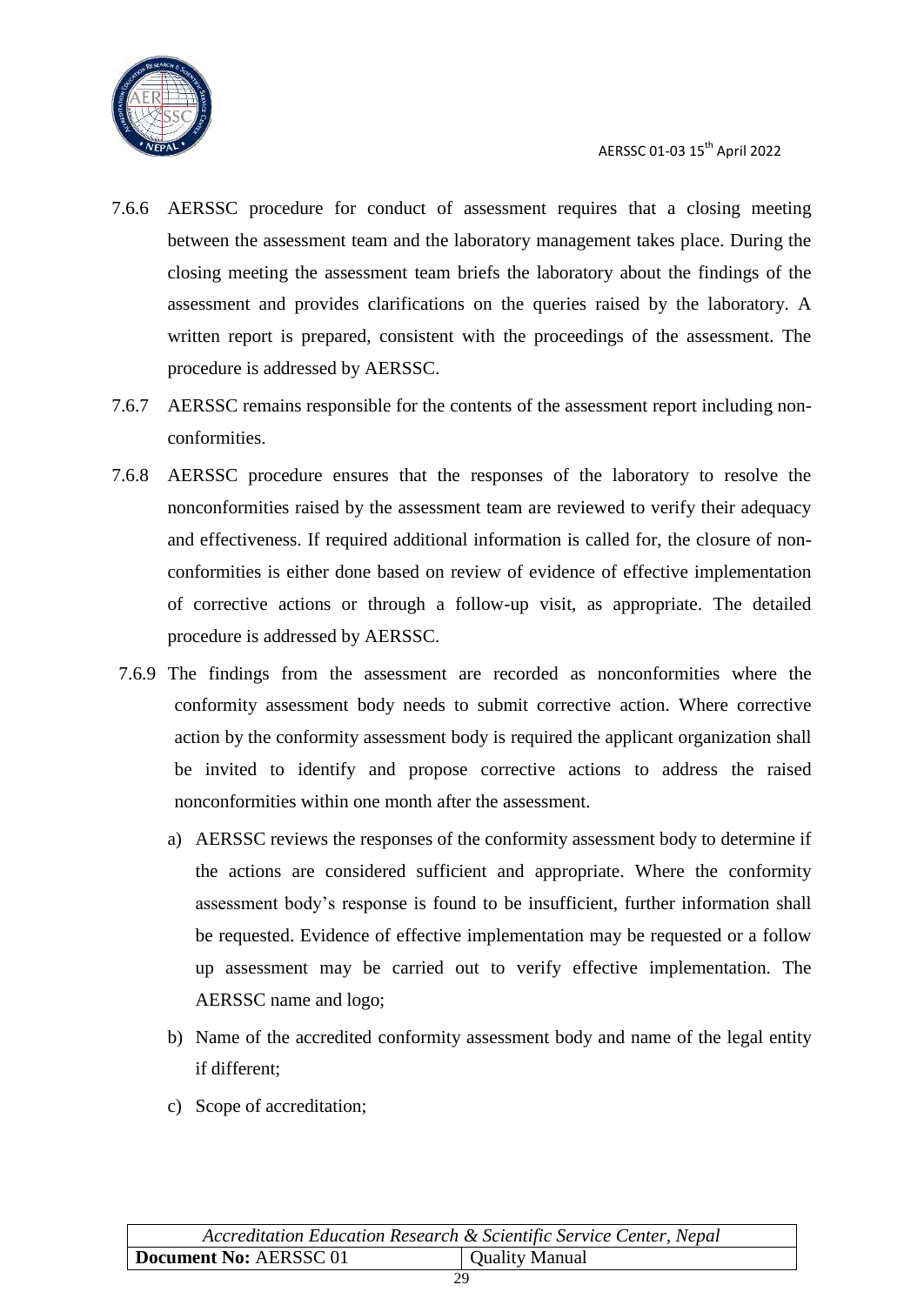

- d) Locations of the accredited conformity assessment body, the conformity assessment activities performed at each location and covered by the scope of accreditation;
- e) Unique identification number;
- f) Contact details of the accredited facility

#### <span id="page-30-0"></span>**7.7 Accreditation Decision Making**

- 7.7.1 The CEO or designated officer analyses the assessment report received from the assessment team; if required, seeks further information and when fully satisfied prepares a summary.
- 7.7.2 AERSSC Secretariat organizes Accreditation Committee meetings at regular intervals. The Accreditation Committee is provided with adequate information, to take a decision regarding recommendation for grant, reduction, extension, maintenance or withdrawal of accreditation.
- 7.7.3 AERSSC will provide information to the decision maker on unique identification of the laboratory, dates of the on-site assessment, names of assessors/experts involved in assessment, unique identification of all premises assessed, proposed scope, assessment report, a statement on the adequacy of internal organization, information on the resolution of all non-conformities, summary of results of proficiency testing or Inter-laboratory comparisons and any other relevant information.
- 7.7.4 Accreditation Committee will decide only if the information provided to them is adequate.
- 7.7.5 Based on the recommendation of the accreditation committee, CAAB of AERSSC takes the decision on accreditation. An accreditation certificate with unique identification number is then issued to the laboratory.
- 7.7.6 AERSSC have policy of making use of assessments already performed by another accreditation body for use by its decision taking system.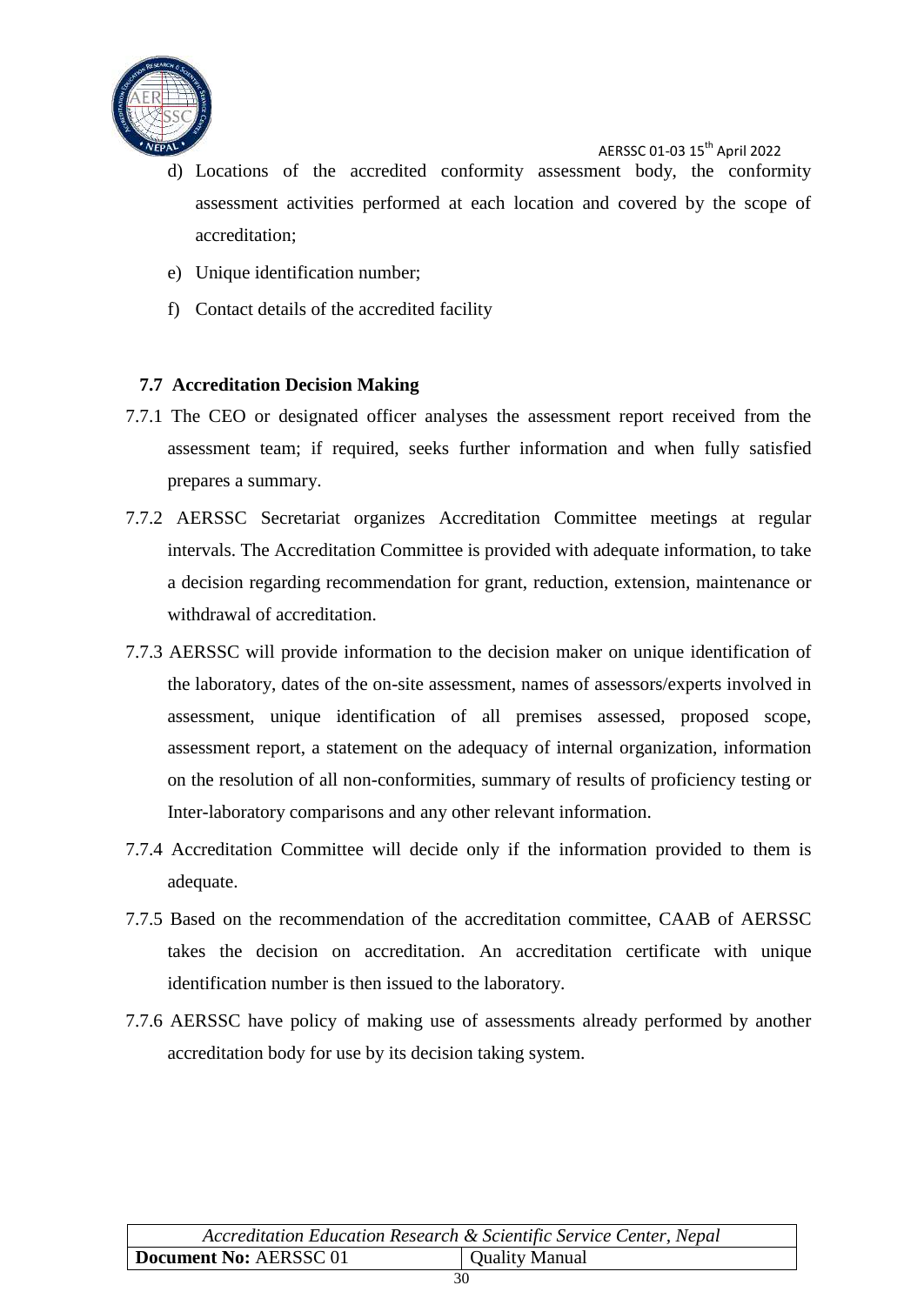

#### <span id="page-31-0"></span>**7.8 Accreditation Information**

- 7.8.1 The accreditation certificate for the type and range of activities is also accompanied by an annexure containing details of the scope of accreditation. The certificate shall include the following information:
	- The AERSSC name and logo;
	- Name of the accredited conformity assessment body and name of the legal entity if different;
	- Scope of accreditation;
	- Locations of the accredited conformity assessment body, the conformity assessment activities performed at each location and covered by the scope of accreditation;
	- Unique identification number;
	- Contact details of the accredited facility.
	- 7.8.2 Effective date of granting accreditation i.e. the date of issue of certificate and date of expiry of certificate.
	- 7.8.3 The scope of accreditation shall, at least, identify the following,
	- a) For certification bodies;
		- The type of certification;
		- Certification scheme;
		- the standards, normative documents and/ or regulatory requirements to which management systems, products, processes and services, or persons are certified, as applicable;
		- industry sectors, where relevant;
		- product, processes, service and persons categories where relevant.

#### b) For inspection bodies:

- the type of inspection body (as defined in ISO/IEC 17020);
- inspection schemes, where relevant;
- the field and range of inspection for which accreditation has been granted;

|                        | Accreditation Education Research & Scientific Service Center, Nepal |
|------------------------|---------------------------------------------------------------------|
| Document No: AERSSC 01 | <b>Quality Manual</b>                                               |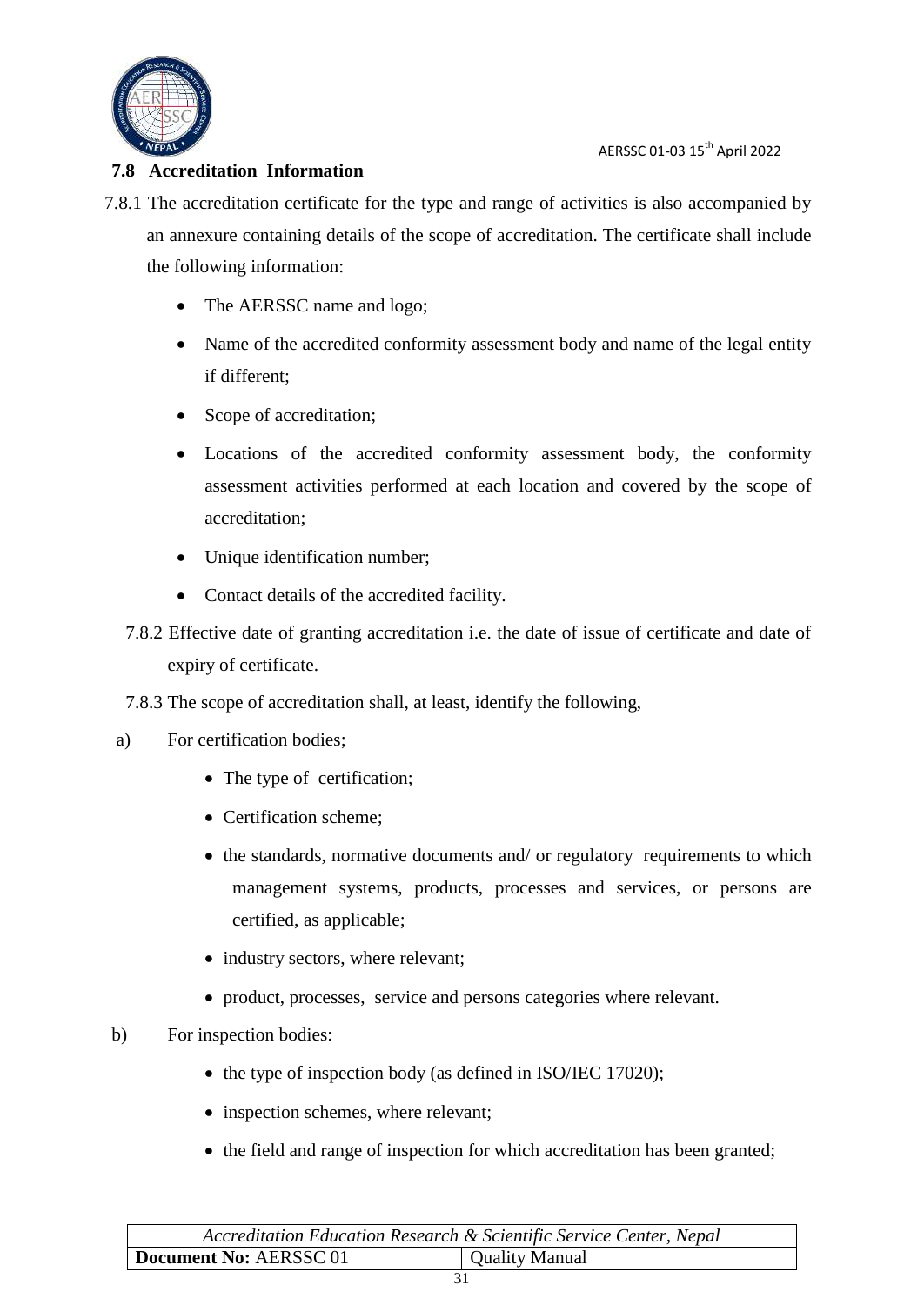

- $\bullet$  the regulations, inspection methods, standards and/or specifications containing the requirements against which the inspection is to be performed, as applicable
- c) For calibration laboratories:
	- $\bullet$  the calibration and measurement capability (CMC) expressed in terms of :
	- measure and or reference material:
	- calibration or measurement method or procedure and type of instrument or material to be calibrated or measured;
	- measurement range and additional parameters where applicable, e.g. frequency of applied voltage;
	- measurement uncertainty.
- d) For testing laboratories (including medical laboratories:
	- materials or products tested;
	- component, parameter or characteristic tested;
	- tests or types of tests performed and, where appropriate, the techniques, methods and/or equipment used.
- e) For other conformity assessment bodies:
	- the specific conformity assessment activities the conformity assessment body is accredited for;
	- the standards, normative documents and/or regulatory requirements containing the requirements against which the conformity assessment activity is to be performed, as applicable;
	- conformity assessment scheme, where relevant;
	- industry sector, where relevant.
	- 7.8.4 AERSSC does not use flexible scope of accreditation.

#### <span id="page-32-0"></span>**7.9 Accreditation Cycle**

7.9.1 AERSSC grants accreditation to laboratories for a period of 3 years. The periodic onsite assessment shall be undertaken not more than 12 months after the date of accreditation. AERSSC conducts an annual surveillance and re-assessment every

| Accreditation Education Research & Scientific Service Center, Nepal |                |
|---------------------------------------------------------------------|----------------|
| Document No: AERSSC 01                                              | Quality Manual |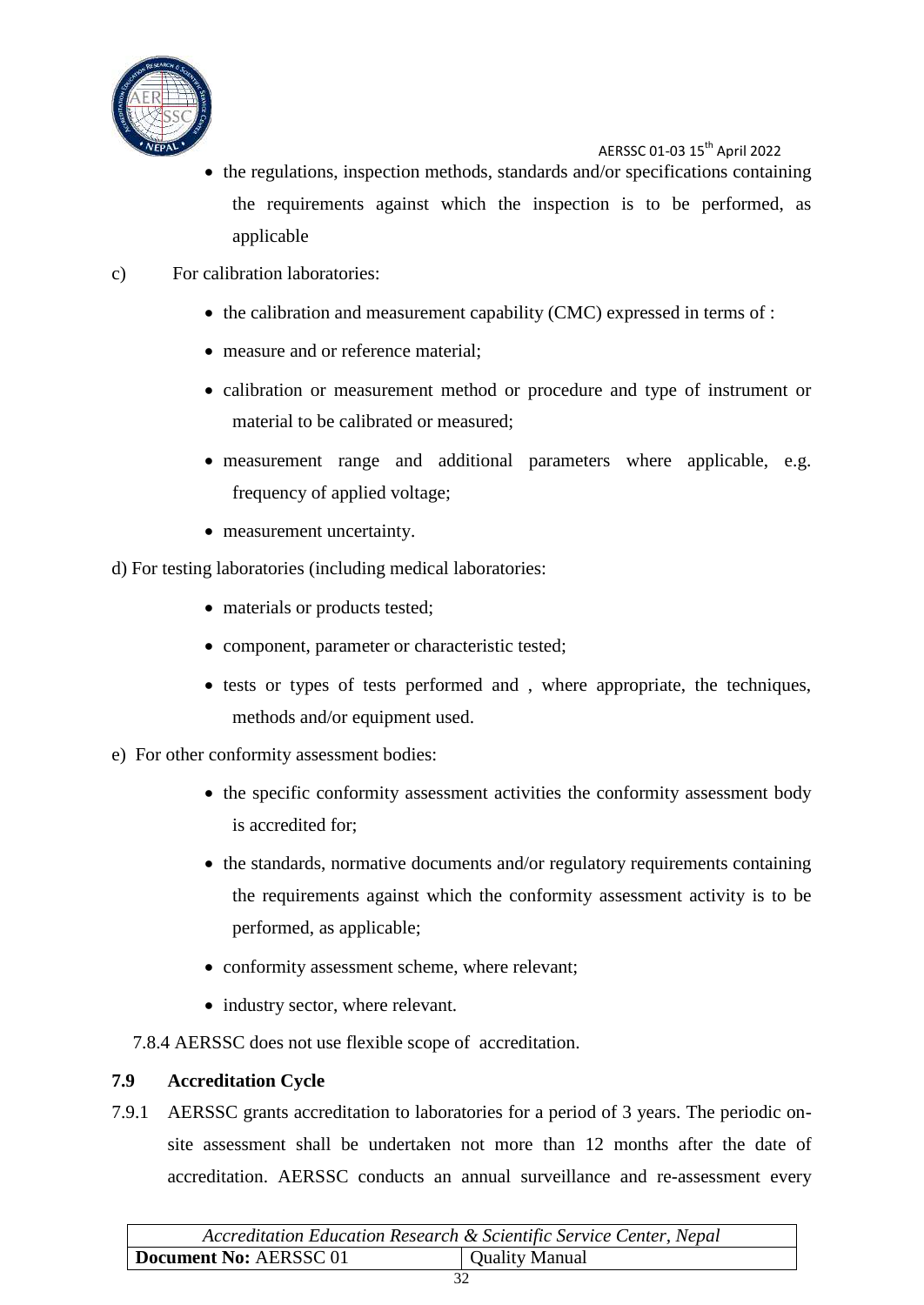

three years. The surveillance is conducted on site after every one year of assessment/re-assessment. Re-assessment is to be conducted by a new assessment team at least in one of the accredited labs.

- 7.9.2 After the grant of accreditation, a plan is prepared for conducting the surveillance and re-assessments of laboratories. AERSSC shall take into account knowledge of the accredited organization"s activities, management system and performance obtained from previous assessments and the possible risk thereof. The design of the plan is such that it ensures that for each accredited laboratory, the representative samples of the scope of accreditation are assessed during surveillance/re-assessment.
- 7.9.3 Reassessments will be conducted at least three months (flexible for three months at the time of evaluation of AB itself) before the end of an assessment cycle. The reassessment shall be a complete assessment covering the organization"s scope of accreditation and including all elements of the relevant standard. During surveillance or re-assessment, when non-conformities are identified, the laboratory is given a maximum time of two months to take corrective actions and implement them.
- 7.9.4 After the re-assessment, the laboratory is informed by AERSSC about the decision of continuation of accreditation, in writing. After the re-assessment visit, if the accreditation is renewed, a new certificate bearing the old accreditation number and having new validity period is issued.
- 7.9.5 AERSSC may also conduct special surveillance visit as a result of complaints or changes effecting the laboratory operations.

#### <span id="page-33-0"></span>**7.10 Extending Accreditation**

The laboratories at any time during the accreditation cycle can request for extension of scope. AERSSC has a policy of either conducting special assessment visit or to club it with the forthcoming assessment visit. The procedure to be followed is same as that for the initial assessment except that adequacy audit and pre-assessment are not carried out.

#### <span id="page-33-1"></span>**7.11 Suspending, withdrawing or reducing Accreditation**

7.11.1 AERSSC has established procedures for suspension, withdrawal or reduction of the scope of accreditation, which are documented by AERSSC.

| Accreditation Education Research & Scientific Service Center, Nepal |                |
|---------------------------------------------------------------------|----------------|
| Document No: AERSSC 01                                              | Quality Manual |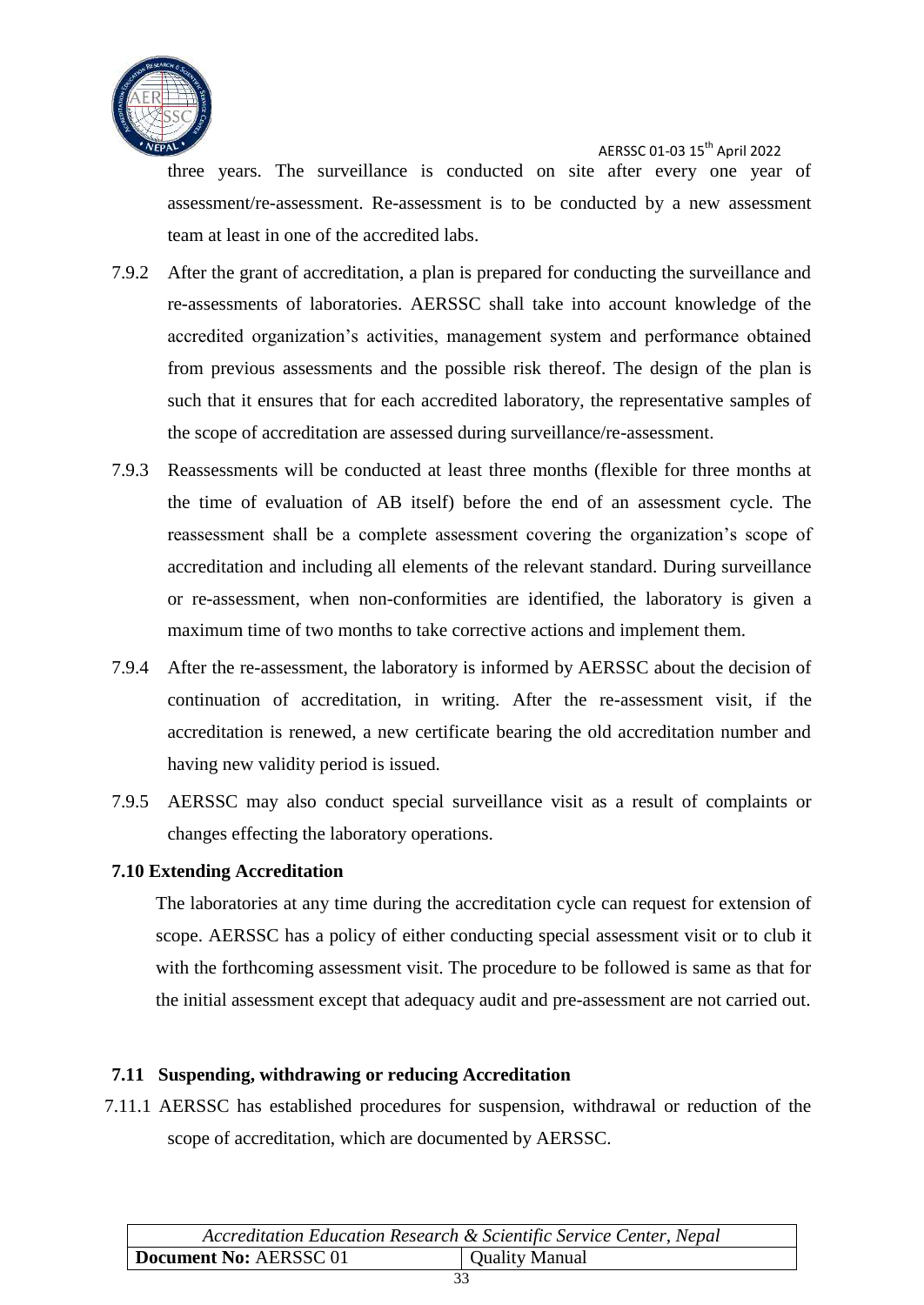

- 7.11.2 AERSSC includes the procedure for dealing with cases where the laboratory fails to meet the requirements of accreditation or the terms and conditions of maintaining accreditation. This procedure also includes cases where the laboratory itself may request for withdrawal of accreditation.
	- 7.11.3 AERSSC also includes procedure for dealing with cases where the appropriate action by AERSSC results in reduction in scope of accreditation including cases where laboratory itself asks for reduction in its accredited scope.
	- 7.11.4 A suspended accreditation will be withdrawn if the organization is not able to submit the necessary corrective actions within the timelines acceptable to AERSSC. The appeals procedure includes appointment of an independent Individual/Appeals Committee, to decide validity of the appeals received. The CEO or designated officer of AERSSC will inform the laboratory of the final decision and to take follow up actions, if required.
	- 7.11.5 Reducing accreditation is the process of cancelling accreditation for part of the scope of accreditation.
	- 7.11.6 Decisions to suspend/withdraw/reduce scope of accreditation shall be made by the Board.

#### <span id="page-34-0"></span>**7.12 Complaints**

AERSSC acts on complaints raised by the CABs or other interested parties following the Appeals and Complaints procedure. AERSSC takes appropriate corrective and preventive actions after evaluation and investigation of the complaints. The actions are evaluated to determine its effectiveness. In case the complaints relate to an accredited CAB, AERSSC informs the concerned CAB to take appropriate action. AERSSC maintains records of all complaints filed as well as remedial actions taken. The outcome of the process will be communicated to the complainant.

Complaints which have not been resolved through the AERSSC complaints handling system are classified as disputes and shall be brought to the attention of the Chief Executive Officer for resolution.

|                        | Accreditation Education Research & Scientific Service Center, Nepal |
|------------------------|---------------------------------------------------------------------|
| Document No: AERSSC 01 | Quality Manual                                                      |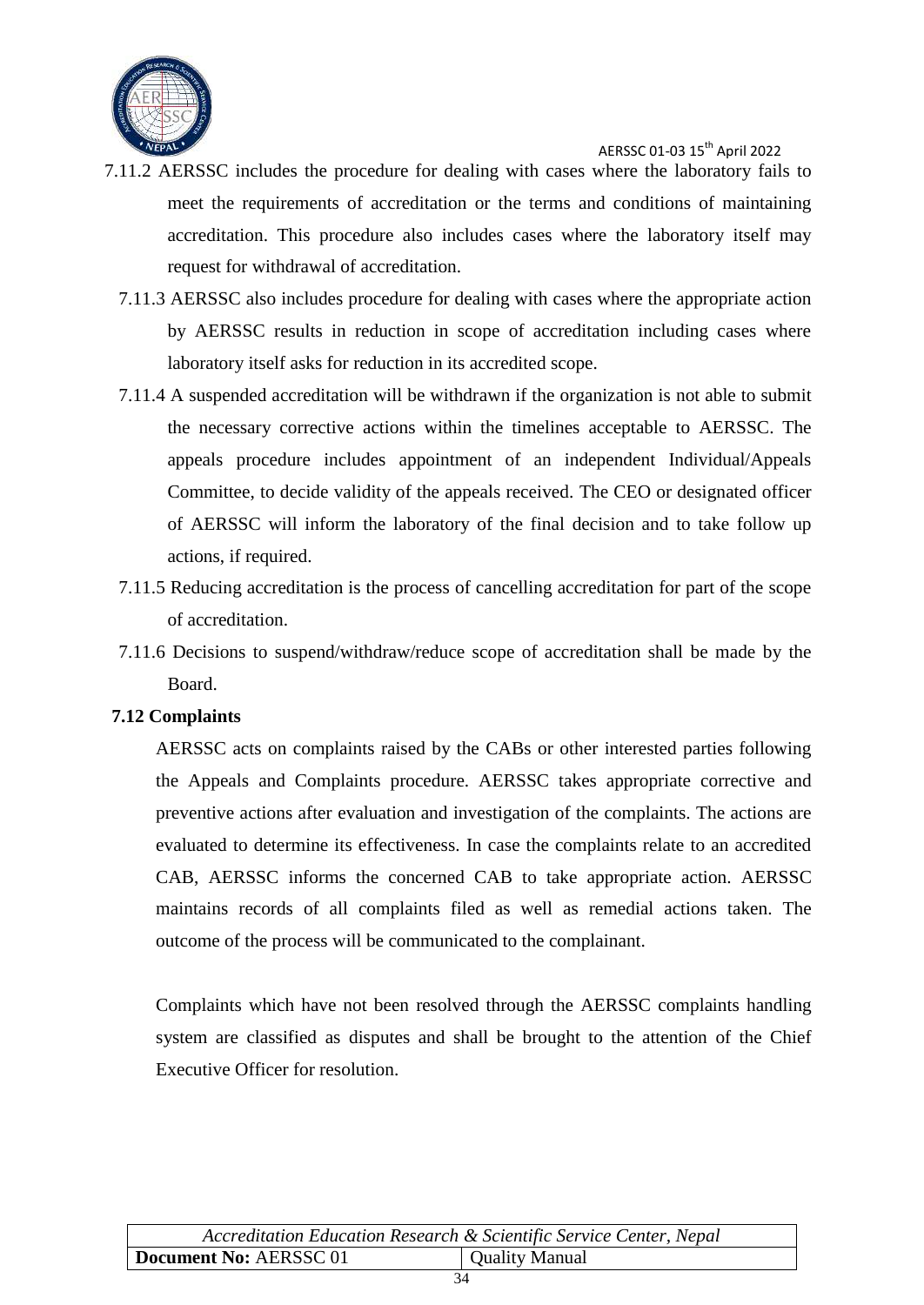

#### <span id="page-35-0"></span>**7.13 Appeals**

- 7.13.1 AERSSC has established policy and procedure for dealing with appeals from laboratories against its own decisions. The cases may involve refusal of accreditation or scope reduction for applicant/renewal laboratories and abeyance, suspension, forced withdrawal or scope reduction for accredited laboratories. The procedure is addressed by AERSSC.
- 7.13.2 The appeals procedure includes appointment of an independent Individual/Appeals Committee, to decide validity of the appeals received. The CEO or designated officer of AERSSC will inform the laboratory of the final decision and to take follow up actions, if required.

#### <span id="page-35-1"></span>**7.14 Records on CABs**

- 7.14.1 AERSSC has a system of maintaining all the records on laboratories, to demonstrate that the requirements for accreditation and competence have been effectively fulfilled. These records are regularly updated by concerned officers.
- 7.14.2 AERSSC has a policy and system for maintaining all the records pertaining to laboratories secured to ensure confidentiality. The hard copies of all records related to each laboratory are available in respective laboratory files . Each record is identified by a unique identification number and the number is displayed on the file. The files are stored at appropriate place and properly indexed. These records are kept in safe custody under lock and accessible to authorized staff of AERSSC. Certain information and databases are also available on AERSSC computer system for use by authorized staff of AERSSC. The access to the computers is password protected. The procedure of maintaining is addressed by AERSSC.
- 7.14.3 The records shall contain at least the following information:
	- Applicant forms;
	- A copy of the accreditation certificate and schedule of accreditation;
	- Correspondence including correspondence with assessors;
	- Information on proficiency testing/inter-laboratory comparisons (where relevant)
	- Assessment records and report; and
	- Records of committee deliberations, if applicable, and accreditation decisions.

| Accreditation Education Research & Scientific Service Center, Nepal |                |
|---------------------------------------------------------------------|----------------|
| <b>Document No: AERSSC 01</b>                                       | Quality Manual |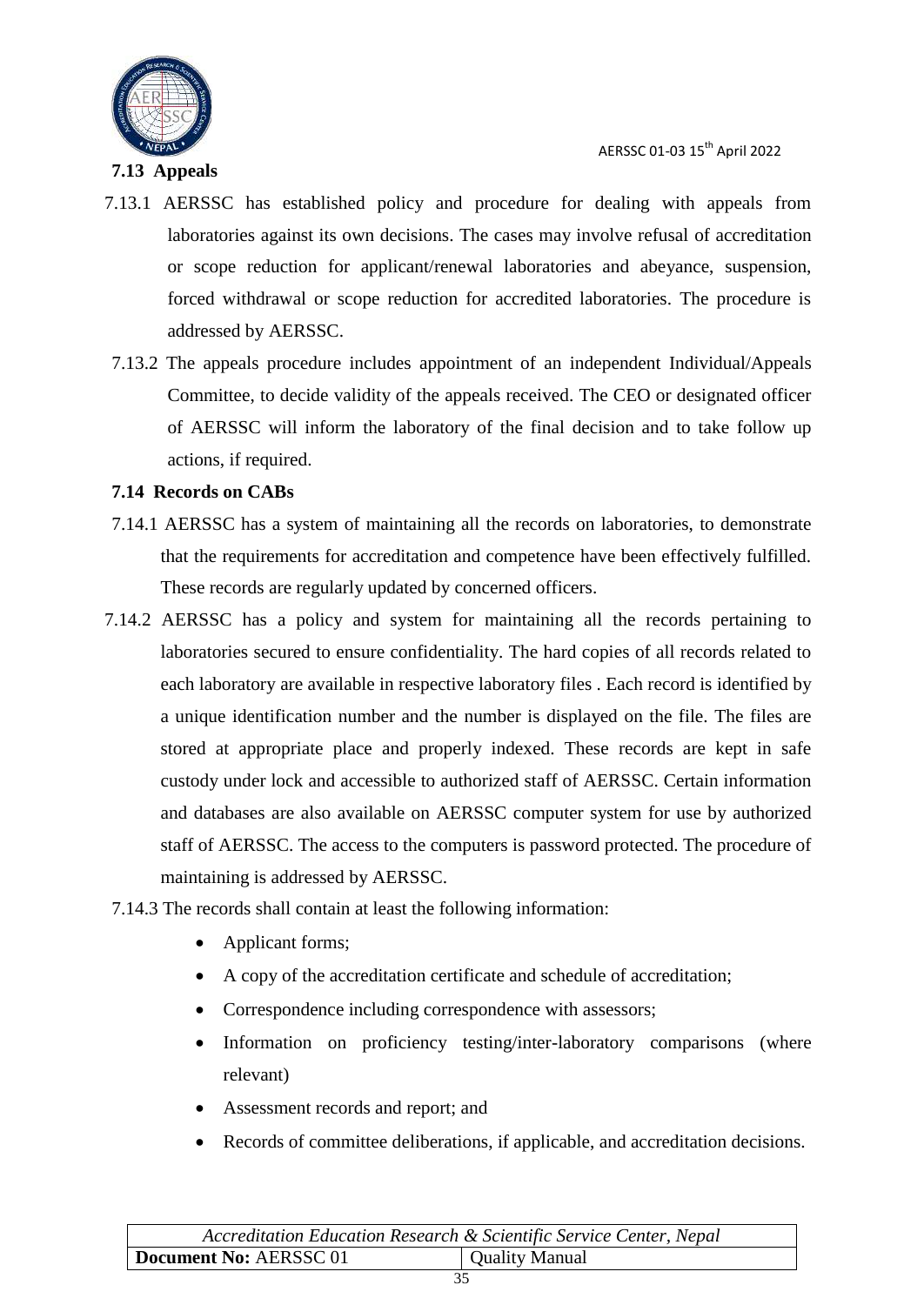

AERSSC ensures that all accredited /applicant organization's records are held in a confidential manner and access is controlled.

The accreditation scopes for all accredited organizations are kept in AERSSC database and are published in the Directory of accredited facilities on the AERSSC website.

| Accreditation Education Research & Scientific Service Center, Nepal |  |
|---------------------------------------------------------------------|--|
| Document No: AERSSC 01<br><b>Quality Manual</b>                     |  |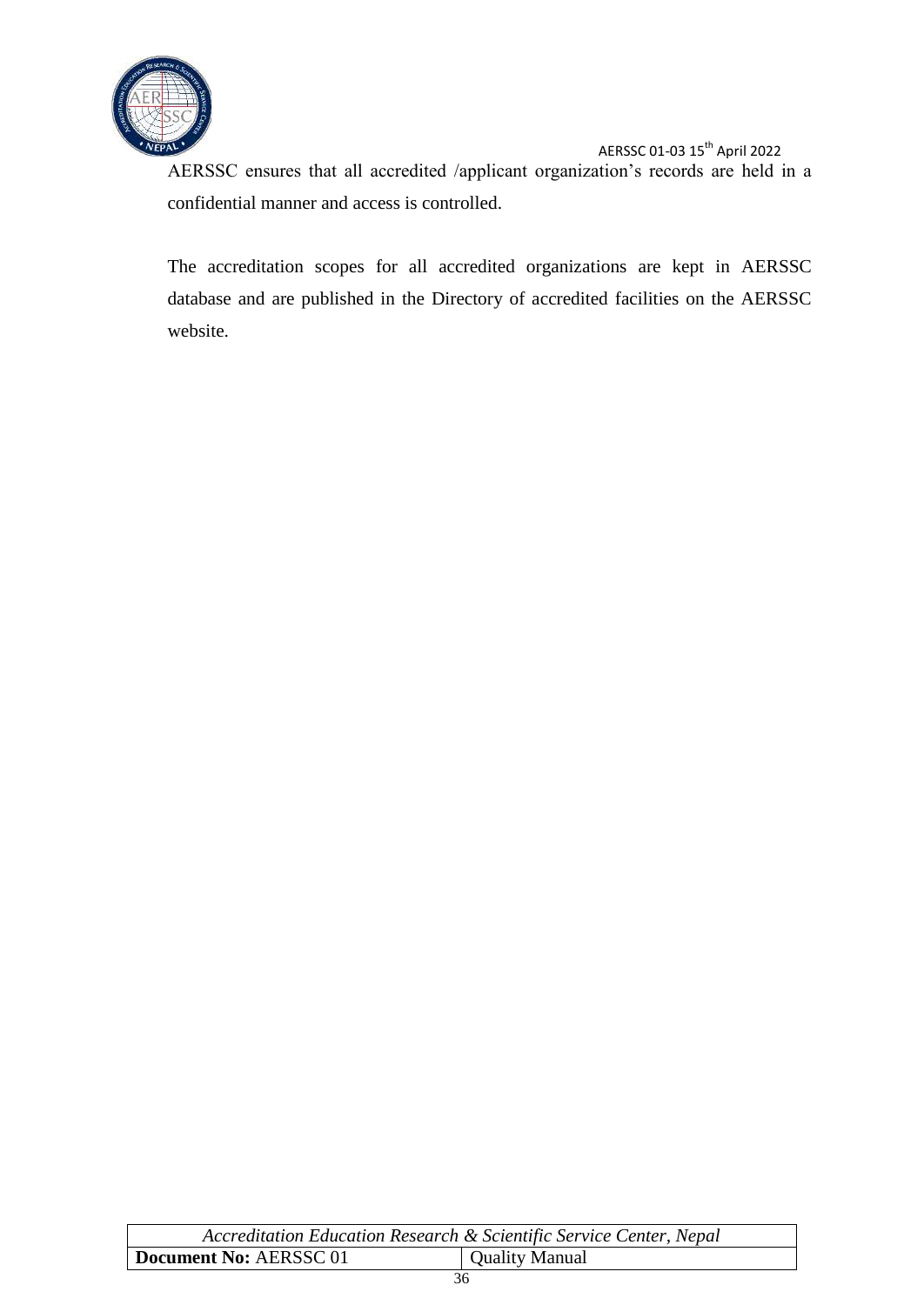

#### <span id="page-37-0"></span>**8. Information Requirements**

#### <span id="page-37-1"></span>**8.1 Confidential Information**

The agreement with CAB includes commitment of AERSSC to maintain as confidential and not to use or disclose to any third party, any information derived from the Body in connection with the services without consent of the CAB. AERSSC shall inform the CAB, in advance, of the information it intends to place in the public domain.

Information about the CAB obtained from sources other than the conformity assessment body (e.g. complainant, regulators) shall be confidential between the conformity assessment bodies and AERSSC.

All AERSSC employees/Assessor/Technical Expert shall sign an agreement with AERSSC that specifies their agreement to confidentiality, impartiality and nonconflict of interest as well as not to use or disclose to any third party except if such information is required as evidence in any court of law.

In addition AERSSC maintains confidentiality in its operations by also requiring Board members, Committee Members to sign a declaration of confidentiality where they commit that no information gained while working for AERSSC shall be revealed to others than the relevant staff in AERSSC.

#### <span id="page-37-2"></span>**8.2 Publicly Available Information**

- 8.2.1 AERSSC Policy manual and relevant procedures are freely available to all assessors including all other interested parties to download from the AERSSC website:http:// www.aerssc.com.np. It is the responsibility of users to ensure that they are using up to date documents by comparing with the contents list on the AERSSC website. The AERSSC policy manual contains amongst others information about the authority under which AERSSC operates; description of AERSSC rights and duties; AERSSC activities.
- 8.2.2 AERSSC makes publicly available on the website the current status of the accreditation it has granted to conformity assessment bodies. Some information such as Board Members and Accreditation Committee/Advisory committees are available upon request form AERSSC office.

|                        | Accreditation Education Research & Scientific Service Center, Nepal |
|------------------------|---------------------------------------------------------------------|
| Document No: AERSSC 01 | Quality Manual                                                      |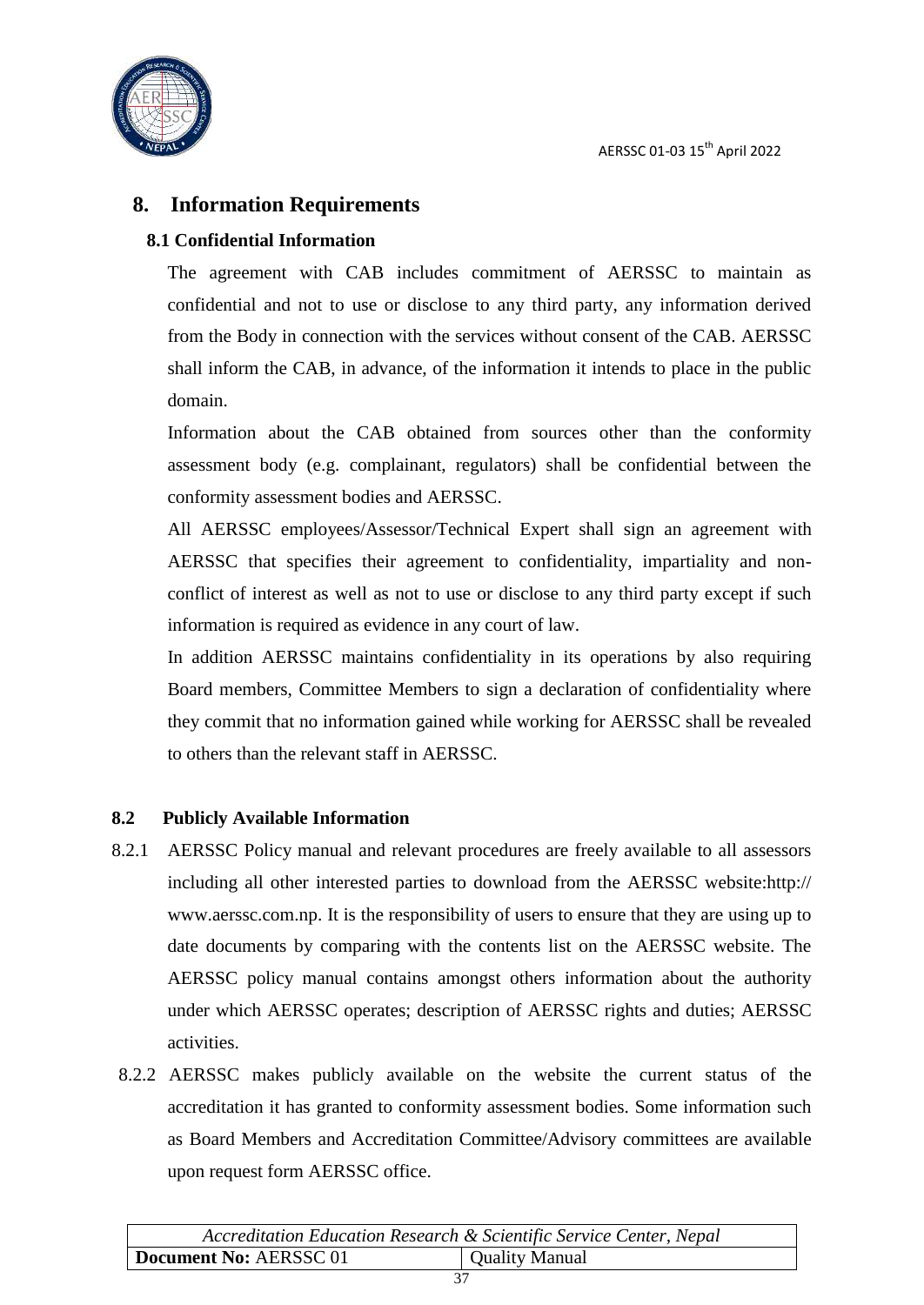

- 8.2.3 Should there be changes to any of the accreditation requirements AERSSC shall, taking into account the views expressed by interested parties decide on the precise form and effective date of change and within a reasonable period of time, notify all accredited conformity assessment bodies affected by any such changes. AERSSC shall give sufficient time for the accredited CABs to accommodate the changes as per IAF/ILAC stipulations.
- 8.2.4 AERSSC shall verify actions implemented to address the change(s). Following the publication of changed requirements for accreditation, AERSSC shall verify that each accredited body conforms to the changed requirements.

| Accreditation Education Research & Scientific Service Center, Nepal |                       |
|---------------------------------------------------------------------|-----------------------|
| Document No: AERSSC 01                                              | <b>Quality Manual</b> |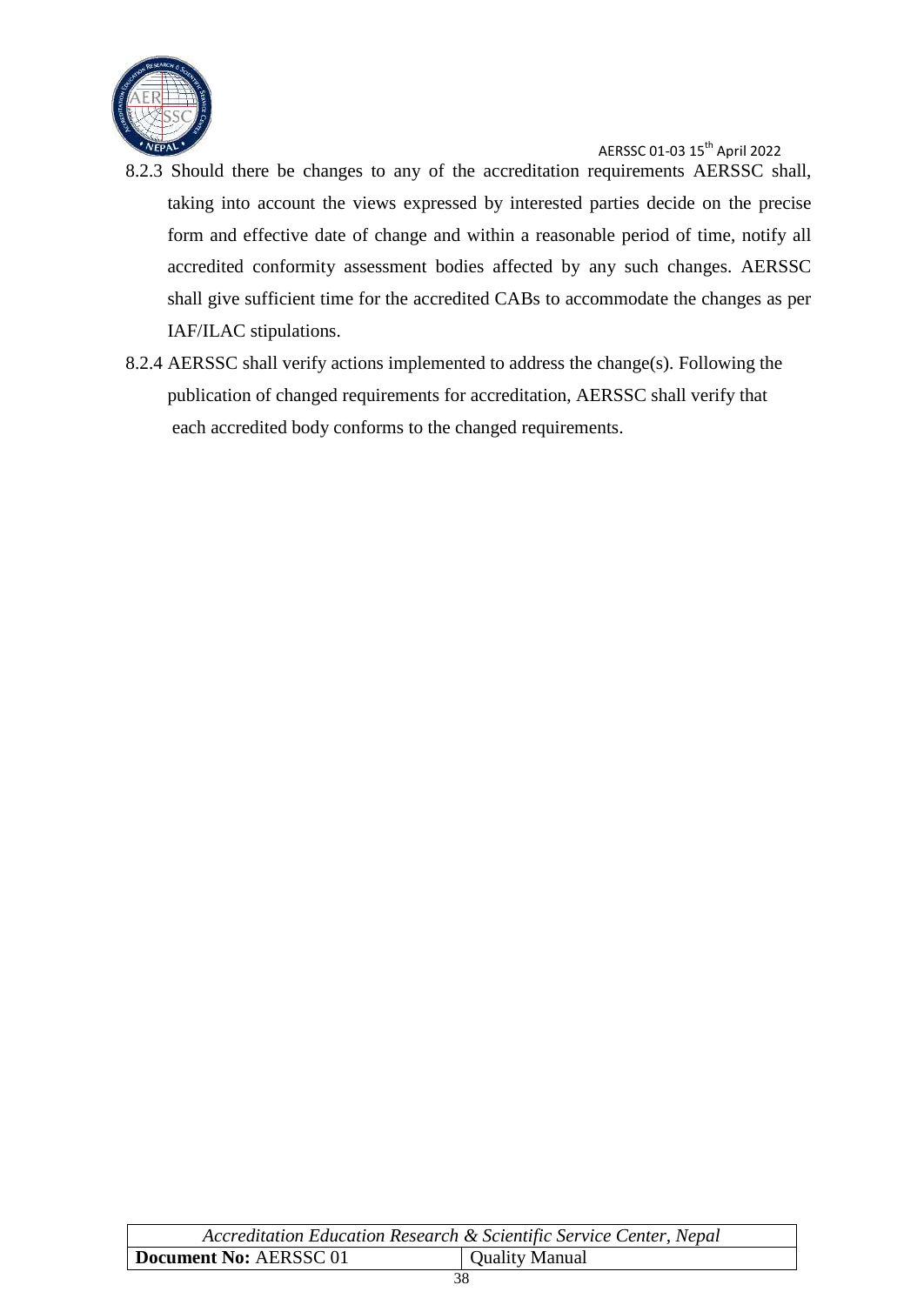

#### <span id="page-39-0"></span>**9. Management system requirements**

#### <span id="page-39-1"></span>**9.1 General**

- 9.1.1 In order to have confidence in the operation of the accreditation scheme, AERSSC has established and documented its management system in accordance with the requirements of ISO/IEC 17011:2017. AERSSC implements and maintains its management system for supporting staff, assessors in their work. The CEO has the overall responsibility for AERSSC management system.
- 9.1.2 AERSSC procedures and operating guidelines are documented, implemented and maintained based on formulated policies. The documented system comprises of in accordance with option A which shall address the following:

Management system; Document control; Records control; Non-conformities and corrective actions; Improvement; Internal audits; Management review

#### <span id="page-39-2"></span>**9.2 Management System**

- 9.2.1 The management System is documented and consists of a Policy Manual, procedures, forms and other documents.
- 9.2.2 The overall quality objectives of AERSSC are as follows:
	- To promote, implement and maintain an Accreditation system for laboratories/Certification system/Inspection bodies in accordance with the relevant national and International Standards;
	- To provide timely accreditation service to applicant laboratories;
	- To establish linkages with International and regional bodies such as ILAC, IAF and APAC through active participation in various meetings.
- 9.2.3 The CEO/Quality manager shall report to the Management Review Meeting regarding the performance of the AERSSC management system and shall seek suggestion for

| Accreditation Education Research & Scientific Service Center, Nepal |                |
|---------------------------------------------------------------------|----------------|
| Document No: AERSSC 01                                              | Quality Manual |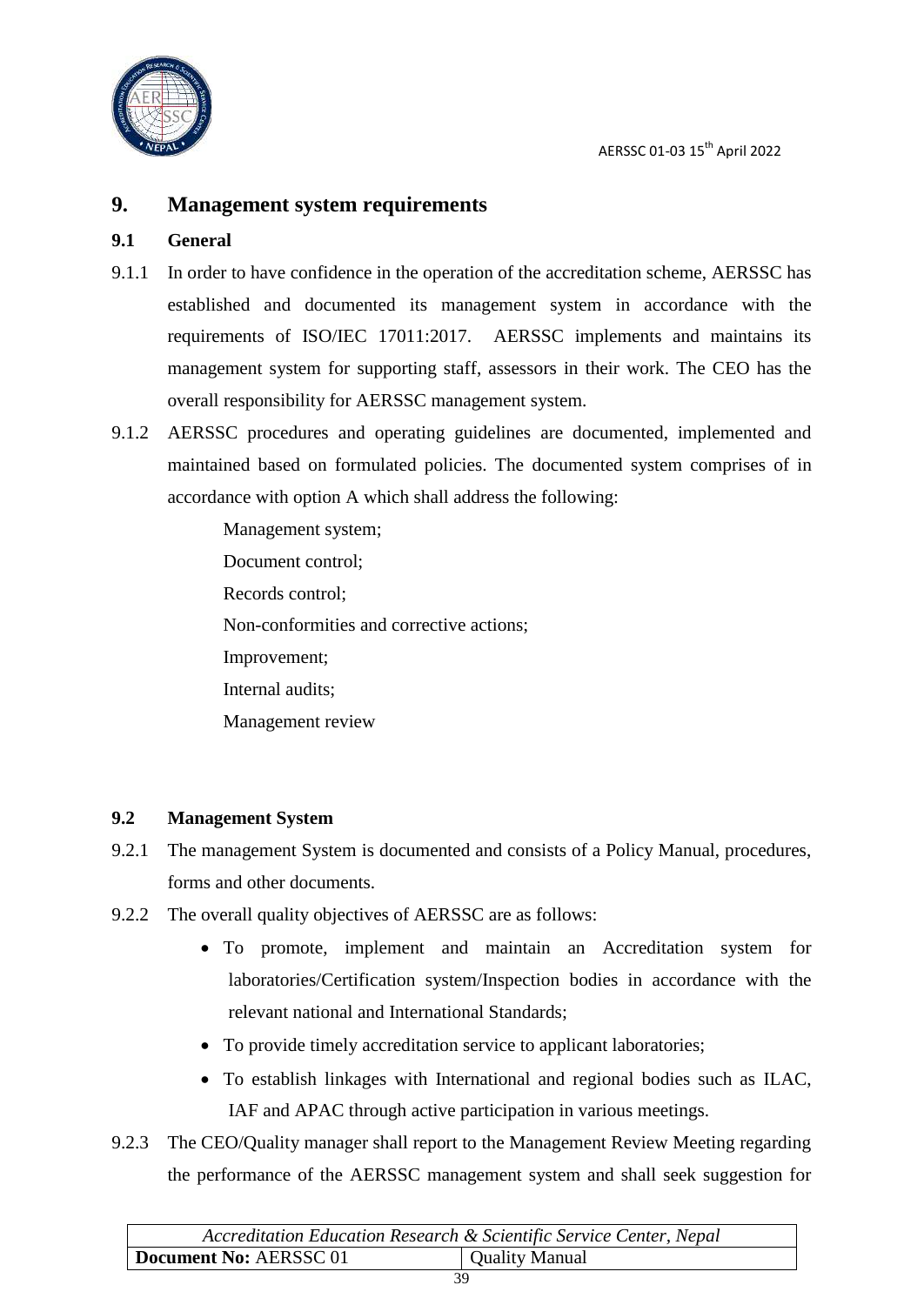

improvement. The CEO/ Quality manager shall arrange for internal audits. The results of internal audit shall be reviewed as part of the management review process. The CEO/Quality Manager arranges for the AERSSC Management Review Meetings.

#### <span id="page-40-0"></span>**9.3 Document Control**

The AERSSC operates a system to control all documents by assigning specific identification number that affect the operation of the accreditation scheme. These documents are approved prior to issuance. Any changes in the documents shall be reviewed, updated and reapproved to ensure that changes and the current revision status are identified.

The system for document control is described in the Document Control Procedures. The list of QMS documents indicates the current issue, status and date of affectivity of all AERSSC documents. The list is maintained by CEO/Quality Manager to ensure that relevant versions of applicable documents are available at point of use by thee accreditation personnel, applicants and accredited CABs, as appropriate to their needs. Internally within AERSSC, all documents are maintained in soft copy in PDF format. The documents related to accreditation are available in its website. The document control procedure also provides mechanism to ensure that AERSSC documents are secured properly identified and remain legible.

9.3.1 Structure of the quality management system manual

#### 9.3.1.1 Quality Manual

The AERSSC Quality Manual describes the AERSSC Management System which is designed to ensure AERSSC compliance with the requirements of ISO/IEC 17011 and of ILAC and IAF, and to support AERSSC staff in their work as well as serve as information to other stakeholders.

9.3.1.2 Procedures Manual

AERSSC has a number of procedures that detail the rules to be followed in AERSSC work.

- 9.3.1.3 AERSSC documents and forms AERSSC documents and forms are published to provide information to applicants and other interested parties and to facilitate daily work. List of forms and documents are available.
- 9.3.2 Authorization

| Accreditation Education Research & Scientific Service Center, Nepal |                |
|---------------------------------------------------------------------|----------------|
| Document No: AERSSC 01                                              | Quality Manual |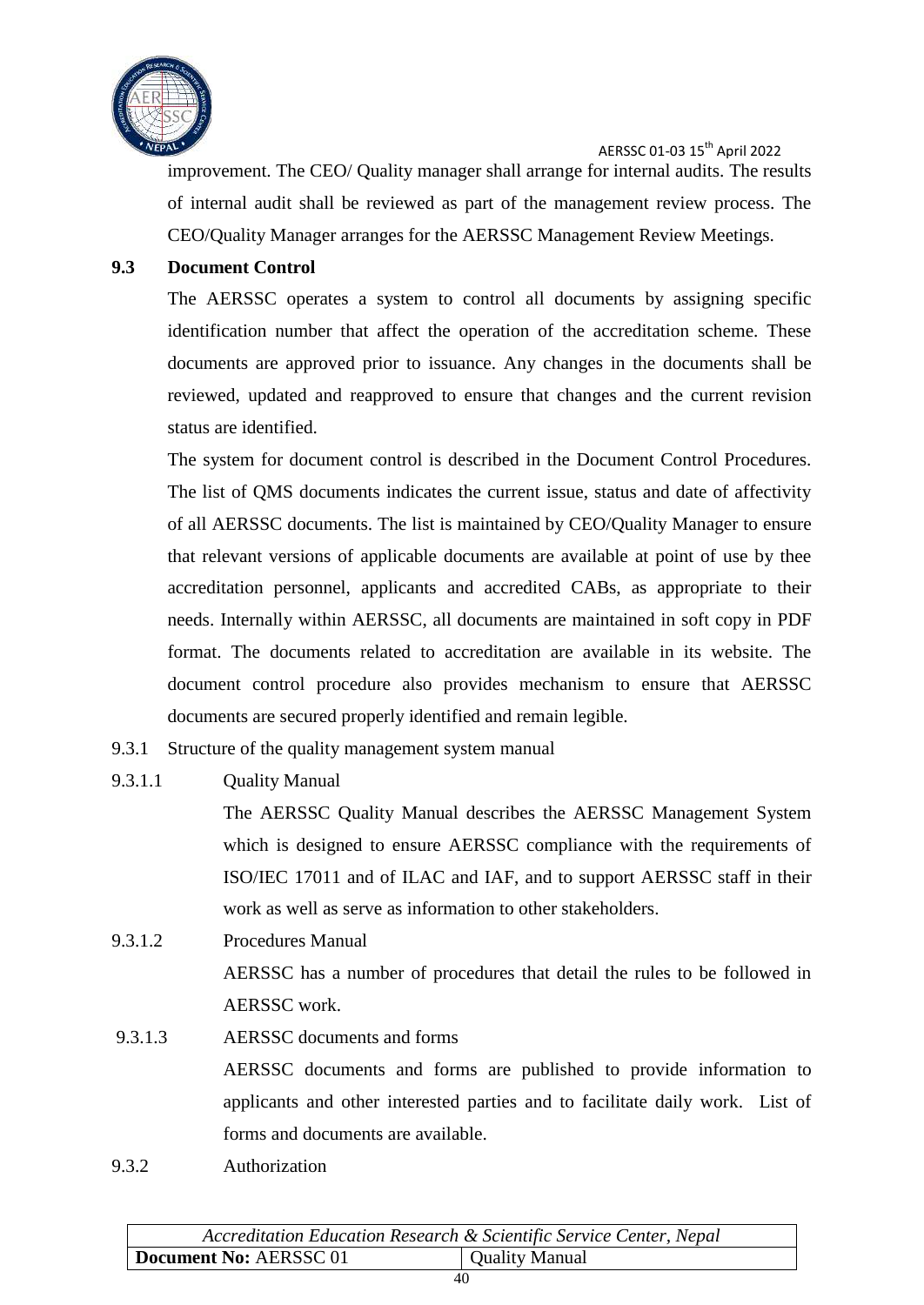

AERSSC 01-03 15th April 2022 All documents shall be authorized by the AERSSC Board prior to issue.

- 9.3.3 Implementation and maintenance The Chief Executive Officer shall be responsible for ensuring the implementation of the AERSSC quality management system. The CEO/Quality Manager shall, amongst other duties, be responsible for managing the AERSSC Quality Management System and ensuring that it complies with the requirements of ISO/IEC 17011 and other relevant criteria in order to achieve and maintain international recognition.
- 9.3.4 Distribution

All staff in AERSSC and assessors/experts shall, be informed by email whenever amendments or new documents are issued and in turn they shall acknowledge receipt and confirm that they have understand the document and further commit to implement the document.

9.3.5 Amendments

All amendments to the Quality Manual, Procedures Manual, documents and forms shall be authorized by the Board. Information about amendments is issued by the CEO/Quality Manager and distributed electronically. When a documents or section of the Quality manual is amended the " issue number" effective date and approval date shall change accordingly.

#### <span id="page-41-0"></span>**9.4 Record Control**

- 9.4.1 To demonstrate that the accreditation process is effectively implemented, AERSSC operates a record management system to ensure that all AERSSC record are identified, managed as required by ISO/IEC 17011 and disposed in such a way that integrity of the accreditation process and confidentiality of the records are maintained and safeguarded.
- 9.4.2 Records maintained include amongst others, personnel and accredited organizations/applicant organizations, checklist and assessment reports, applications for accreditations and extensions, accreditation decisions, accreditation fees, AERSSC staff/assessor/experts records etc. AERSSC ensures that all accredited/applicant organization"s records are held in a confidential manner and access is controlled.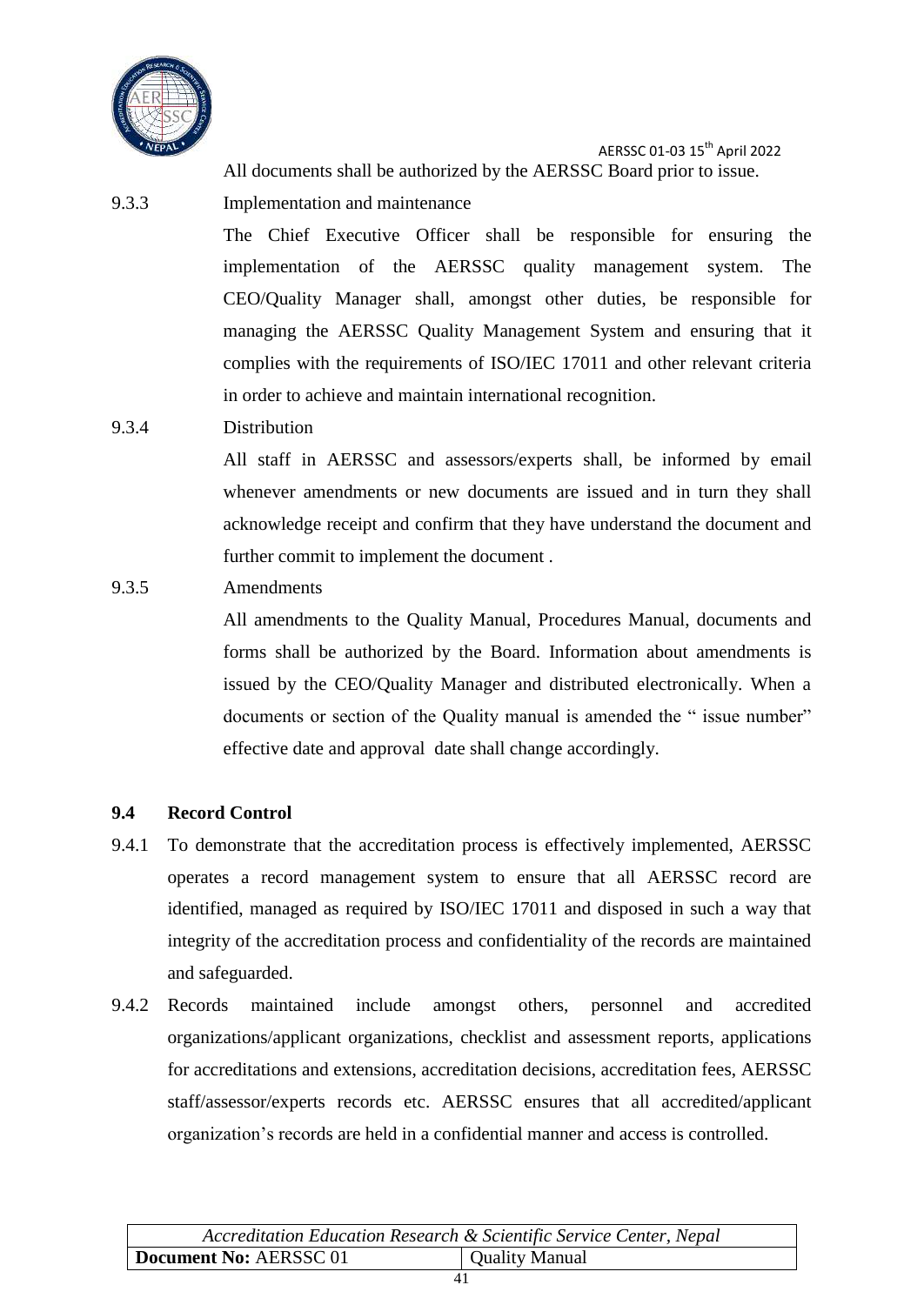

9.4.3 Retention period of these records is defined and consistent with what is required by the law. Procedure for controls of Records is established for records management.

#### <span id="page-42-0"></span>**9.5 Nonconformities and Corrective Actions**

The AERSSC establishes procedure to identify and manage non-conformities, deviation or lapses in its documented system and operations. Where necessary, AERSSC takes actions to eliminate the causes of non-conformities to prevent recurrence. Corrective actions will be evaluated to determine its appropriateness to the problems encountered.

The established procedure for Non-conformities and Corrective Actions uses the Incident Report Form to ensure that the requirements of ISO/IEC 17011:2017 on this clause are fully covered. Records of results of action taken will be documented and made available.

#### <span id="page-42-1"></span>**9.6 Improvement**

AERSSC has established mechanisms for the identification of opportunities for improvement and to take action. AERSSC has developed a risk profile which is reviewed annually by the Board with measures being put in place to militate against the identified risks. Progress on implementing the improvement measures shall be an input to the management review meetings and shall be reported upon by the CEO/Quality Manager.

#### <span id="page-42-2"></span>**9.7 Internal Audits**

The internal audits are conducted annually covering all the requirements of ISO/IEC 17011:2017. The CEO/Quality Manager is responsible for the internal audit process with the following objectives:

- To verify conformance to the requirements of the ISO/IEC 17011:2017 and other relevant documents as specified in the Quality Manual, Procedures manual, job descriptions and other documents;
- To confirm that established quality system is effectively implemented and maintained;
- To identify opportunities for improvement.

Internal audit are conducted by qualified and trained personnel different from those who perform the activity to be audited. The results of audits are documented, maintained and reported to concerned personnel for their information, and/or prompt,

| Accreditation Education Research & Scientific Service Center, Nepal |                       |
|---------------------------------------------------------------------|-----------------------|
| Document No: AERSSC 01                                              | <b>Quality Manual</b> |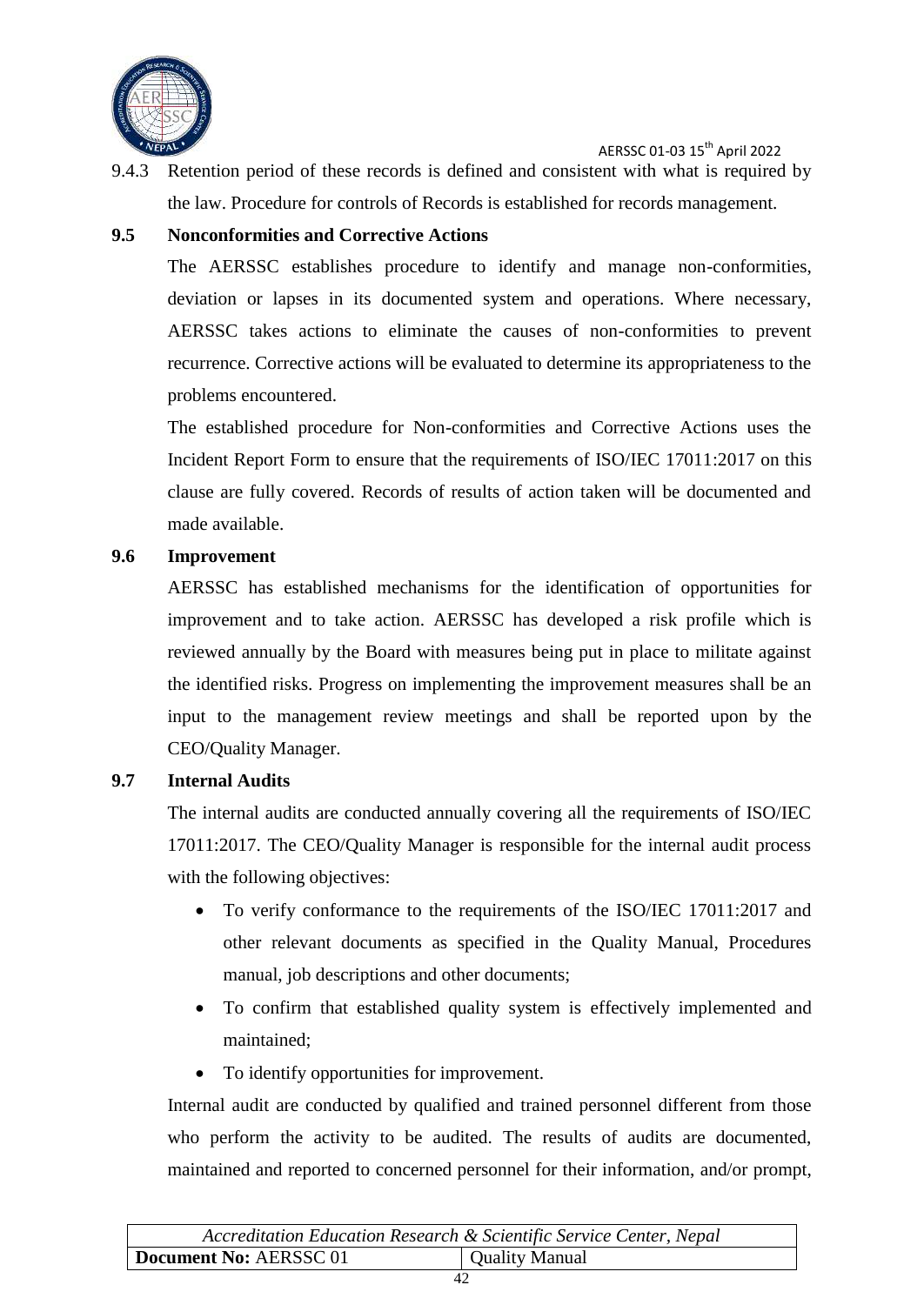

appropriate effective corrective action(s). The effective implementation of corrective action is verified by CEO/Quality Manager. The results of the internal audit shall be reviewed as part of the management review process.

#### <span id="page-43-0"></span>**9.8 Management Reviews**

Management Review is conducted annually to improve the effectiveness of the established management system and ensure that the requirements of ISO/IEC 17011:2017 are satisfied.

Members of management Review Committee comprise at least  $2/3<sup>rd</sup>$  members of Conformity Assessment Accreditation Board, Chief Executive/Quality Manager as well as AERSSC staff/assessor.

Inputs or agenda items for the management review meetings shall include:

- a) Results of audits;
- b) Results of peer evaluation;
- c) Participation in international activities;
- d) Safeguarding impartiality;
- e) Feedback from interested parties;
- f) New areas of accreditation;
- g) Trends in nonconformities;
- h) Status of corrective actions;
- i) Status of actions to address risks and opportunities;
- j) Follow up actions from earlier management reviews;
- k) Fulfillment of objectives;
- l) Changes that could affect the management system;
- m) Analysis of appeals; and
- n) Analysis of complaints.
- The output of Management Reviews shall include actions to:
	- Improve the management system and its processes;
	- Improve service delivery;

| Accreditation Education Research & Scientific Service Center, Nepal |                |
|---------------------------------------------------------------------|----------------|
| Document No: AERSSC 01                                              | Quality Manual |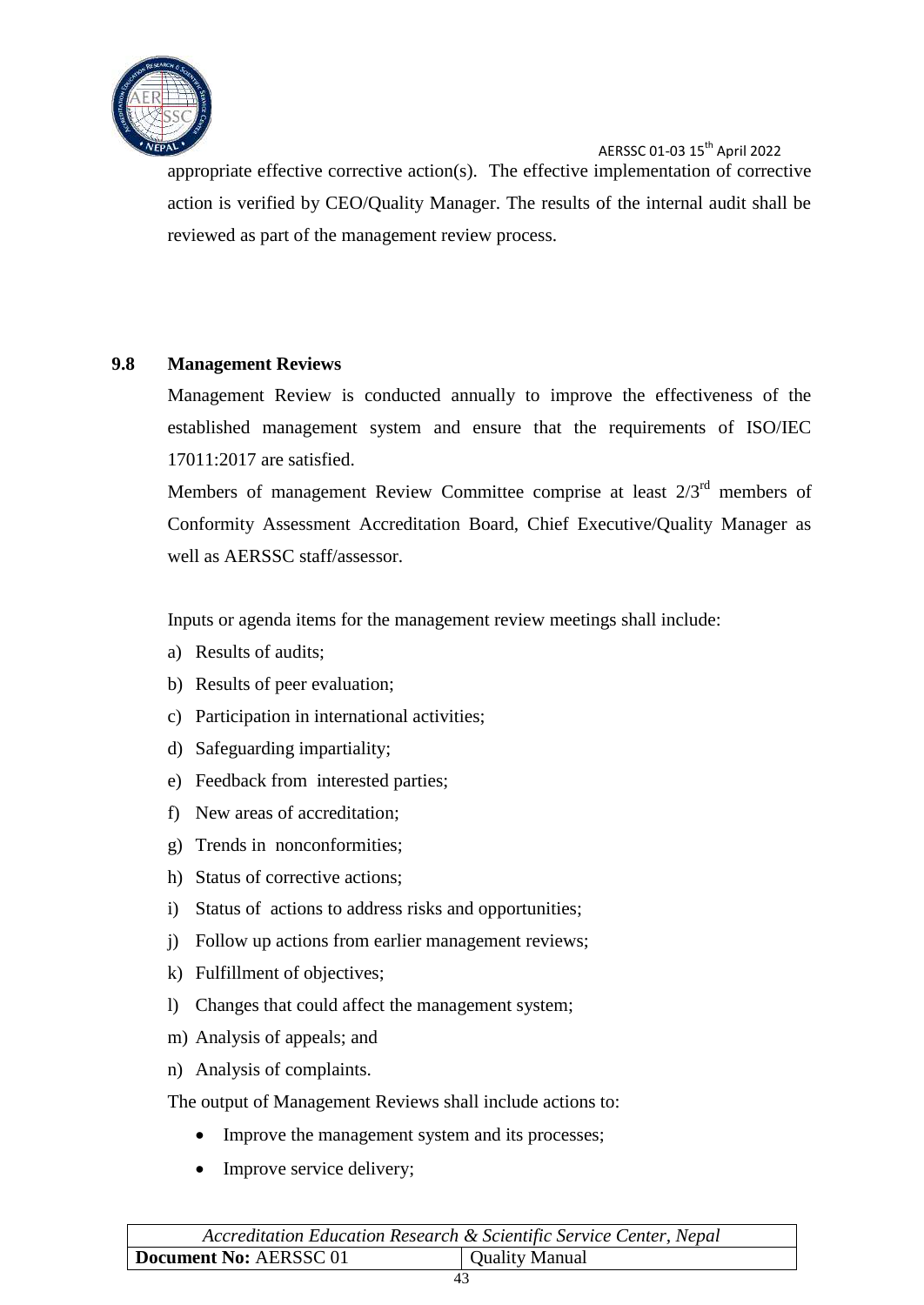

- Define and redefining policies, goals and objectives;
- Address resource issues.

The minutes of the management review meetings shall be filed for records.

#### <span id="page-44-0"></span>**10. Cross Frontier Accreditation**

Applications received for accreditation by AERSSC from foreign countries shall be handled in accordance with the national cross frontier procedure or by the ILAC/IAF cross frontier accreditation principles of cooperation.

# <span id="page-44-1"></span>**11. Proficiency Testing/Inter-laboratory Comparisons for laboratories Testing laboratories**

Applicant and accredited laboratories are required to participate in appropriate proficiency testing schemes/inter laboratory comparisons and where such schemes are available in their technical field of work in order to demonstrate their capabilities and to assist in maintaining quality of laboratory performance. Laboratories are required to maintain complete records of participation in such schemes and to have procedures for evaluation of performance and implementation of corrective action. AERSSC assesses performance during assessments, surveillance and reassessments as per ILAC P9 or AERSSC policy for participation in proficiency testing activities.

#### <span id="page-44-2"></span>**12. Traceability**

Equipment and instrument used by testing/medical laboratories and having a significant impact on the measurements results shall be calibrated. AERSSC accepts evidence of traceability through

- Record of calibration method validation;
- Documentation for assuring the quality of calibration results;
- Documentation for the competence of staff;
- Documentation for accommodation and environmental conditions

| Accreditation Education Research & Scientific Service Center, Nepal |                |
|---------------------------------------------------------------------|----------------|
| Document No: AERSSC 01                                              | Quality Manual |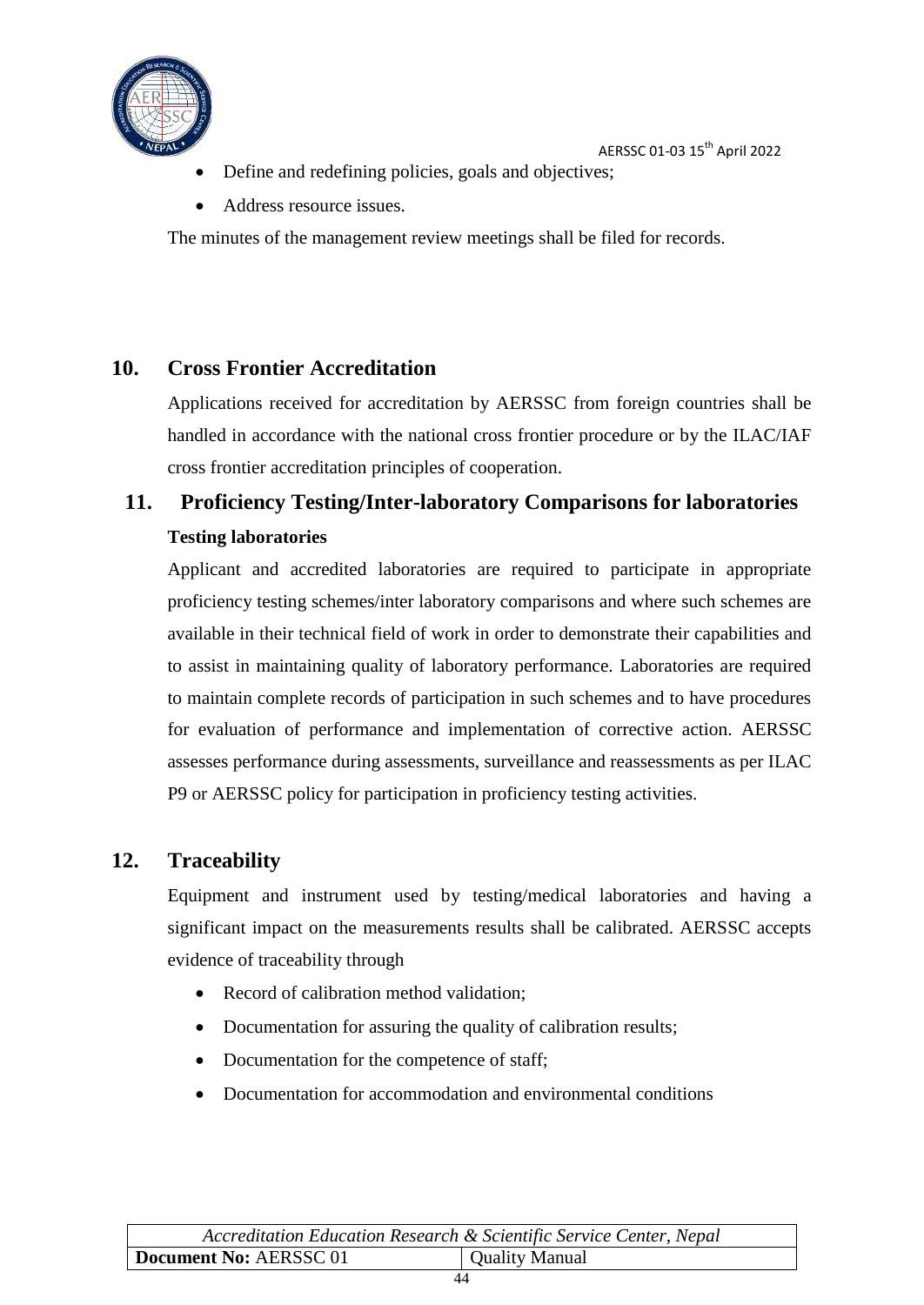

Where this is not possible, traceability shall be to specified reference materials provided by a competent supplier and/or other specified methods or consensus standards.

| Accreditation Education Research & Scientific Service Center, Nepal |                |
|---------------------------------------------------------------------|----------------|
| Document No: AERSSC 01                                              | Quality Manual |